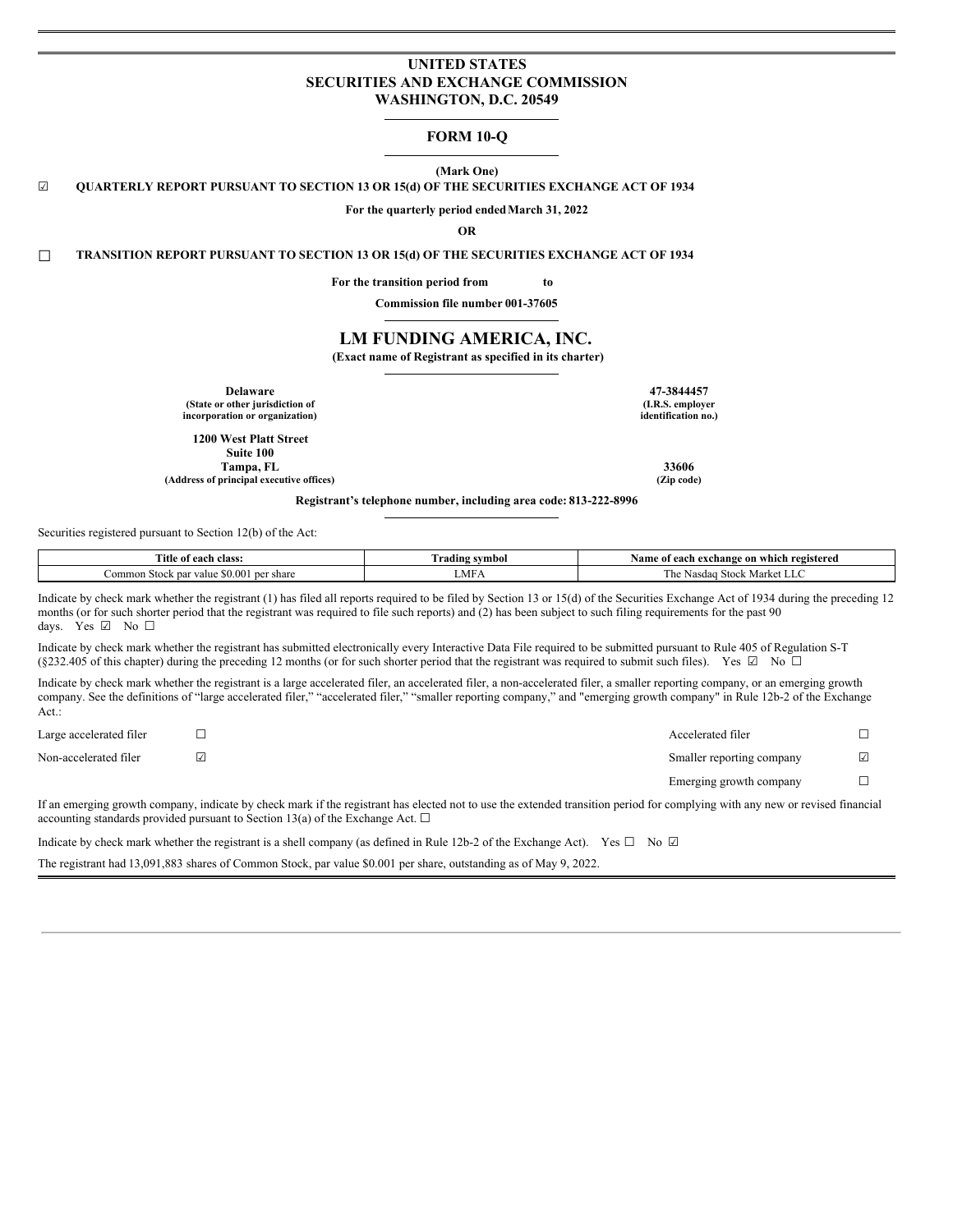# **LM FUNDING AMERICA, INC.**

# **TABLE OF CONTENTS**

|                   |                                                                                                                                                                                  | Page |
|-------------------|----------------------------------------------------------------------------------------------------------------------------------------------------------------------------------|------|
| PART I.           | <b>FINANCIAL INFORMATION</b>                                                                                                                                                     | 3    |
| Item 1.           | <b>Financial Statements</b>                                                                                                                                                      | 3    |
|                   | LM Funding America, Inc. and Subsidiaries Condensed Consolidated Balance Sheets<br>March 31, 2022 (unaudited) and December 31, 2021                                              | 3    |
|                   | LM Funding America, Inc. and Subsidiaries Condensed Consolidated Statements of Operations<br>Three Months Ended March 31, 2022 and 2021 (unaudited)                              | 4    |
|                   | LM Funding America, Inc. and Subsidiaries Condensed Consolidated Statements of Cash Flows<br>Three Months Ended March 31, 2022 and 2021 (unaudited)                              | 5    |
|                   | LM Funding America, Inc. and Subsidiaries Condensed Consolidated Statements of Changes in Stockholders' Equity for the Three Months Ended<br>March 31, 2022 and 2021 (unaudited) | 6    |
|                   | Notes to Unaudited Condensed Consolidated Financial Statements                                                                                                                   | 7    |
| Item 2.           | Management's Discussion and Analysis of Financial Condition and Results of Operations                                                                                            | 22   |
| Item 3.           | <b>Ouantitative and Oualitative Disclosures About Market Risk</b>                                                                                                                | 26   |
| Item 4.           | <b>Controls and Procedures</b>                                                                                                                                                   | 26   |
| PART II.          | <b>OTHER INFORMATION</b>                                                                                                                                                         | 28   |
| Item 1.           | <b>Legal Proceedings</b>                                                                                                                                                         | 28   |
| Item 1A.          | <b>Risk Factors</b>                                                                                                                                                              | 28   |
| Item 2.           | Unregistered Sales of Equity Securities and Use of Proceeds                                                                                                                      | 28   |
| Item 3.           | <b>Defaults Upon Senior Securities</b>                                                                                                                                           | 28   |
| Item 5.           | Other Information                                                                                                                                                                | 28   |
| Item 6.           | <b>Exhibits</b>                                                                                                                                                                  | 29   |
| <b>SIGNATURES</b> |                                                                                                                                                                                  | 30   |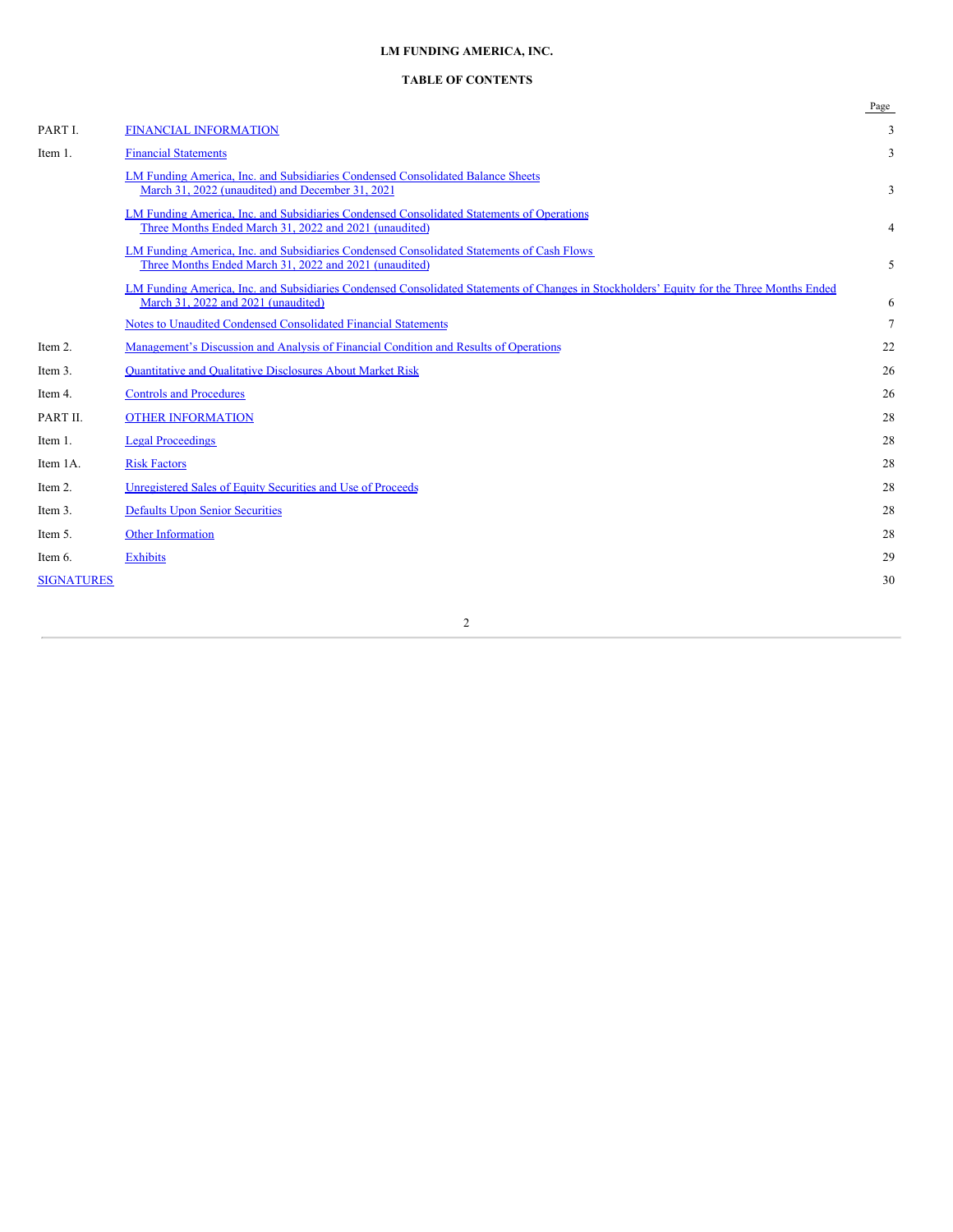# <span id="page-2-0"></span>**PART I. FINANCIAL INFORMATION**

<span id="page-2-1"></span>**ITEM 1. Financial Statements**

# **LM Funding America, Inc. and Subsidiaries Condensed Consolidated Balance Sheets**

|                                                                                                                                                                |              |                | December 31,     |
|----------------------------------------------------------------------------------------------------------------------------------------------------------------|--------------|----------------|------------------|
|                                                                                                                                                                |              | March 31, 2022 | 2021             |
|                                                                                                                                                                |              | (Unaudited)    |                  |
| <b>ASSETS</b>                                                                                                                                                  |              |                |                  |
| Cash                                                                                                                                                           | \$           | 24,536,467     | \$<br>32,559,185 |
| Finance receivables:                                                                                                                                           |              |                |                  |
| Original product - net                                                                                                                                         |              | 20,543         | 13.993           |
| Special product - New Neighbor Guaranty program, net of allowance for credit losses of                                                                         |              | 16,148         | 14,200           |
| Short-term investments - convertible debt securities (Note 7)                                                                                                  |              | 845,424        | 539,351          |
| Marketable securities (Note 7)                                                                                                                                 |              | 308,950        | 2,132,051        |
| Short-term investments - debt security (Note 7)                                                                                                                |              | 2,106,082      | 2,000,000        |
| Prepaid expenses and other assets                                                                                                                              |              | 944,464        | 1,251,852        |
| Income tax receivable (Note 4)                                                                                                                                 |              | 143,822        |                  |
| Note receivable from related party (Note 7)                                                                                                                    |              | 310,000        |                  |
| Digital assets, net (Note 9)                                                                                                                                   |              | 504,366        |                  |
| <b>Current assets</b>                                                                                                                                          |              | 29,736,266     | 38,510,632       |
| Fixed assets, net                                                                                                                                              |              | 14,820         | 17,914           |
| Real estate assets owned                                                                                                                                       |              | 80,057         | 80,057           |
| Operating lease - right of use assets (Note 5)                                                                                                                 |              | 337,413        | 59,969           |
| Long-term investments - equity securities (Note 7)                                                                                                             |              | 949,754        | 1,973,413        |
| Investments in unconsolidated affiliates (Note 7)                                                                                                              |              | 4,713,390      | 4,676,130        |
| Deposit on mining equipment (Note 8)                                                                                                                           |              | 23,893,672     | 16,775,100       |
| Other assets                                                                                                                                                   |              | 10,726         | 10,726           |
| Long-term assets                                                                                                                                               |              | 29,999,832     | 23,593,309       |
| Total assets                                                                                                                                                   | $\mathbb{S}$ | 59,736,098     | \$<br>62,103,941 |
|                                                                                                                                                                |              |                |                  |
| <b>LIABILITIES AND STOCKHOLDERS' EQUITY</b>                                                                                                                    |              |                |                  |
| Accounts payable and accrued expenses                                                                                                                          |              | 325,489        | 463.646          |
| Note payable - short-term (Note 3)                                                                                                                             |              | 57,344         | 114,688          |
| Due to related party (Note 2)                                                                                                                                  |              | 373,800        | 121,220          |
| Current portion of lease liability (Note 5)                                                                                                                    |              | 90,072         | 68,002           |
| Income tax payable (Note 4)                                                                                                                                    |              |                | 326,178          |
| Other liabilities                                                                                                                                              |              | 1,725          |                  |
| Total current liabilities                                                                                                                                      |              | 848,430        | 1,093,734        |
| Lease liability - long-term (Note 5)                                                                                                                           |              | 248,475        |                  |
|                                                                                                                                                                |              |                |                  |
| Long-term liabilities                                                                                                                                          |              | 248,475        |                  |
| <b>Total liabilities</b>                                                                                                                                       |              | 1,096,905      | 1.093.734        |
| Stockholders' equity:                                                                                                                                          |              |                |                  |
|                                                                                                                                                                |              |                |                  |
| Preferred stock, par value \$.001; 150,000,000 shares authorized; no shares issued and outstanding as of<br>March 31, 2022 and December 31, 2021, respectively |              |                |                  |
| Common stock, par value \$0.001; 350,000,000 shares authorized; 13,091,883 and 13,017,943 shares issued                                                        |              |                |                  |
| and outstanding as of March 31, 2022 and December 31, 2021, respectively                                                                                       |              | 13,092         | 13,018           |
| Additional paid-in capital                                                                                                                                     |              | 78,173,269     | 74,525,106       |
| Accumulated deficit                                                                                                                                            |              | (19,505,057)   | (13,777,006)     |
| Total stockholders' equity                                                                                                                                     |              | 58,681,304     | 60,761,118       |
| Non-controlling interest                                                                                                                                       |              | (42, 111)      | 249,089          |
| Total stockholders' equity                                                                                                                                     |              | 58,639,193     | 61,010,207       |
|                                                                                                                                                                | \$           | 59,736,098     | \$<br>62,103,941 |
| Total liabilities and stockholders' equity                                                                                                                     |              |                |                  |
| The accompanying notes are an integral part of these condensed unaudited consolidated financial statements.                                                    |              |                |                  |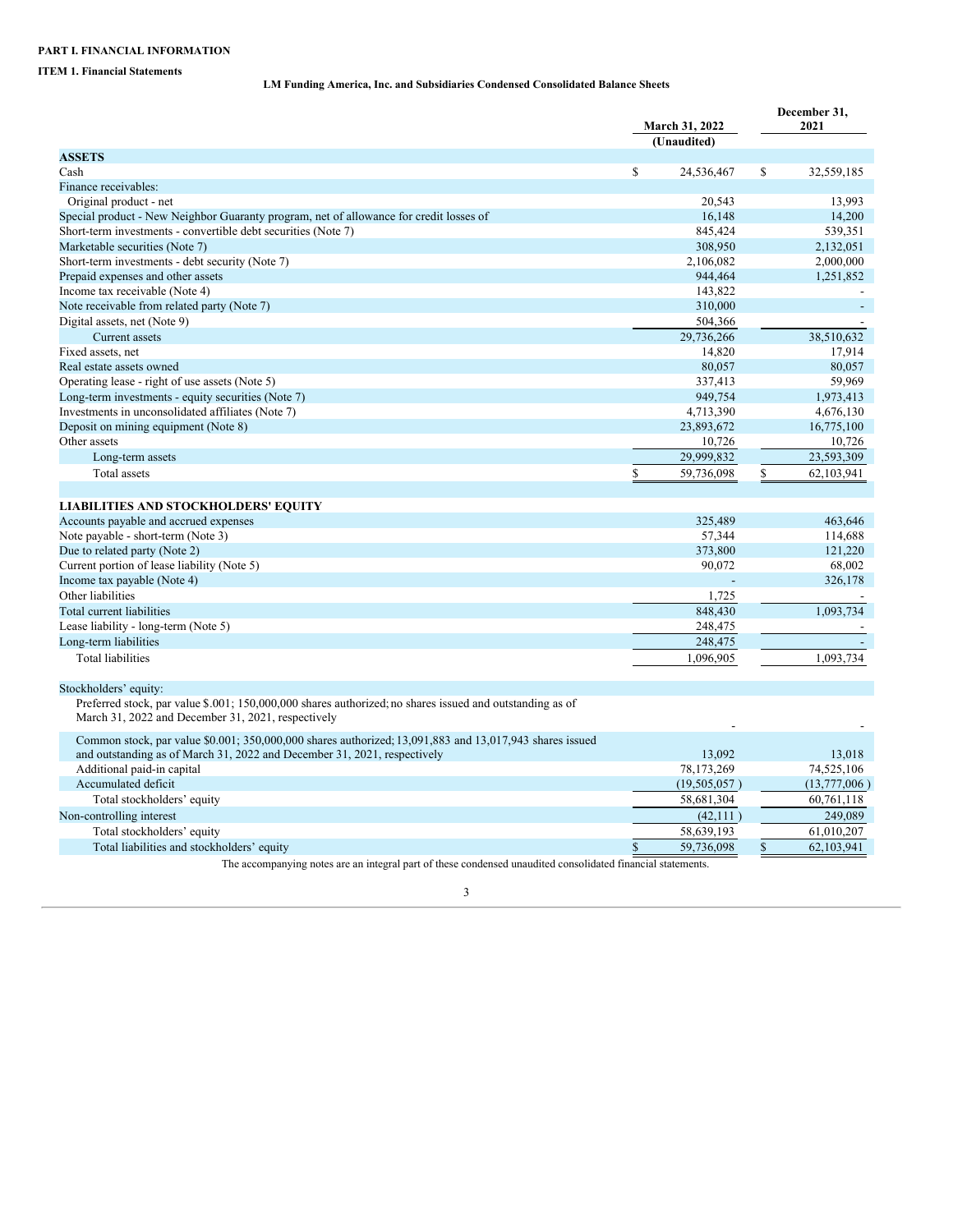# **LM Funding America, Inc. and Subsidiaries Condensed Consolidated Statements of Operations (unaudited)**

<span id="page-3-0"></span>

|                                                                                 | <b>For the Three Months</b><br><b>Ended March 31,</b> |             |    |             |
|---------------------------------------------------------------------------------|-------------------------------------------------------|-------------|----|-------------|
|                                                                                 |                                                       | 2022        |    | 2021        |
| Revenues:                                                                       |                                                       |             |    |             |
| Interest on delinquent association fees                                         | \$                                                    | 101,268     | \$ | 77,444      |
| Administrative and late fees                                                    |                                                       | 16,708      |    | 15,071      |
| Recoveries in excess of cost - special product                                  |                                                       | 17,365      |    | 29,473      |
| Underwriting and other revenues                                                 |                                                       | 16,791      |    | 22,703      |
| Rental revenue                                                                  |                                                       | 38,872      |    | 31,917      |
| <b>Total revenues</b>                                                           |                                                       | 191,004     |    | 176,608     |
| <b>Operating Expenses:</b>                                                      |                                                       |             |    |             |
| Staff costs and payroll                                                         |                                                       | 4,292,197   |    | 1,301,981   |
| Professional fees                                                               |                                                       | 774,820     |    | 482,943     |
| Settlement costs with associations                                              |                                                       | 160         |    |             |
| Selling, general and administrative                                             |                                                       | 114,920     |    | 99,769      |
| Recovery of cost from related party receivable                                  |                                                       |             |    | (10,000)    |
| Real estate management and disposal                                             |                                                       | 31,481      |    | 18,290      |
| Depreciation and amortization                                                   |                                                       | 3,094       |    | 1,696       |
| Collection costs                                                                |                                                       | (3,820)     |    | 2,048       |
| Other operating expenses                                                        |                                                       | 8,384       |    | 7,545       |
| Total operating expenses                                                        |                                                       | 5,221,236   |    | 1,904,272   |
| Operating loss                                                                  |                                                       | (5,030,232) |    | (1,727,664) |
| Realized gain (loss) on securities                                              |                                                       | (395, 181)  |    | 5,671,464   |
| Unrealized gain on convertible debt security                                    |                                                       | 288,320     |    |             |
| Unrealized gain on marketable securities                                        |                                                       | 130         |    |             |
| Unrealized gain (loss) on investment and equity securities                      |                                                       | (986,399)   |    | 595,392     |
| Digital assets other income                                                     |                                                       | 4,366       |    |             |
| Interest income                                                                 |                                                       | 98,370      |    | 13,055      |
| Interest expense                                                                |                                                       |             |    | (464)       |
| Dividend income                                                                 |                                                       | 1,375       |    |             |
|                                                                                 |                                                       |             |    |             |
| Income (loss) before income taxes                                               |                                                       | (6,019,251) |    | 4,551,783   |
| Income tax expense                                                              |                                                       |             |    | (3,484)     |
| Net income (loss)                                                               |                                                       | (6,019,251) |    | 4,548,299   |
| Less: Net income (loss) attributable to non-controlling interest                |                                                       | 291,200     |    | (171, 866)  |
| Net income (loss) attributable to LM Funding America Inc.                       | \$                                                    | (5,728,051) | \$ | 4.376.433   |
|                                                                                 |                                                       |             |    |             |
| Earnings/(loss) per share:                                                      |                                                       |             |    |             |
| Basic income (loss) per common share - net income (loss) - attributable to LM   |                                                       |             |    |             |
| Funding                                                                         | \$                                                    | $(0.44)$ \$ |    | 0.87        |
| Diluted income (loss) per common share - net income (loss) - attributable to LM |                                                       |             |    |             |
| Funding                                                                         | $\mathbf S$                                           | $(0.44)$ \$ |    | 0.80        |
| Weighted average number of common shares outstanding:                           |                                                       |             |    |             |
| <b>Basic</b>                                                                    |                                                       | 13,060,736  |    | 5,047,498   |
| <b>Diluted</b>                                                                  |                                                       | 13,060,736  |    | 5,439,398   |

The accompanying notes are an integral part of these condensed unaudited consolidated financial statements.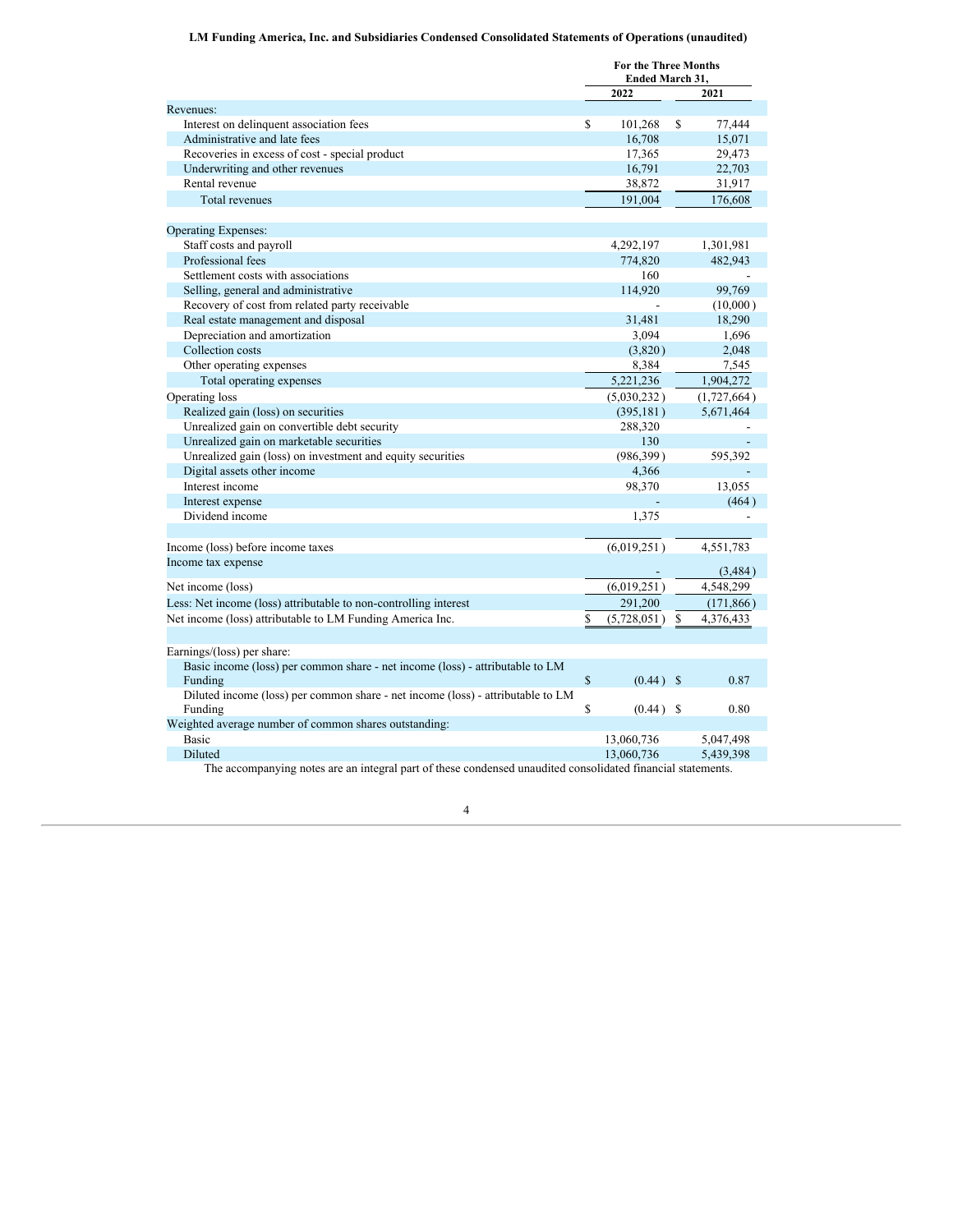#### **LM Funding America, Inc. and Subsidiaries Condensed Consolidated Statements of Cash Flows (unaudited)**

<span id="page-4-0"></span>

|                                                                              | <b>For the Three Months</b><br><b>Ended March 31.</b> |                  |                         |               |
|------------------------------------------------------------------------------|-------------------------------------------------------|------------------|-------------------------|---------------|
|                                                                              |                                                       | 2022             |                         | 2021          |
| <b>CASH FLOWS FROM OPERATING ACTIVITIES:</b>                                 |                                                       |                  |                         |               |
| Net income (loss)                                                            | s                                                     | $(6,019,251)$ \$ |                         | 4,548,299     |
| Adjustments to reconcile net loss to cash used in operating activities       |                                                       |                  |                         |               |
| Depreciation and amortization                                                |                                                       | 3,094            |                         | 1,696         |
| Right to use non cash lease expense                                          |                                                       | 23,343           |                         | 25,808        |
| Stock compensation                                                           |                                                       | 329,500          |                         |               |
| Stock option expense                                                         |                                                       | 3,318,737        |                         |               |
| Accrued investment income                                                    |                                                       | (96, 657)        |                         | (12, 784)     |
| Digital assets other income                                                  |                                                       | (4,366)          |                         |               |
| Gain on deconsolidation of affiliate                                         |                                                       |                  |                         | (43, 623)     |
| Unrealized gain on convertible debt security                                 |                                                       | (288, 320)       |                         |               |
| Unrealized gain on marketable securities                                     |                                                       | (130)            |                         | (595, 392)    |
| Unrealized loss on investment and equity securities                          |                                                       | 986,399          |                         |               |
| Realized (gain) loss on securities                                           |                                                       | 395,181          |                         | (5,671,464)   |
| Proceeds from securities                                                     |                                                       | 1,428,050        |                         | 21,218,918    |
| Investment in convertible note receivable converted into marketable security |                                                       |                  |                         | (15,547,454)  |
| <b>Change in assets and liabilities</b>                                      |                                                       |                  |                         |               |
| Prepaid expenses and other assets                                            |                                                       | 280,208          |                         | 710,163       |
| Digital assets, net                                                          |                                                       | (500,000)        |                         |               |
| Accounts payable and accrued expenses                                        |                                                       | (136, 430)       |                         | 157,514       |
| Advances (repayments) from related party                                     |                                                       | 252,580          |                         | 200,749       |
| Lease liability payments                                                     |                                                       | (30, 242)        |                         | (24, 971)     |
| Income tax payable                                                           |                                                       | (326, 178)       |                         | 3,484         |
| Income tax receivable                                                        |                                                       | (143, 822)       |                         |               |
| Net cash provided by (used in) operating activities                          |                                                       | (528, 304)       |                         | 4,970,943     |
| <b>CASH FLOWS FROM INVESTING ACTIVITIES:</b>                                 |                                                       |                  |                         |               |
|                                                                              |                                                       |                  |                         | 14,206        |
| Net collections of finance receivables - original product                    |                                                       | (6,550)          |                         |               |
| Net collections of finance receivables - special product                     |                                                       | (1,948)          |                         | (1,020)       |
| Payments for real estate assets owned<br>Deposit for mining equipment        |                                                       |                  |                         | (62, 432)     |
|                                                                              |                                                       | (7,118,572)      |                         |               |
| Investment in convertible note receivable                                    |                                                       |                  |                         | (1,666,500)   |
| Loan to purchase securities                                                  |                                                       |                  |                         | 1,784,250     |
| Investment in note receivable - related party                                |                                                       | (310,000)        |                         |               |
| Repayment of loan to purchase securities                                     |                                                       |                  |                         | (1,784,250)   |
| Investment in unconsolidated affiliate                                       |                                                       |                  |                         | (5,738,000)   |
| Net cash (used in) provided by investing activities                          |                                                       | (7,437,070)      |                         | (7, 453, 746) |
| <b>CASH FLOWS FROM FINANCING ACTIVITIES:</b>                                 |                                                       |                  |                         |               |
| Principal repayments                                                         |                                                       |                  |                         | (343, 687)    |
| Insurance financing repayments                                               |                                                       | (57, 344)        |                         | (468, 061)    |
| Exercise of warrants                                                         |                                                       |                  |                         | 9,544,623     |
| Net cash provided by (used in) financing activities                          |                                                       | (57, 344)        |                         | 8,732,875     |
| NET INCREASE (DECREASE) IN CASH                                              |                                                       | (8,022,718)      |                         | 6,250,072     |
| <b>CASH - BEGINNING OF YEAR</b>                                              |                                                       | 32,559,185       |                         | 11,552,943    |
| <b>CASH - END OF YEAR</b>                                                    | \$                                                    | 24,536,467       | $\overline{\mathbf{S}}$ | 17,803,015    |
|                                                                              |                                                       |                  |                         |               |
| SUPPLEMENTAL DISCLOSURES OF NON-CASHFLOW INFORMATION                         |                                                       |                  |                         |               |
| ROU assets and operating lease obligation recognized                         | S                                                     | 300,787          | \$                      |               |
| SUPPLEMENTAL DISCLOSURES OF CASHFLOW INFORMATION                             |                                                       |                  |                         |               |
| Cash paid for taxes                                                          | \$.                                                   | 470,000          |                         |               |

The accompanying notes are an integral part of these unaudited condensed consolidated financial statements.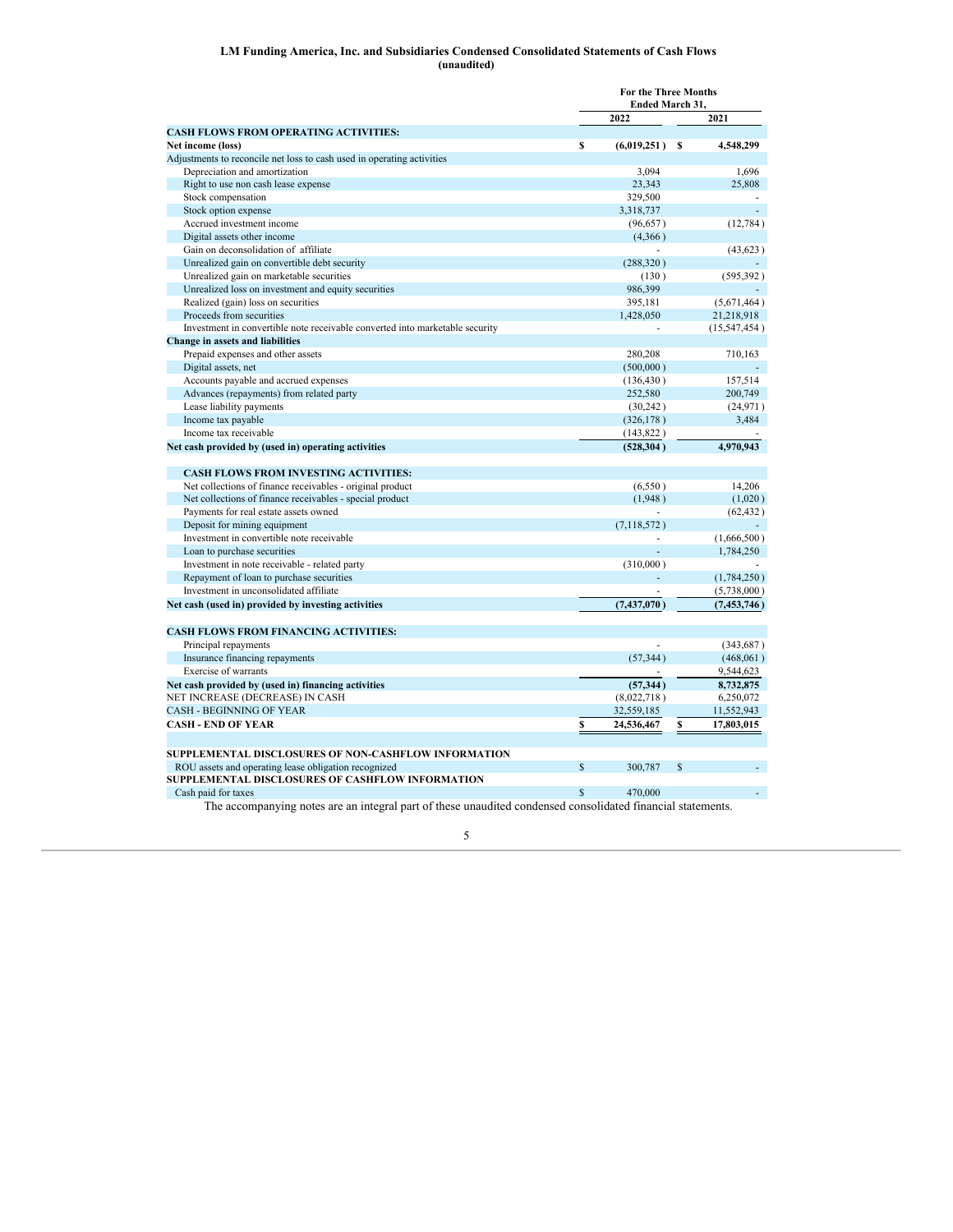#### **LM Funding America, Inc. and Subsidiaries Condensed Consolidated Statements of Changes in [Stockholders'](#page-5-0) Equity For the Three Months Ended March 31, 2022 and 2021 (unaudited)**

<span id="page-5-0"></span>

|                                     | <b>Common Stock</b>          |               |                          |    |                                      |               |                          |    |                             |          |                     |
|-------------------------------------|------------------------------|---------------|--------------------------|----|--------------------------------------|---------------|--------------------------|----|-----------------------------|----------|---------------------|
|                                     | <b>Shares</b>                |               | Amount                   |    | <b>Additional paid in</b><br>capital |               | Accumulated<br>Deficit   |    | Non-Controlling<br>Interest |          | <b>Total Equity</b> |
| Balance - December 31, 2020         | 3,083,760                    | <sup>\$</sup> | 3,084                    | \$ | 29,996,257                           | <sup>\$</sup> | (18, 536, 224)           | \$ | 5,191                       | S        | 11,468,308          |
| Stock issued for warrants exercised | 2,330,536                    |               | 2,330                    |    | 9,542,293                            |               |                          |    |                             |          | 9,544,623           |
| Net income                          |                              |               |                          |    |                                      |               | 4,376,433                |    | 171,866                     |          | 4,548,299           |
| Balance - March 31, 2021            | 5,414,296                    |               | 5,414                    |    | 39,538,550                           |               | (14, 159, 791)           |    | 177,057                     |          | 25,561,230          |
|                                     |                              |               |                          |    |                                      |               |                          |    |                             |          |                     |
| Balance - December 31, 2021         | 13,017,943                   | <sup>\$</sup> | 13,018                   | \$ | 74,525,106                           | <sup>\$</sup> | (13,777,006)             | S  | 249,089                     | <b>S</b> | 61,010,207          |
| Stock issued for services           | 73,940                       |               | 74                       |    | (74)                                 |               |                          |    | ٠                           |          |                     |
| Stock compensation                  | $\qquad \qquad \blacksquare$ |               | $\overline{\phantom{a}}$ |    | 329,500                              |               | $\overline{\phantom{0}}$ |    | $\overline{\phantom{a}}$    |          | 329,500             |
| Stock option expense                | $\overline{\phantom{a}}$     |               | $\overline{\phantom{a}}$ |    | 3,318,737                            |               | ۰                        |    | $\overline{\phantom{0}}$    |          | 3,318,737           |
| Net loss                            |                              |               |                          |    |                                      |               | (5,728,051)              |    | (291, 200)                  |          | (6,019,251)         |
| Balance - March 31, 2022            | 13,091,883                   |               | 13,092                   |    | 78,173,269                           | \$            | (19,505,057)             | S  | (42, 111)                   |          | 58,639,193          |

The accompanying notes are an integral part of these unaudited condensed consolidated financial statements.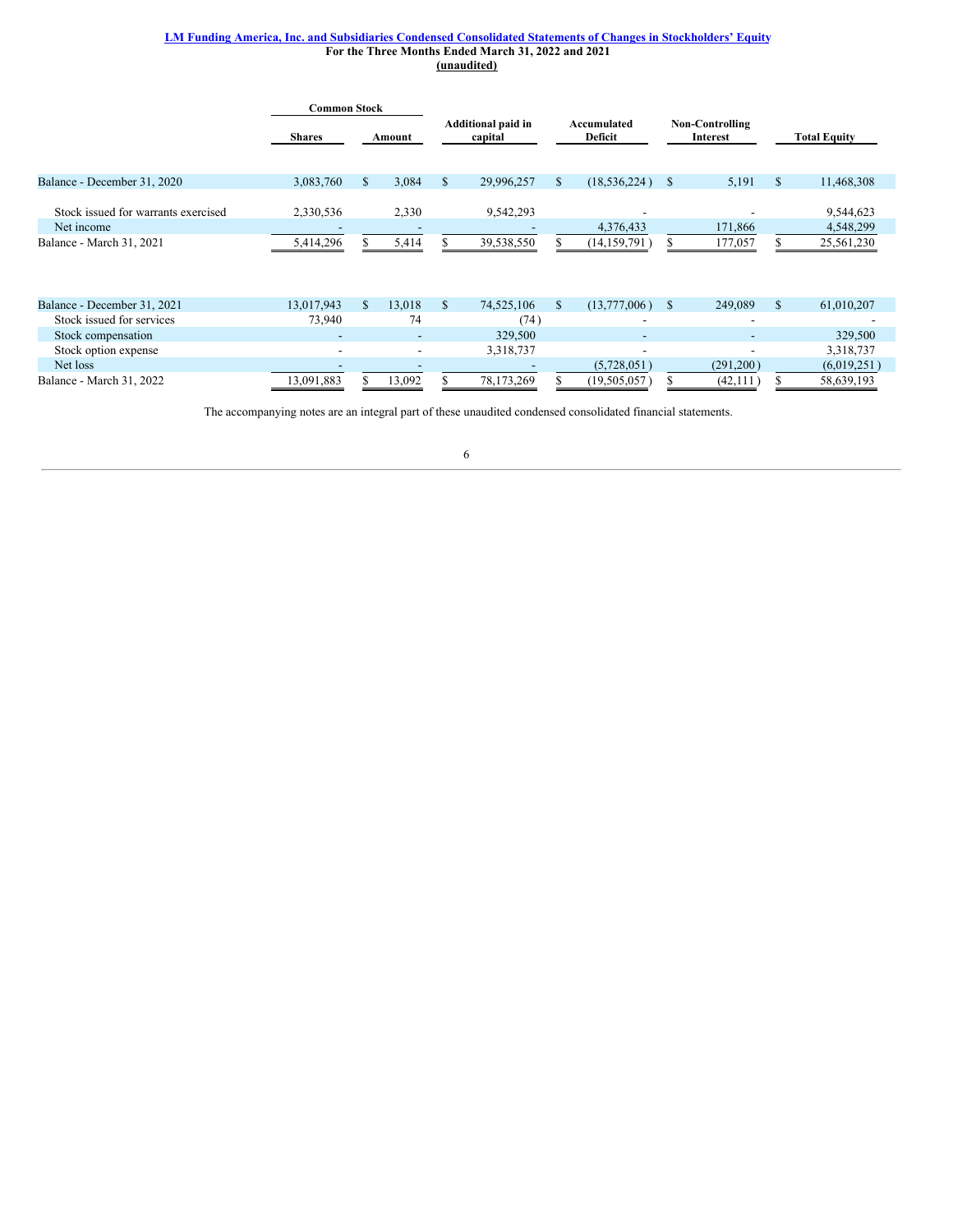## **LM FUNDING AMERICA, INC. AND SUBSIDIARIES**

## **NOTES TO CONDENSED CONSOLIDATED FINANCIAL STATEMENTS FOR THE THREE MONTHS ENDED MARCH 31, 2022 (UNAUDITED)**

## <span id="page-6-0"></span>**Note 1. SUMMARY OF SIGNIFICANT ACCOUNTING POLICIES**

## **Nature of Operations**

LM Funding America, Inc. ("we", "our", "LMFA" or the "Company") was formed as a Delaware corporation on April 20, 2015. LMFA was formed for the purpose of completing a public offering and related transactions in order to carry on the business of LM Funding, LLC and its subsidiaries (the "Predecessor"). LMFA is the sole member of LM Funding, LLC and operates and controls all of its businesses and affairs.

LM Funding, LLC, a Florida limited liability company organized in January 2008 under the terms of an Operating Agreement effective January 8, 2008 as amended, hadtwo members: BRR Holding, LLC and CGR 63, LLC. The members contributed their equity interest to LMFA prior to the closing of its initial public offering.

The Company created two subsidiaries, LMFA Financing LLC on November 21, 2020 and LMFAO Sponsor LLC on October 29, 2020. LMFAO Sponsor LLC created a majority owned subsidiary LMF Acquisition Opportunities Inc. on October 29, 2020. The LM Funding America Inc. organized another subsidiary, US Digital Mining and Hosting Co., LLC., on September 10, 2021.

We are a specialty finance company that provides funding to nonprofit community associations primarily located in the state of Florida. We offer incorporated nonprofit community associations, which we refer to as "Associations," a variety of financial products customized to each Association's financial needs. Our original product offering consists of providing funding to Associations by purchasing their rights under delinquent accounts that are selected by the Associations arising from unpaid Association assessments. Historically, we provided funding against such delinquent accounts, which we refer to as "Accounts," in exchange for a portion of the proceeds collected by the Associations from the account debtors on the Accounts. In addition to our original product offering, we have started purchasing Accounts on varying terms tailored to suit each Association's financial needs, including under our New Neighbor Guaranty™ program.

During 2020, we began exploring other specialty finance business opportunities that are complementary to or that can leverage our historical business.

#### Specialty Finance Company

We purchase an Association's right to receive a portion of the Association's collected proceeds from owners that are not paying their assessments. After taking assignment of an Association's right to receive a portion of the Association's proceeds from the collection of delinquent assessments, we engage law firms to perform collection work on a deferred billing basis wherein the law firms receive payment upon collection from the account debtors or a predetermined contracted amount if payment from account debtors is less than legal fees and costs owed. Under this business model, we typically fund an amount equal to or less than the statutory minimum an Association could recover on a delinquent account for each Account, which we refer to as the "Super Lien Amount". Upon collection of an Account, the law firm working on the Account, on behalf of the Association, generally distributes to us the funded amount, interest, and administrative late fees, with the law firm retaining legal fees and costs collected, and the Association retaining the balance of the collection. In connection with this line of business, we have developed proprietary software for servicing Accounts, which we believe enables law firms to service Accounts efficiently and profitably.

Under our New Neighbor Guaranty program, an Association will generally assign substantially all of its outstanding indebtedness and accruals on its delinquent units to us in exchange for payment by us of monthly dues on each delinquent unit. This simultaneously eliminates a substantial portion of the Association's balance sheet bad debts and assists the Association to meet its budget by receiving guaranteed monthly payments on its delinquent units and relieving the Association from paying legal fees and costs to collect its bad debts. We believe that the combined features of the program enhance the value of the underlying real estate in an Association and the value of an Association's delinquent receivables.

Because we acquire and collect on the delinquent receivables of Associations, the Account debtors are third parties about whom we have little or no information. Therefore, we cannot predict when any given Account will be paid off or how much it will yield. In assessing the risk of purchasing Accounts, we review the property values of the underlying units, the governing documents of the relevant Association, and the total number of delinquent receivables held by the Association.

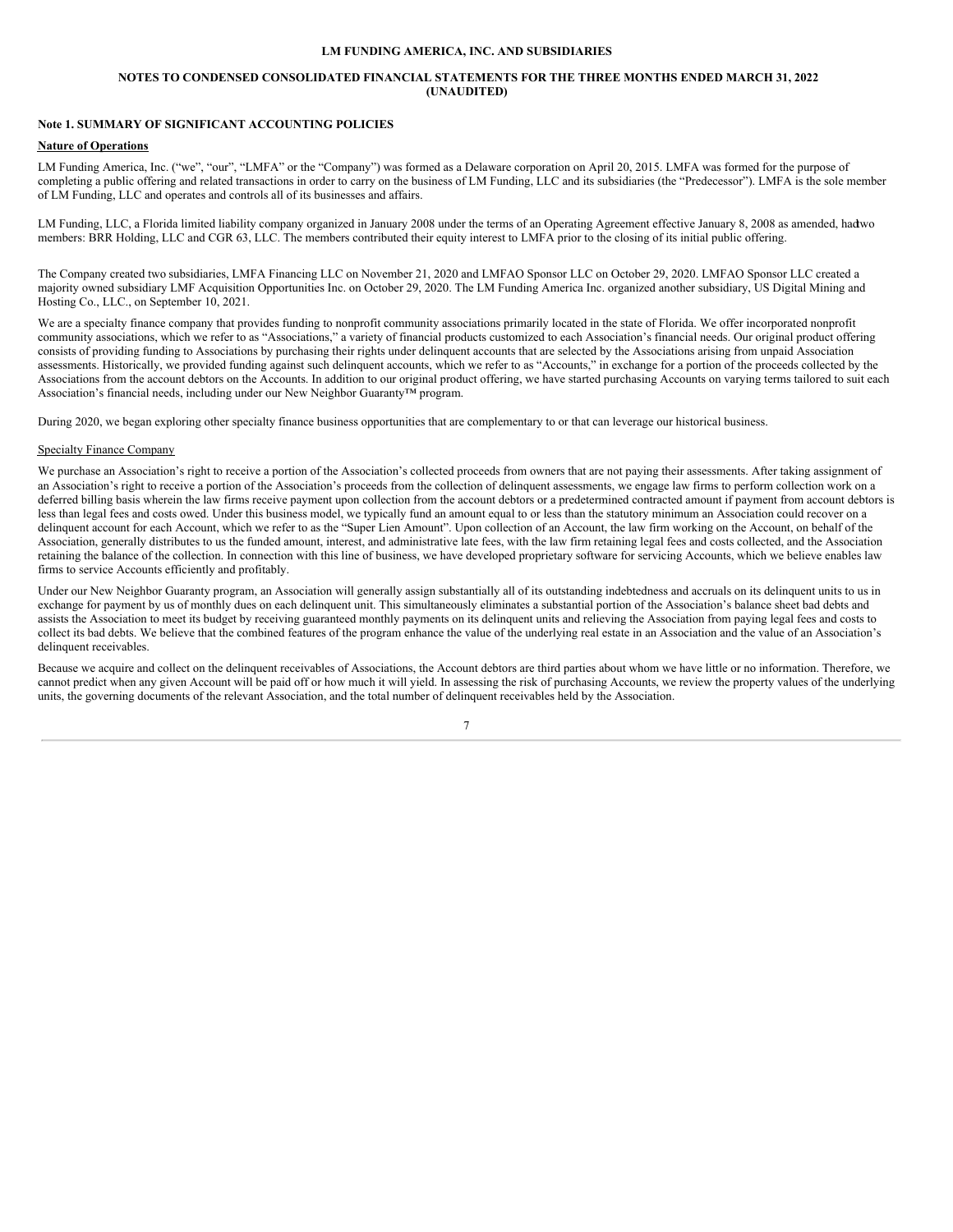## *Specialty Finance Products*

## *Original Product*

Our original product relies upon Florida statutory provisions that effectively protect the principal amount invested by us in each Account. In particular, Section 718.116(1), Florida Statutes, makes purchasers and sellers of a unit in an Association jointly and severally liable for all past due assessments, interest, late fees, legal fees, and costs payable to the Association. As discussed above, the Florida Statutes grants to Associations a so-called "super lien", which is a category of lien that is given a statutorily higher priority than all other types of liens other than property tax liens. The amount of the Association's priority over a first mortgage holder that takes title to a property through foreclosure (or deed in lieu), referred to as the Super Lien Amount, is limited to twelve months' past due assessments or, if less, one percent (1.0%) of the original mortgage amount. Under our contracts with Associations for our original product, we pay Associations an amount up to the Super Lien Amount for the right to receive all collected interest and late fees on Accounts purchased from the Associations.

The Statutes specify that the rate of interest an association (or its assignor) may charge on delinquent assessments is equal to the rate set forth in the association's declaration or bylaws. In Florida if a rate is not specified, the statutory rate is equal to 18% but may not exceed the maximum rate allowed by law. Similarly, the Statutes in Florida also stipulate that administrative late fees cannot be charged on delinquent assessments unless so provided by the association's declaration or bylaws and may not exceed the greater of \$25 or 5% of each delinquent assessment.

In other states in which we have offered our original product, which are currently only in Washington, Colorado and Illinois, we rely on statutes that we believe are similar to the above-described Florida statutes in relevant respects.

### *New Neighbor Guaranty*

In 2012, we developed a new product, the New Neighbor Guaranty, wherein an Association assigns substantially all of its outstanding indebtedness and accruals on its delinquent units to us in exchange for payments in an amount equal to the regular ongoing monthly or quarterly assessments for delinquent units when those amounts would be due to the Association. We assume both the payment and collection obligations for these assigned Accounts under this product. This simultaneously eliminates an Association's balance sheet bad debts and assists the Association to meet its budget by receiving guaranteed assessment payments on its delinquent units and relieving the Association from paying legal fees and costs to collect its bad debts. We believe that the combined features of the product enhance the value of the underlying real estate in an Association and the value of an Association's delinquent receivables.

Before we implement the New Neighbor Guaranty program for an Association we are typically asked to conduct a review of its accounts receivable. After we have conducted the review, we inform the Association which Accounts we are willing to purchase and the terms of such purchase. Once we implement the New Neighbor Guaranty program, we begin making scheduled payments to the Association on the Accounts as if the Association had non-delinquent residents occupying the units underlying the Accounts. Our New Neighbor Guaranty contracts typically allow us to retain all collection proceeds on each Account other than special assessments and accelerated assessment balances. Thus, the Association foregoes the potential benefit of a larger future collection in exchange for the certainty of a steady stream of immediate payments on the Account.

## *Cryptocurrency Mining Business*

On September 15, 2021, we announced that we plan to operate in the Bitcoin mining ecosystem. As of the date of this filing, we have not commenced operations. We aim to deploy the computing power that we will create to mine Bitcoin and validate transactions on the Bitcoin network. We believe that recent developments in Bitcoin mining have created an opportunity for us to deploy capital and conduct large-scale mining operations in the United States. We have formed a new wholly owned subsidiary, US Digital Mining and Hosting Co, LLC, a Florida limited liability company (US Digital), to develop and operate our cryptocurrency mining business.

We have committed to purchasing an aggregate of 5,046 Bitcoin S19J Pro Antminer cryptocurrency mining machines for an aggregate purchase price of \$31.6 million (the "Mining Machines"). We received 841 Mining Machines during the first half of May 2022.We anticipate receiving the remaining Mining Machines to be delivered in batches over an estimated delivery timeframe starting in June 2022 and continuing through October 2022. The Bitmain Purchase Agreements required us to pay \$7.9 million or 25% of the total purchase price as a non-refundable deposit for the Mining Machines within 7 days of the date of the signing of the respective Bitmain Purchase Agreements, and additional 35% of the batch price at least 6 months prior to shipment of such batch, and the remaining40% of each batch price one month prior to the shipment of the batch.

In October 2021, we also entered into a sale and purchase agreement (the "Uptime Purchase Agreement") with Uptime Armory LLC ("Uptime") pursuant to which US Digital agreed to purchase, and Uptime agreed to supply to US Digital, an aggregate of 18 modified 40-foot cargo containers ("POD5ive containers") that will be designed to hold and operate 280 S19 Pro Antminers manufactured by Bitmain. The purchase price of the POD5ive containers totals \$3.15 million of which \$2.4 million or 75% was paid in 2021 as a non-refundable down payment and the remaining 25% is due within five business days after Uptime delivers a "notice of completion" of the equipment. On the same effective date, US Digital also entered into a hosting agreement with Uptime Hosting LLC to host the Company's18 POD5ive containers at a secure location and provide power, maintenance and other services specified in the contract for 6 cents per kilowatt with a term of one year. Under the hosting agreement we paid a deposit of \$0.8 million in 2021 and will pay an additional deposit for each container three months prior to delivery at the hosting site of \$44 thousand and a final deposit for each container one month prior to arrival at the hosting site of \$44 thousand.

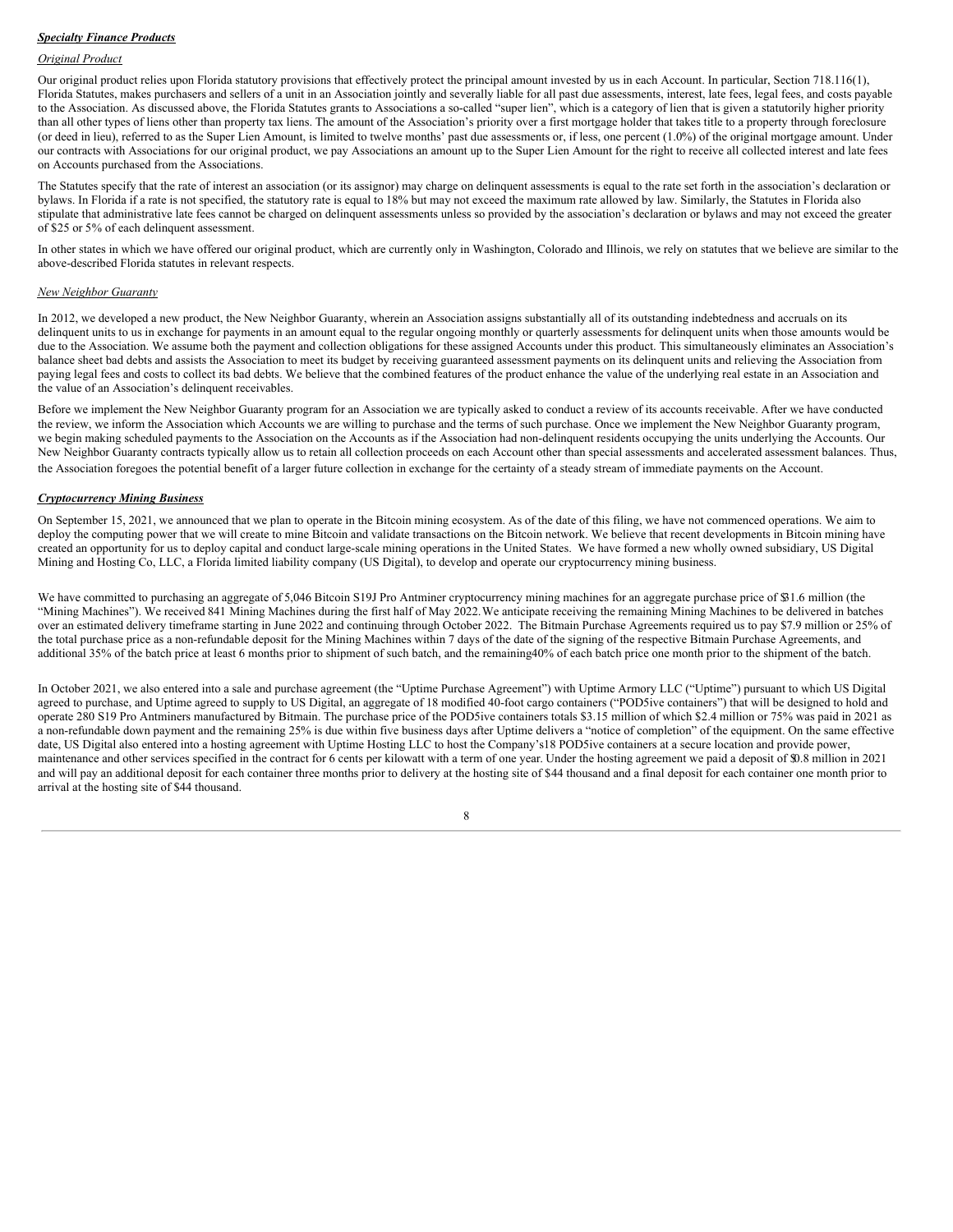## **Reverse Stock Split**

On May 11, 2020, our shareholders voted in favor of the approval of an amendment to our Certificate of Incorporation, in the event it is deemed advisable by our Board of Directors, to effect an additional reverse stock split of the Company's issued and outstanding common stock at a ratio within the range of one-for-two (1:2) and one-for-ten (1:10), as determined by the Board of Directors On April 21, 2021, our Board of Directors approved a one-for-five reverse split of the Company's common stock. As a result, on May 7, 2021, the Company effected a common share consolidation ("Reverse Stock Split") by means of a one-for-five (1:5) reverse split of its outstanding common stock, which resulted in a decrease in outstanding common stock to 5,414,296 shares. The Reverse Stock Split became effective on May 7, 2021 and the Company's common stock began trading on The Nasdaq Capital Market on a split-adjusted basis on May 7, 2021. The Company has retroactively adjusted all share amounts and per share data herein to give effect to the Reverse Stock Split.

## **Principles of Consolidation**

The condensed consolidated financial statements include the accounts of LMFA and its wholly-owned subsidiaries: LM Funding, LLC; LMF October 2010 Fund, LLC; REO Management Holdings, LLC (including all 100% owned subsidiary limited liability companies); LM Funding of Colorado, LLC; LM Funding of Washington, LLC; LM Funding of Illinois, LLC; US Digital Mining Hosting Co., LLC; LMF SPE #2, LLC. LMFAO Sponsor LLC and various single purpose limited liability corporations owned by REO Management Holdings, LLC which own various properties. It also includes LMFA Sponsor LLC (a 70.5% owned subsidiary). All significant intercompany balances have been eliminated in consolidation.

## **Basis of Presentation**

The accompanying unaudited condensed consolidated financial statements have been prepared pursuant to the rules and regulations of the Securities and Exchange Commission ("SEC"). Certain information and note disclosures normally included in the annual consolidated financial statements prepared in accordance with generally accepted accounting principles have been condensed or omitted pursuant to those rules and regulations, although the Company believes that the disclosures made are adequate to make the information not misleading. The interim condensed consolidated financial statements as of March 31, 2022 and for the Three Months ended March 31, 2022 and March 31, 2021, respectively are unaudited. In the opinion of management, the interim condensed consolidated financial statements include all adjustments, consisting only of normal recurring adjustments, necessary to provide a fair statement of the results for the interim periods. The accompanying consolidated balance sheet as of December 31, 2021, is derived from the audited consolidated financial statements presented in the Company's Annual Report on Form 10-K for fiscal the year ended December 31, 2021.

#### **Reclassifications**

Certain prior period amounts on the balance sheet have been reclassified to conform to the current period presentation.

#### **Digital Assets, net**

When applicable, we account for all digital assets other than stablecoin as indefinite-lived intangible assets in accordance with ASC 350,*Intangibles—Goodwill and Other.* We have ownership of and control over our digital assets and use third-party custodial services to secure it. The digital assets are initially recorded at cost and are subsequently remeasured on the consolidated balance sheet at cost, net of any impairment losses incurred since acquisition. We account for stablecoin as financial assets in accordance with ASC 310, Receivables. The stablecoin are recorded at amortized cost, which approximates their fair value.

We determine the fair value of our digital assets that are accounted for as intangible assets in accordance with ASC 820*Fair Value Measurement*, based on quoted prices on the active exchange(s) that we have determined is the principal market for such assets (Level 1 inputs). We perform an analysis each quarter to identify whether events or changes in circumstances indicate that it is more likely than not that our digital assets are impaired. If the current carrying value of a digital asset exceeds the fair value so determined, an impairment loss has occurred with respect to those digital assets in the amount equal to the difference between their carrying values and the price determined.

The impaired digital assets are written down to their fair value at the time of impairment and this new cost basis will not be adjusted upward for any subsequent increase in fair value. Gains are not recorded until realized upon sale, at which point they are presented separately from of any impairment losses.

During the three months ended March 31, 2022, the Company purchased an aggregate of \$500,000 in stablecoin issued by Gemini Trust Company, LLC, ("GUSD") that is backed by dollar denominated assets held by the issuer in segregated accounts with U.S.

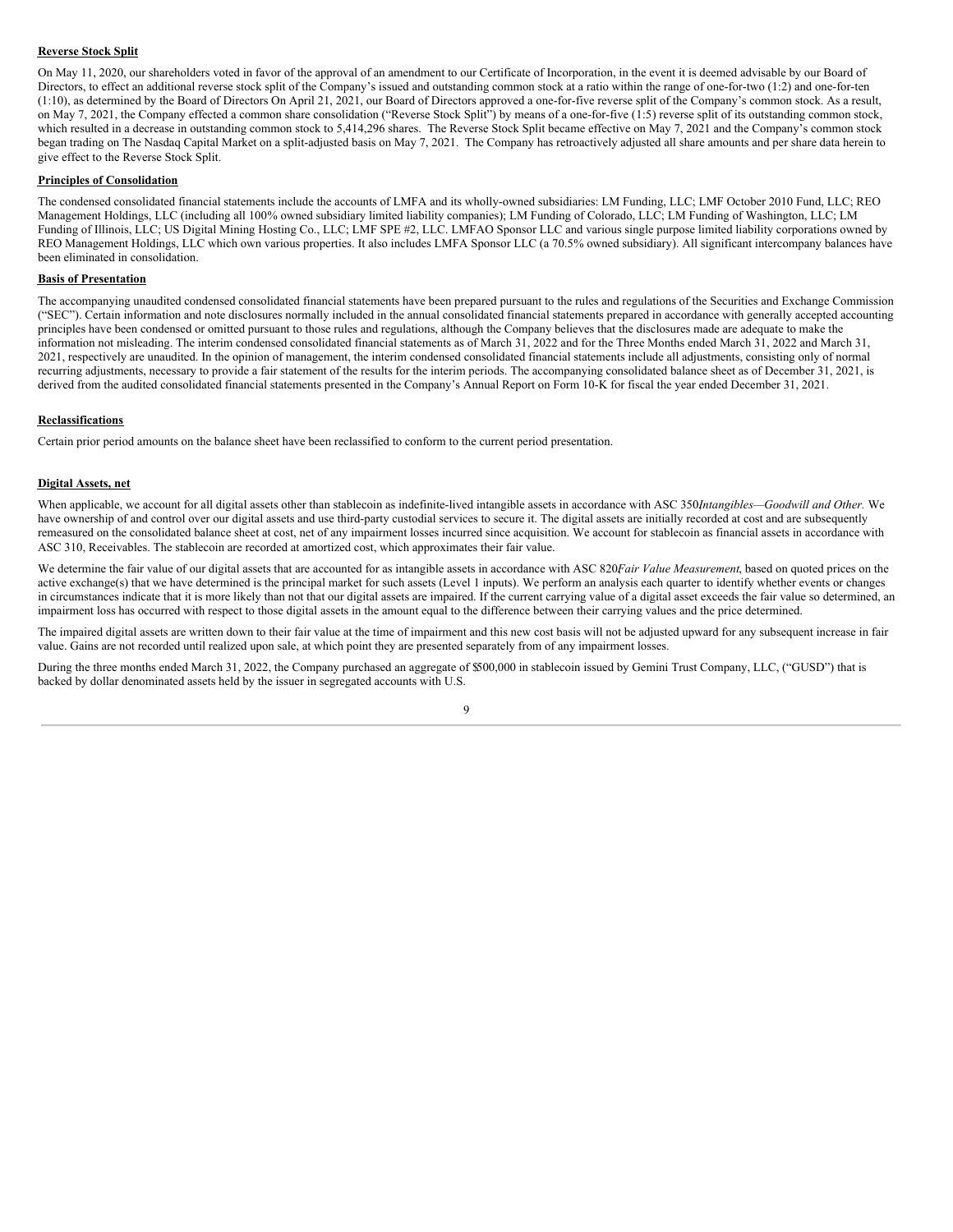regulated financial institutions. The Company earns additional Gemini dollars on GUDS holdings, which we earned approximately \$4 thousand in Gemini dollars during the period which is recognized as digital assets income.

As of March 31, 2022 we had \$504,366 of GUSD. The GUSD is redeemable at a1:1 exchange for USD at any time. The Company's GUSD holdings are classified as Level 1 within the fair value hierarchy and carried at amortized cost, which approximates their fair value.

There is currently no specific guidance under GAAP or alternative accounting framework for the accounting for digital assets recognized as revenue or held, and management has exercised significant judgment in determining the appropriate accounting treatment. In the event authoritative guidance is enacted by the FASB, the Company may be required to change its policies, which could have an effect on the Company's consolidated financial position and results from operations.

## **Investment in Securities**

Investment in Securities includes investments in common stocks, note receivables, and convertible notes receivables. Investments in securities are reported at fair value with changes in unrecognized gains or losses included in other income on the income statement. The fair value of the BORQ convertible note receivable is based on its classification as a trading security. The Symbiont note receivable is reported at amortized costs less impairment.

## **Fair Value of Financial Instruments**

FASB ASC 825-10, Financial Instruments, requires disclosure of fair value information about financial instruments, whether or not recognized in the balance sheet.

#### **Investments in Unconsolidated Entities**

We account for investments in less than50% owned and more than 20% owned entities using the equity method of accounting. Because we have elected the fair value option for these securities, unrealized holding gains and losses during the period are included in earnings.

#### **Income (Loss) Per Share**

Basic income (loss) per share is calculated as net income (loss) to common stockholders divided by the weighted average number of common shares outstanding during the period (as adjusted to give effect to the Reverse Stock Split).

The Company issued approximately 74 thousand shares and 2.3 million shares at various times during the Three Months ended March 31, 2022 and March 31, 2021, respectively, and has weighted averaged these new shares in calculating income (loss) per share for the relevant period.

The Company has restated all share amounts to reflect the Reverse Stock Split.

Diluted income (loss) per share for the period equals basic loss per share as the effect of any convertible notes, stock based compensation awards or stock warrants would be anti-dilutive.

The anti-dilutive stock based compensation awards consisted of:

|                       | As of March 31. |         |
|-----------------------|-----------------|---------|
|                       | 2022            | 2021    |
| <b>Stock Options</b>  | 3.956.827       | 3,860   |
| <b>Stock Warrants</b> | 7,702,441       | 391.900 |

#### **Note 2. Due to Related Party**

Legal services for the Company associated with the collection of delinquent assessments from property owners are performed by a law firm, Business Law Group ("BLG"), which was owned solely by Bruce M. Rodgers, the Chief Executive Officer of LMFA, until and through the date of the Company's filing initial public offering in 2015. Following the offering in 2015, Mr. Rodgers transferred his interest in BLG to other attorneys at the firm through a redemption of his interest in the firm, and BLG became under control of those lawyers. The law firm has historically performed collection work primarily on a deferred billing basis wherein the law firm receives payment for services rendered upon collection from the property owners or at amounts ultimately subject to negotiations with the Company.

| I            |
|--------------|
|              |
| ٦<br>×<br>۰. |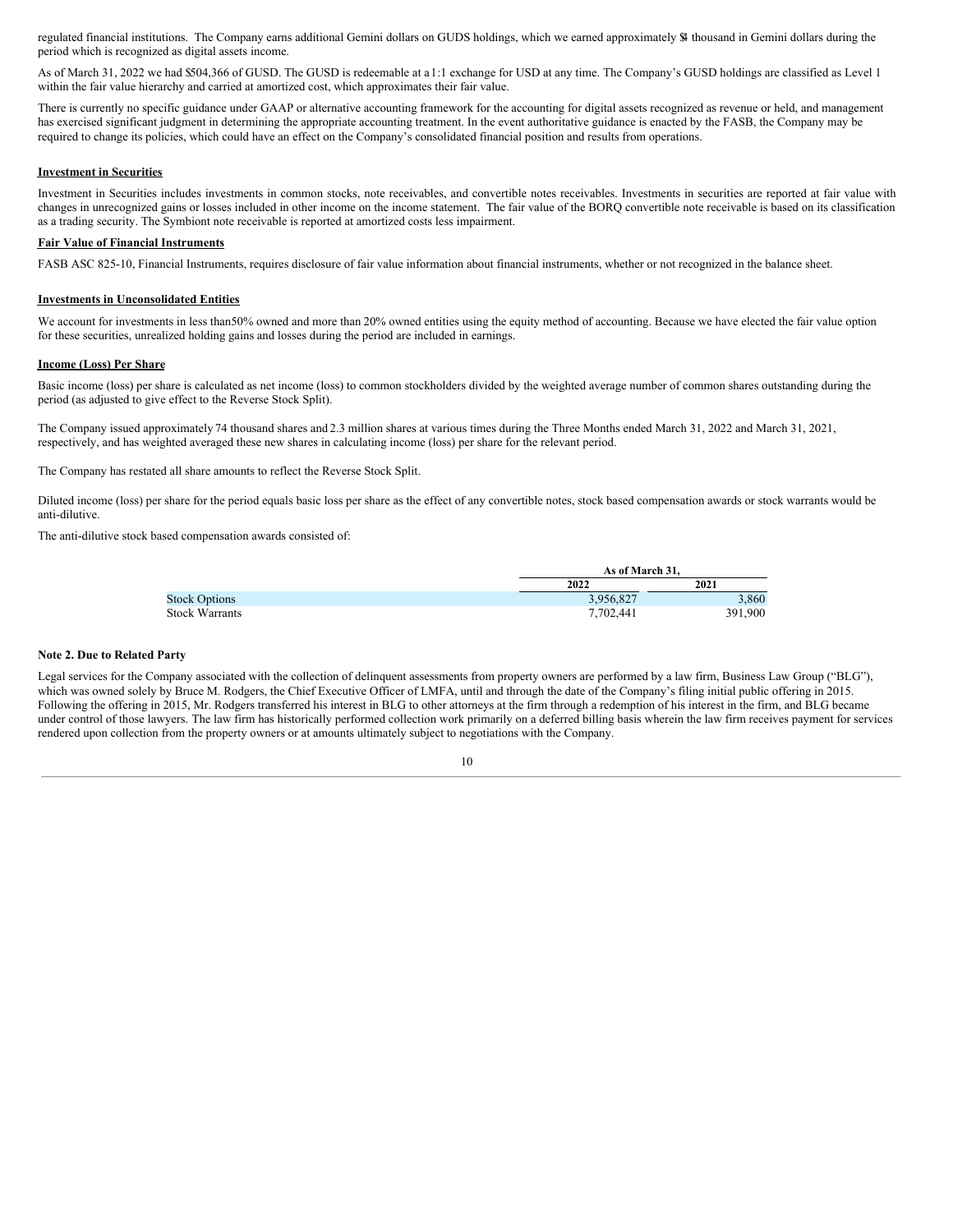Under the agreement, the Company paid BLG a fixed monthly fee of \$82,000 for services rendered. The Company paid BLG a minimum per unit fee of \$700 in any case where there is a collection event and BLG receives no payment from the property owner. This provision has been expanded to also include any unit where the Company has taken title to the unit or where the association has terminated its contract with either BLG or the Company.

On February 1, 2022, the Company consented to the assignment by BLG to the law firm BLG Association Law, PLLC ("BLGAL") of the Services Agreement, dated April 15, 2015, previously entered into by the Company and Business Law Group, P.A. (the "Services Agreement"). The Services Agreement had set forth the terms under which Business Law Group, P.A. would act as the primary law firm used by the Company and its association clients for the servicing and collection of association accounts. The assignment of the Services Agreement was necessitated by the death of the principal attorney and owner of Business Law Group, P.A. In connection with the assignment, BLGAL agreed to amend the Services Agreement on February 1, 2022, to reduce the monthly compensation payable to the law firm from \$82,000 to \$53,000 (the "Amendment"). Bruce M. Rodgers, the chairman and CEO of the Company, is a 50% owner of BLGAL, and the assignment and Amendment was approved by the independent directors of the Company. A \$150 thousand termination fee was also paid to BLG in association with the assignment.

The Company had originally engaged BLG on behalf of many of its Association clients to service and collect the Accounts and to distribute the proceeds as required by Florida law and the provisions of the purchase agreements between LMF and the Associations. This engagement was subsequently assigned to BLGAL as described above. Ms. Gould who is one of our directors, worked as the General Manager of BLG and works as the General Manager of BLGAL.

Amounts collected from property owners and paid to BLG or BLGAL as applicable for the Three Months ended March 31, 2022 and 2021 were approximately \$88,000 and \$246,000, respectively. As of March 31, 2022 and December 31, 2021, receivables from property owners for charges ultimately payable to BLGAL or BLGAL were approximately \$643,000 and \$677,000, respectively.

Under the Services Agreement in effect during the Three Months ended March 31, 2022 and 2021, the Company pays all costs (lien filing fees, process and serve costs) incurred in connection with the collection of amounts due from property owners. Any recovery of these collection costs is accounted for as a reduction in expense incurred. The Company incurred expenses related to these types of costs for the Three Months ended March 31, 2022 and 2021 in the amounts of \$24,000 and \$22,000, respectively. Recoveries during the Three Months ended March 31, 2022 and 2021, related to those costs were approximately \$20,000 for 2022 and \$ 19,000 for 2021, respectively.

The Company also shares office space and related common expenses with BLGAL (and previously BLG). All shared expenses, including rent, are charged to BLG based on an estimate of actual usage. Any expenses of BLGAL and BLG paid by the Company that have not been reimbursed or settled against other amounts are reflected as due from related parties in the accompanying consolidated balance sheets. BLGAL and BLG, as applicable were charged a total of approximately \$15,000 and \$17,000 for the office sublease during the Three Months ended March 31, 2022 and 2021, respectively.

In 2017, the Company assessed the collectability of the amount due from BLG and concluded that even though BLG had repaid \$252,771 during 2017, it did not have the ability to repay the remaining balance at the end of 2017 and as such took a reserve of approximately \$1.4 million for the balance due as of December 31, 2017. In 2021 and 2020, the Company subsequently recouped \$200,000 and \$500,000, respectively, of this write-off. Additional recoveries of the reserve are not expected. No amounts were recouped in 2022.

Amounts payable to BLGAL and BLG, in aggregate as of March 31, 2022 and December 31, 2021 were approximately \$73,800 and \$121,200, respectively.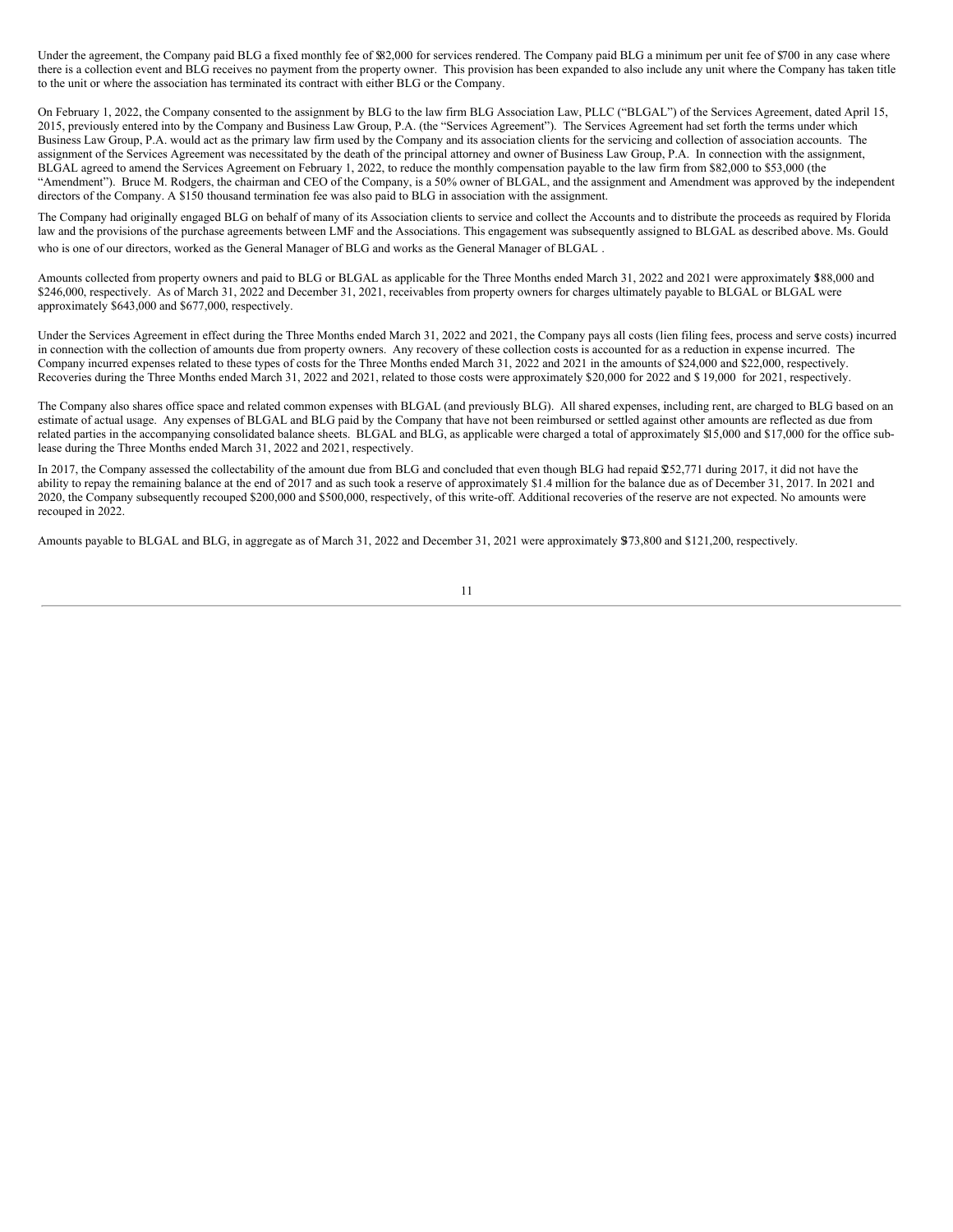|                                                                                                                                                                                                                                                                 | <b>March 31, 2022</b> | December 31,<br>2021 |         |  |
|-----------------------------------------------------------------------------------------------------------------------------------------------------------------------------------------------------------------------------------------------------------------|-----------------------|----------------------|---------|--|
| Financing agreement with FlatIron capital that is unsecured. Down payment of<br>\$36,255 was required upfront and equal installment payments of \$19,114 to be<br>made over a 10 month period. The note matures on May 1, 2022. Annualized<br>interest is 3.95% | 57.344                |                      | 114.688 |  |
|                                                                                                                                                                                                                                                                 | 57.344                |                      | 114.688 |  |

## **Note 4. Income Taxes**

Prior to the Company's initial public offering in October 2015, the earnings of the Predecessor, which was a limited liability company taxed as a partnership, were taxable to its members. In connection with the contribution of membership interests to the Company (a C-Corporation formed in 2015), the net income or loss of the Company after the initial public offering is taxable to the Company and reflected in the accompanying consolidated financial statements.

The Company performs an evaluation of the realizability of its deferred tax assets on a quarterly basis. The Company considers all positive and negative evidence available in determining the potential of realizing deferred tax assets, including the scheduled reversal of temporary differences, recent and projected future taxable income and prudent and feasible tax planning strategies. The estimates and assumptions used by the Company in computing the income taxes reflected in the accompanying consolidated financial statements could differ from the actual results reflected in the income tax returns filed during the subsequent year. Adjustments are recorded based on filed returns when finalized or the related adjustments are identified.

Under ASC 740-10-30-5,*Income Taxes*, deferred tax assets should be reduced by a valuation allowance if, based on the weight of available evidence, it is more-likely-than-not (i.e., a likelihood of more than 50%) that some portion or all of the deferred tax assets will not be realized. The Company considers all positive and negative evidence available in determining the potential realization of deferred tax assets including, primarily, the recent history of taxable earnings or losses. Based on operating losses reported by the Company during 2022 and 2021, the Company concluded there was not sufficient positive evidence to overcome this recent operating history. As a result, the Company believed that a valuation allowance was necessary based on the more-likely-than-not threshold noted above. The Company had recorded a valuation allowance of approximately \$4,677,000 as of March 31, 2022 and \$3,246,000 as of December 31, 2021.

Significant components of the tax expense (benefit) recognized in the accompanying consolidated statements of operations for the Three Months ended March 31, 2022 and March 31, 2021 are as follows:

|                                     | <b>Three Months</b><br>Ended |                       | <b>Three Months</b><br>Ended |             |  |
|-------------------------------------|------------------------------|-----------------------|------------------------------|-------------|--|
|                                     |                              | <b>March 31, 2022</b> | March 31, 2021               |             |  |
| Current tax benefit                 |                              |                       |                              |             |  |
| Federal                             | S                            | (361,715)             | ъ                            | 911,648     |  |
| State                               |                              | (48, 102)             |                              | 188,624     |  |
| Total current tax expense (benefit) |                              | (409, 817)            |                              | 1,100,272   |  |
| Deferred tax expense                |                              | (1,021,132)           |                              | 8.214       |  |
| Valuation allowance (expense)       |                              | 1,430,949             |                              | (1,105,002) |  |
| Income tax (reduction) benefit      |                              |                       |                              | 3,484       |  |

The reconciliation of the income tax computed at the combined federal and state statutory rate of23.8% for the Three Months ended March 31, 2022 and24.3% for the Three Months ended March 31, 2021 to the income tax benefit is as follows: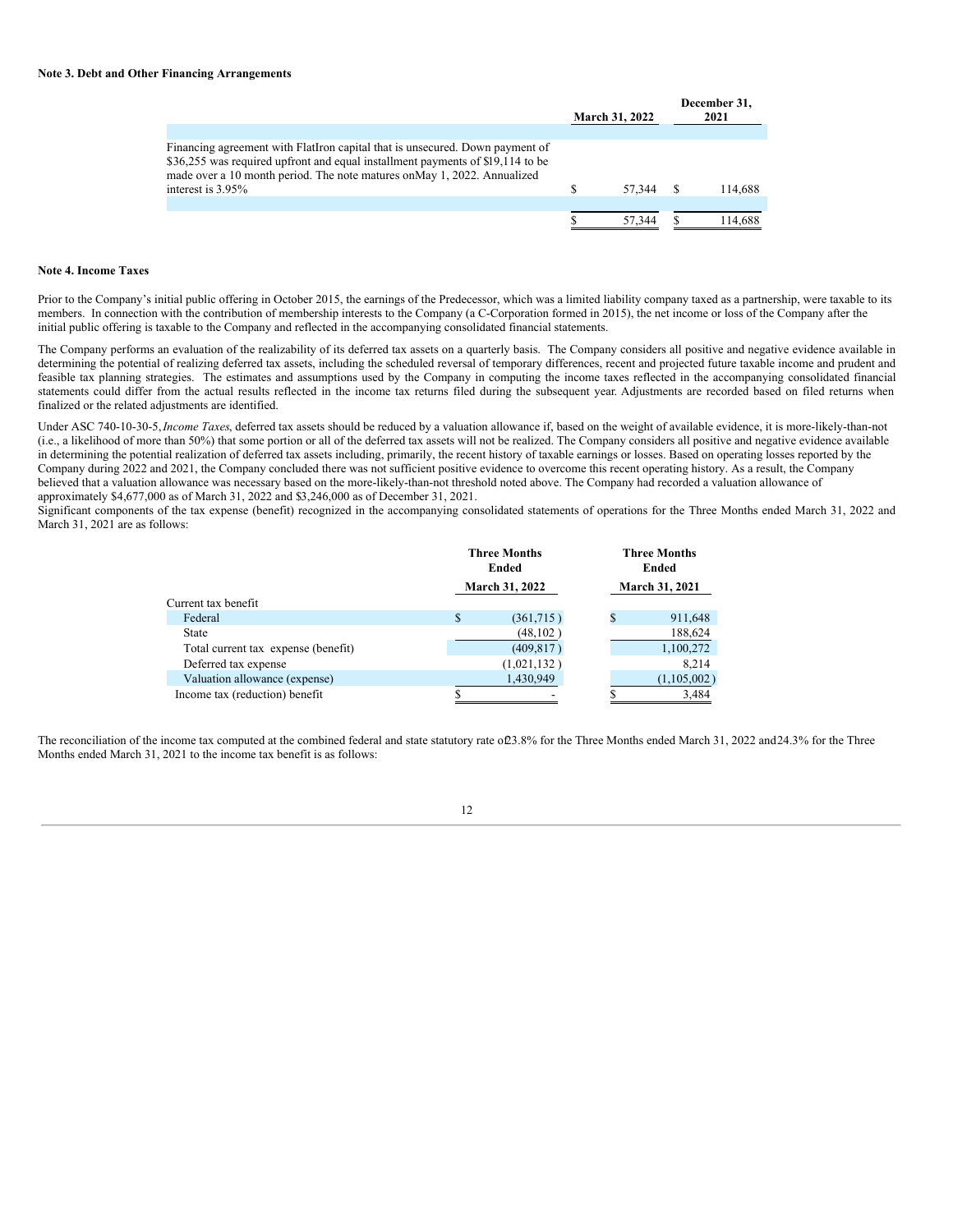|                               | <b>Three Months Ended</b> | <b>Three Months Ended</b> |                       |             |                      |  |  |
|-------------------------------|---------------------------|---------------------------|-----------------------|-------------|----------------------|--|--|
|                               | <b>March 31, 2022</b>     |                           | <b>March 31, 2021</b> |             |                      |  |  |
| Benefit on net loss           | (1, 432, 139)             | 23.8%                     |                       | .107.447    | 24.3%                |  |  |
| Nondeductible expenses        | 1.190                     | $0.0\%$                   |                       | 1.039       | $0.0\%$              |  |  |
| Valuation allowance (expense) | . 430.949                 | $(23.8)\%$                |                       | (1.105.002) | $(24.3)\%$           |  |  |
| Tax benefit/effective rate    |                           | $-$ )%                    |                       | 3.484       | $\rightarrow ^{0}$ % |  |  |

The significant components of the Company's deferred tax liabilities and assets as of March 31, 2022 and December 31, 2021 are as follows:

|                                                         | As of March 31,<br>2022 | As of December 31,<br>2021 |
|---------------------------------------------------------|-------------------------|----------------------------|
| Deferred tax liabilities:                               |                         |                            |
| Deferred vendor stock compensation                      | (182, 926)              | (261, 323)                 |
| Total deferred tax liabilities                          | (182, 926)              | (261, 323)                 |
| Deferred tax assets:                                    |                         |                            |
| Loss carryforwards                                      | 2,511,217               | 2,101,401                  |
| Step up in basis at contribution to C-Corp              | 449.165                 | 461,078                    |
| Stock option expense                                    | 1,459,575               | 669,959                    |
| Step up in basis - purchase of non-controlling interest | 41.439                  | 42,529                     |
| Allowance for credit losses                             | 16,539                  | 16,539                     |
| Unrealized loss on securities                           | 382,407                 | 216,284                    |
| Total deferred tax asset                                | 4,860,342               | 3,507,790                  |
| Valuation allowance                                     | (4,677,416)             | (3,246,467)                |
| Net deferred tax asset (liability)                      |                         |                            |

During the Three months ended March 31, 2022, the Company offset \$1.4 million of it's tax recovery with \$1.4 million of its valuation allowance. During the Three Months ended March 31, 2021, the Company offset \$1.1 million of it's tax expense with \$1.1 million of its valuation allowance.

## **Note 5. Commitments and Contingencies**

#### **Leases**

The Company leases certain office space, construction and office equipment, vehicles and temporary housing generally under non-cancelable operating leases. Leases with an initial term of one year or less are not recorded on the balance sheet, and the Company generally recognizes lease expense for these leases on a straight-line basis over the lease term. As of March 31, 2022, the Company's operating leases have remaining lease terms ranging from less than one year to three years, some of which include options to renew the leases. The exercise of lease renewal options is generally at the Company's sole discretion. The Company's leases do not contain any material residual value guarantees or material restrictive covenants.

The Company determines if an arrangement is a lease at inception. Operating lease ROU assets and current and long-term operating lease liabilities are separately stated on the Consolidated Balance Sheet as of March 31, 2022. ROU assets represent the Company's right to use an underlying asset for the lease term and lease liabilities represent the Company's obligation to make lease payments arising from the lease. ROU assets and lease liabilities are recognized at the commencement date based on the present value of lease payments over the lease term. The present value of future lease payments are discounted using either the implicit rate in the lease, if known, or the Company's incremental borrowing rate for the specific lease as of the lease commencement date. The ROU asset is also adjusted for any prepayments made or incentives received. The lease terms include options to extend or terminate the lease only to the extent it is reasonably certain any of those options will be exercised. Lease expense is recognized on a straight-line basis over the lease term. The Company accounts for lease components (e.g., fixed payments) separate from the non-lease components (e.g., common-area maintenance costs). The Company does not have any material financing leases

The Company's office lease began July 15, 2019 and was due to expire onJuly 31, 2022. During the three months ended March 31, 2022 the Company exercised its option to extend its office lease to July 31, 2025. Due to the lease extension, the Company remeasured the lease liability and ROU asset associated with the lease. The Company accounted for the lease extension as a lease modification under ASC 842. At the effective date of modification, the Company recorded an adjustment to the right-of-use asset and lease liability in the amount of \$300,787 based on the net present value of lease payments discounted using an estimated borrowing rate of7.5%.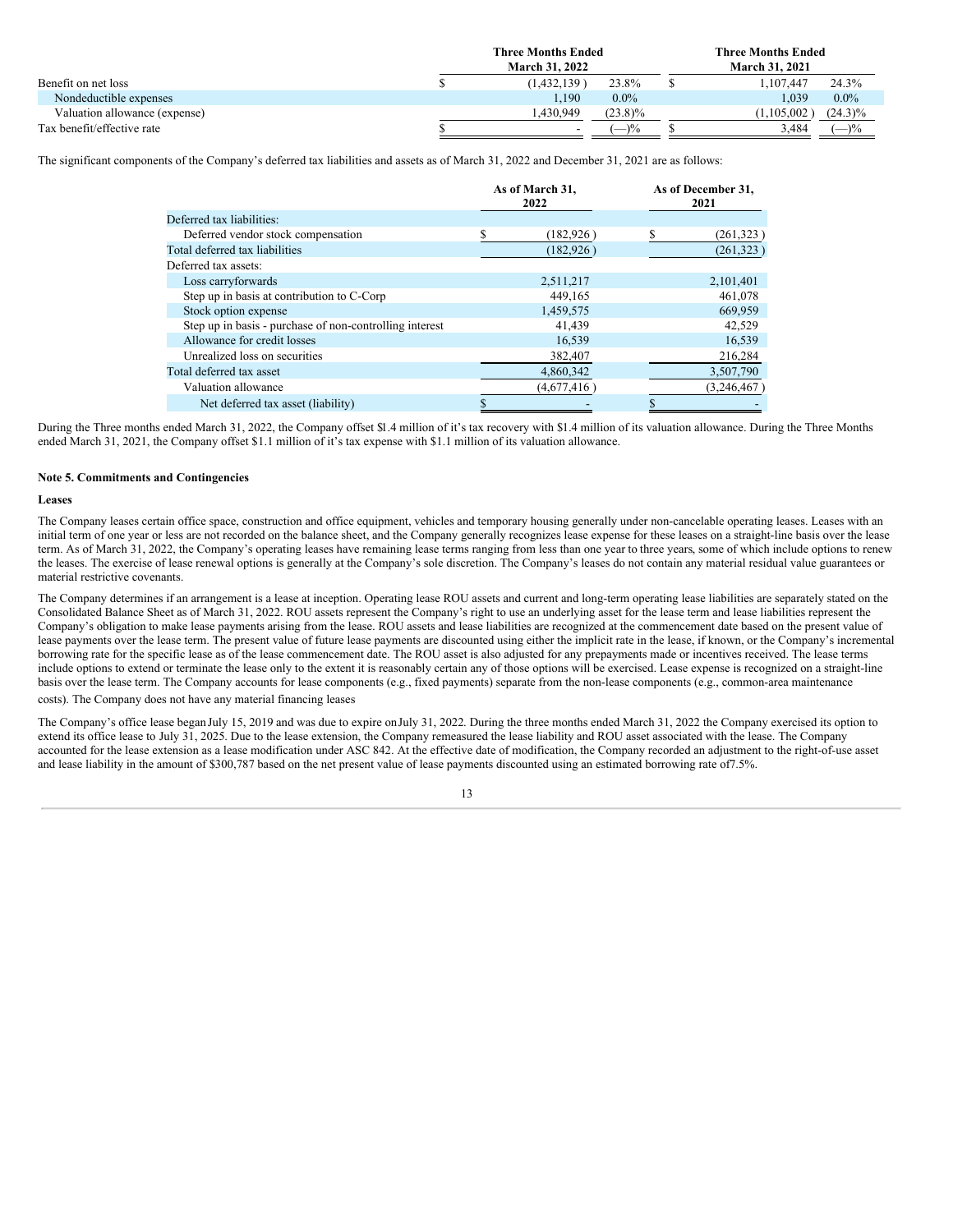A related party has a sub-lease for approximately \$4,900 per month plus operating expenses.

The Company shares this space and the related costs associated with this operating lease with a related party (see Note 2) that also performs legal services associated with the collection of delinquent assessments. Net rent expense recognized for the Three Months ended March 31, 2022 and 2021 were approximately \$23,400 and \$24,900, respectively.

The following table presents supplemental balance sheet information related to operating leases as of March 31, 2022 and December 31, 2021:

|                                                  |                                |                       | December 31, |
|--------------------------------------------------|--------------------------------|-----------------------|--------------|
|                                                  | <b>Balance Sheet Line Item</b> | <b>March 31, 2022</b> | 2021         |
| <b>Assets</b>                                    |                                |                       |              |
| <b>ROU</b> assets                                | Right of use asset, net \$     | 337,413               | S.<br>59,969 |
| Total lease assets                               |                                | 337,413               | 59,969       |
|                                                  |                                |                       |              |
| <b>Liabilities</b>                               |                                |                       |              |
| Current lease liabilities                        | \$<br>Lease liability          | 90,072                | S<br>68,002  |
| Long-term lease liabilities                      | Lease liability                | 248,475               |              |
| Total lease liabilities                          |                                | 338,547               | 68,002       |
|                                                  |                                |                       |              |
| Weighted-average remaining lease term (in years) |                                | 3.36                  | 0.60         |
| Weighted-average discount rate                   |                                | $7.49\%$              | $6.55\%$     |

The following table presents supplemental cash flow information and non-cash activity related to operating leases for the Three Months ended March 31, 2022 and 2021:

|                                                         |   | <b>Three Months</b><br><b>Ended March</b><br>31, 2022 | <b>Three Months</b><br><b>Ended March</b><br>31, 2021 |
|---------------------------------------------------------|---|-------------------------------------------------------|-------------------------------------------------------|
| <b>Operating cash flow information</b>                  |   |                                                       |                                                       |
| 'Cash paid for amounts included in the                  |   |                                                       |                                                       |
| measurement of lease liabilities                        | S | $(30,242)$ \$                                         | (24, 971)                                             |
| <b>Non-cashflow information</b>                         |   |                                                       |                                                       |
| ROU assets and operating lease obligation<br>recognized | S | 300,787 \$                                            |                                                       |

The following table presents maturities of operating lease liabilities on an undiscounted basis as of March 31, 2022:

|                                        |   | Operating<br>Leases |
|----------------------------------------|---|---------------------|
| 2022 (excluding the three months ended |   |                     |
| March 31, 2022)                        | S | 68,328              |
| 2023                                   |   | 90,823              |
| 2024                                   |   | 103,805             |
| 2025                                   |   | 75,591              |
|                                        |   |                     |
|                                        |   | 338,547             |

#### **Legal Proceedings**

Except as described below, we are not currently a party to material pending or known threatened litigation proceedings. However, we frequently become party to litigation in the ordinary course of business, including either the prosecution or defense of claims arising from contracts by and between us and client Associations. Regardless of the outcome, litigation can have an adverse impact on us because of prosecution, defense, and settlement costs, diversion of management resources and other factors.

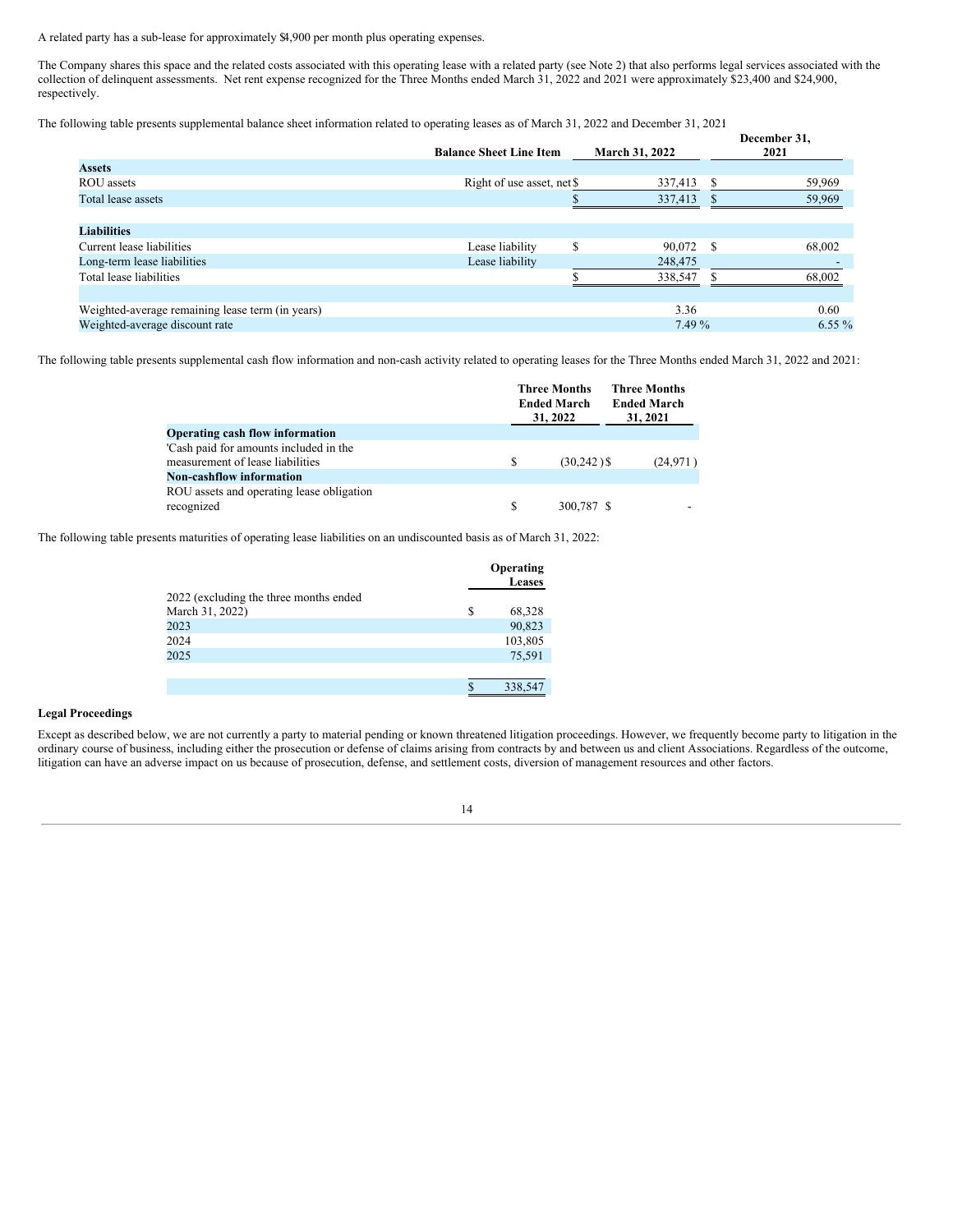The Company accrues for contingent obligations, including estimated legal costs, when the obligation is probable and the amount is reasonably estimable. As facts concerning contingencies become known, the Company reassesses its position and makes appropriate adjustments to the consolidated financial statements. Estimates that are particularly sensitive to future changes include those related to tax, legal, and other regulatory matters.

On March 9, 2022, legal counsel to a purported stockholder of the Company threatened to file a direct and derivative complaint alleging breaches of fiduciary duty by the Company's officers and directors, primarily with respect to (i) the Amended and Restated Employment Agreements entered into by the Company with each of Mr. Rodgers and Mr. Russell in October 2021; (ii) the approval of actions taken at our 2021 annual meeting of stockholders in December 2021; (iii) payments made to Business Law Group, P.A. in exchange for services provided pursuant to the Services Agreement between the Company and Business Law Group; and (iv) strategic advisory agreements entered into by us in connection with our planned cryptocurrency mining business. As of the date of filing of this quarterly report on Form 10-Q, the Company and the purported stockholder have agreed in principle to a settlement of the stockholder's alleged claims under which the Company would be required to seek a new independent director to replace Joel Rodgers, would be required to engage a compensation consultant to review certain sections of the Company's executive employment agreements and to make changes in response to the consultant's recommendation, and to pay certain attorney fees in an amount to be agreed upon. There is no assurance that the agreement in principle will result in a final settlement.

## **Note 6. Stockholders' Equity**

#### **Stock Options**

The 2015 Omnibus Incentive Plan provides for the issuance of stock options, stock appreciation rights, performance shares, performance units, restricted stock, restricted stock units, shares of our common stock, dividend equivalent units, incentive cash awards or other awards based on our common stock. Awards may be granted alone or in addition to, in tandem with, or (subject to the 2015 Omnibus Incentive Plan's prohibitions on repricing) in substitution for any other award (or any other award granted under another plan of ours or of any of our affiliates).

The following is a summary of the stock option plan activity during the Three Months ended March 31, 2022 and 2021:

|                                              |                             | 2022                                            | 2021                        |                                                 |  |  |
|----------------------------------------------|-----------------------------|-------------------------------------------------|-----------------------------|-------------------------------------------------|--|--|
|                                              | Number of<br><b>Options</b> | Weighted<br>Average<br><b>Exercise</b><br>Price | Number of<br><b>Options</b> | Weighted<br>Average<br><b>Exercise</b><br>Price |  |  |
| Options Outstanding at Beginning of the year | 3,956,827                   | 6.22<br><sup>\$</sup>                           | 3,860                       | 302.55<br>S                                     |  |  |
| Granted                                      |                             | ٠                                               |                             |                                                 |  |  |
| Exercised                                    | $\overline{\phantom{a}}$    | ۰                                               |                             |                                                 |  |  |
| Adjustment                                   |                             |                                                 |                             |                                                 |  |  |
| Forfeited                                    |                             |                                                 |                             |                                                 |  |  |
|                                              |                             |                                                 |                             |                                                 |  |  |
| Options Outstanding at March 31,             | 3,956,827                   | 6.22<br>-S                                      | 3,860                       | 302.55<br>S                                     |  |  |
|                                              |                             |                                                 |                             |                                                 |  |  |
| Options Exercisable at March 31,             | 3,760                       | 293.95<br>-S                                    | 3,193                       | 320.00<br>S                                     |  |  |

Stock compensation expense recognized for the Three Months ended March 31, 2022 and 2021 was approximately \$3,318 thousand and \$nil. thousand, respectively. There was \$13.5 million of unrecognized compensation cost associated with unvested stock options as of March 31, 2022.

The aggregate intrinsic value of the outstanding common stock options as of March 31, 2022 and December 31, 2021 was approximately \$0 and \$0, respectively.

#### **Stock Issuance**

In the year ended December 31, 2021, the Company issued73,940 shares to management as part of their employment contracts of which \$229,500 was expensed. The shares were physically issued in February 2022.

The Company issued 200,000 shares on November 4, 2021 pursuant to an agreement that is for one year with two vendors who provide consulting in the blockchain and crypto currency field. The total fair value of the stock at the time of issuance was approximately \$1,318,000 of which we expensed \$329,500 for the Three Months ended March 31, 2022.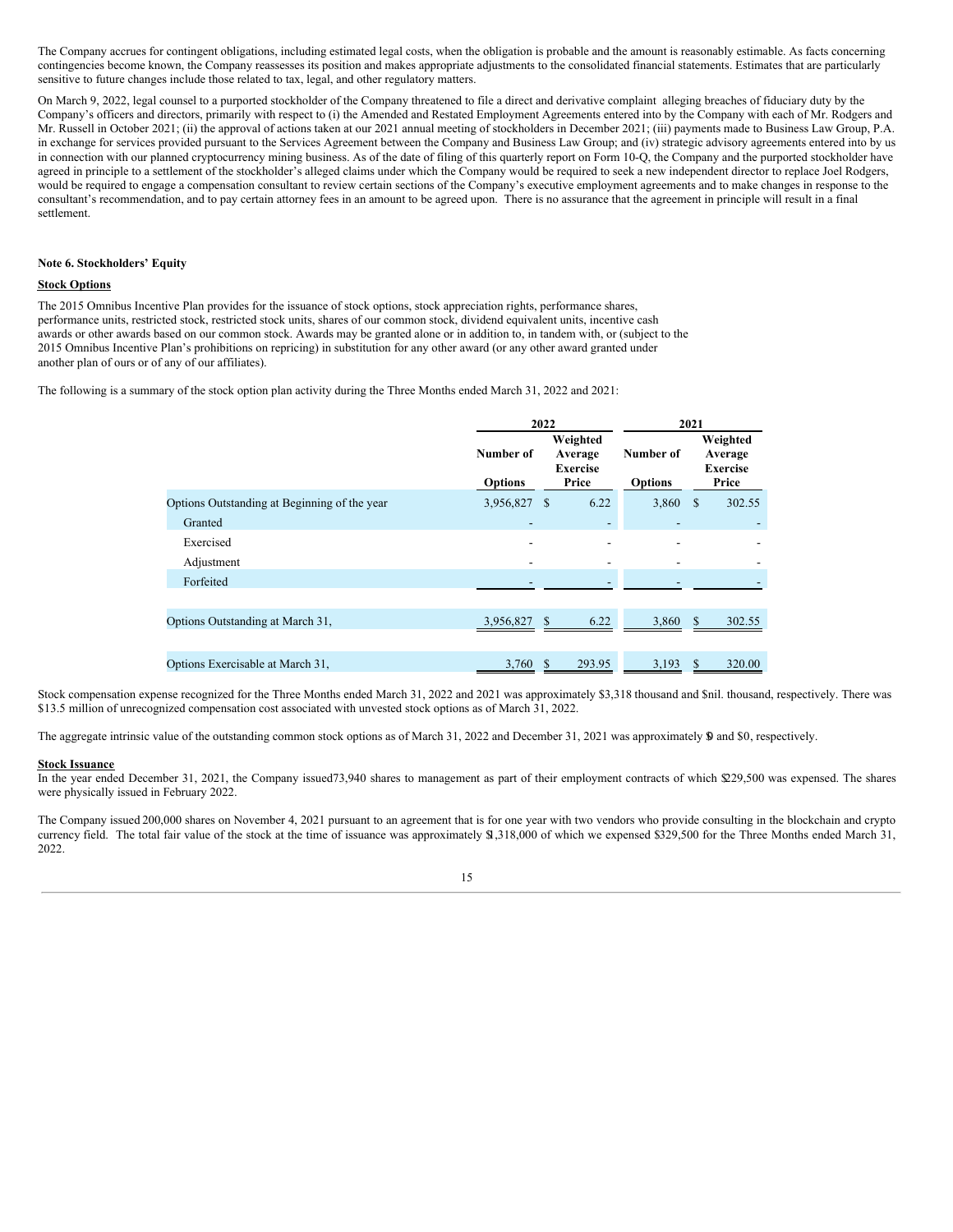## **Warrants**

The following is a summary of the warrant activity during the Three Months ended March 31, 2022 and 2021:

|                                               | 2022                  |  |                                                 | 2021                  |  |                                                 |  |
|-----------------------------------------------|-----------------------|--|-------------------------------------------------|-----------------------|--|-------------------------------------------------|--|
|                                               | Number of<br>Warrants |  | Weighted<br>Average<br><b>Exercise</b><br>Price | Number of<br>Warrants |  | Weighted<br>Average<br><b>Exercise</b><br>Price |  |
| Warrants Outstanding at Beginning of the year | 7,702,441 \$          |  | 5.00                                            | 2,718,012 \$          |  | 4.20                                            |  |
| Granted                                       |                       |  |                                                 |                       |  |                                                 |  |
| Exercised                                     |                       |  |                                                 | (2,326,112)           |  | 4.08                                            |  |
| Warrants Outstanding at March 31.             | 7,702,441             |  | 5.00                                            | 391,900 \$            |  | 4.35                                            |  |

During the Three Months ended March 31, 2021, the Company received approximately \$9.5 million upon the exercise by warrant holders of warrants for approximately 2.3 million shares. There was also a cashless warrant exercise for approximately 129,800 shares on January 29, 2021. The aggregate intrinsic value of the outstanding common stock warrants as of March 31, 2022 and December 31, 2021 was approximately \$0 and \$177,000 respectively.

#### **Note 7. Investments**

## **Short-term Investments – convertible debt securities**

Short-term investments consist of a convertible debt investment. The Company entered into an agreement with BORQS Technologies Inc. ("Borqs") (Nasdaq: BRQS) in February 2021 under which the Company agreed to purchase Senior Secured Convertible Promissory Notes ("Notes") of Borqs up to an aggregate principal amount of \$ million. The Company's purchase of the Notes was a part of a larger transaction in which an aggregate of \$20 million in Notes were sold by Borqs in a private transaction to several institutional and individual investors, including the Company. The Notes become due in February 2023, have an annual interest rate of8%, are convertible into ordinary shares of Borgs at a 10% discount from the market price, and have 90% warrant coverage (with the warrants exercisable at 110% of the conversion price. The Company received 2,922,078 warrants which had a nominal value on the grant date. One-third of the Notes (\$1,666,667) were funded by the Company at the execution of definitive agreements for the transaction, and two-thirds of the Notes (\$3,333,333) were purchased and funded upon the satisfaction of certain conditions, including effectivenessof a registration statement that was deemed effective on May 3, 2021 and the Company completed this funding on May 6, 2021.

During the year ended December 31, 2021, the Company converted \$4,100,000 of the Notes plus accrued interest of \$131,760 into 5,960,829 shares of Borqs. The remaining 4,567,321 shares were sold in the Three Months ended March 31, 2022 which resulted in a realized loss of \$395 thousand which is reflected in Marketable Securities.The remaining principal amount of the Notes plus accrued interest (\$965,096) can be converted into common shares of Borqs at a conversion price of \$0.25 per share or 3,863,200 shares. As of March 31, 2022 the Company considered the fair value of the Notes to be equal to the fair value of the stock on March 31, 2022 or \$0.219 per share times the number of shares that it could be converted into based on a conversion price of \$0.25 or 3,863,200 shares which have a fair value of \$845,424. The fair value of the Notes plus accrued interest are based on their classification as trading securities and as such are reported at fair value. As of March 31, 2022, our re-measurement resulted in an unrealized gain of approximately \$288,320 and is included within "Unrealized loss on convertible debt security" in the consolidated statements of operations.

Short-term investments in convertible debt securities consist of the following: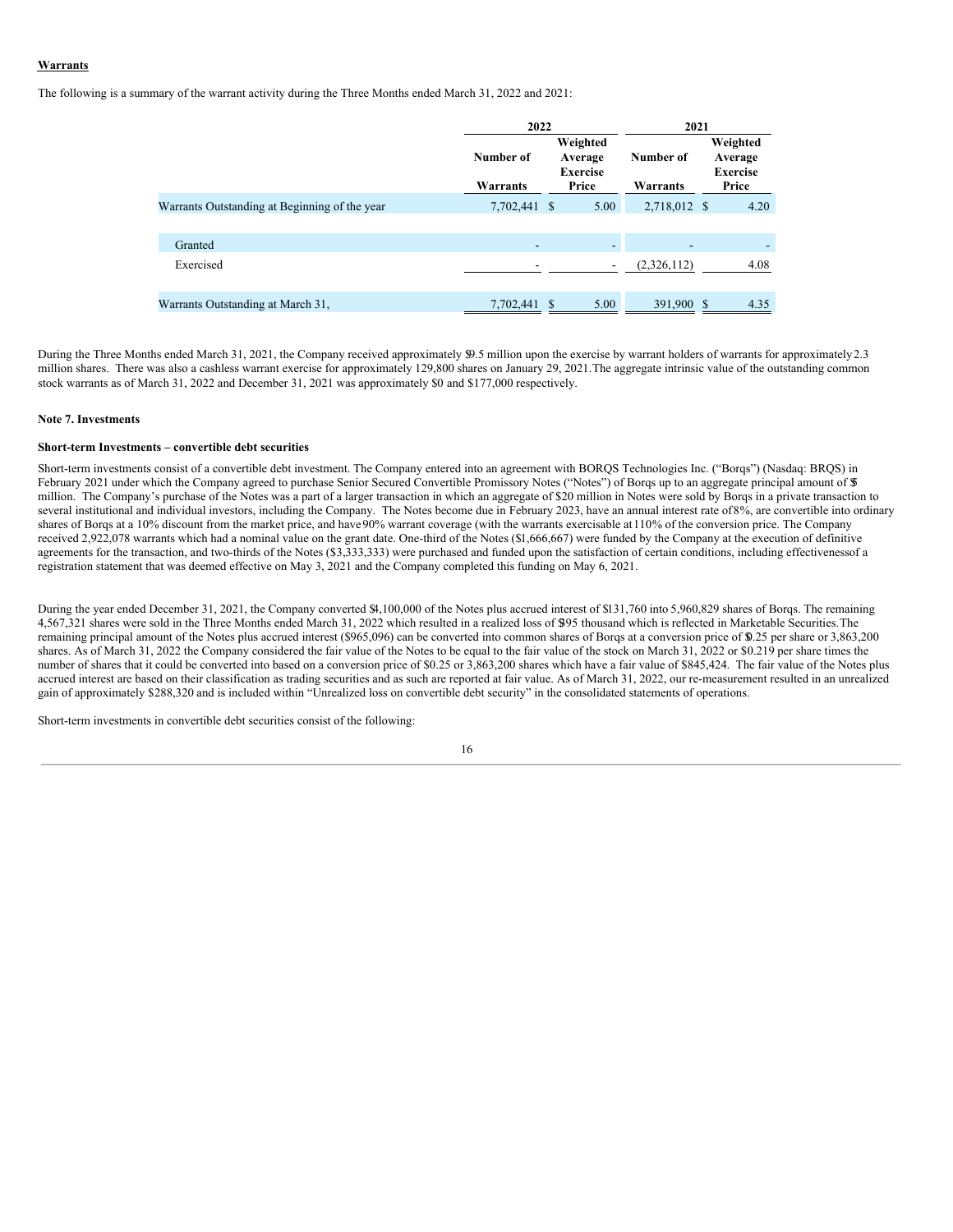| 2022                                         |    | March 31,         |    | December 31,<br>2021 | March 31,<br>2021 |                   |  |
|----------------------------------------------|----|-------------------|----|----------------------|-------------------|-------------------|--|
| Convertible note                             | S  | 845,424           | S  | 539,351              | \$                | 1,666,500         |  |
| End of period                                |    | 845,424           | \$ | 539,351              | \$                | 1,666,500         |  |
|                                              |    | March 31,<br>2022 |    |                      |                   | March 31,<br>2021 |  |
| Beginning of year                            | S. | 539,351           |    |                      | <sup>\$</sup>     |                   |  |
| Investment in convertible debt security      |    |                   |    |                      |                   | 1,666,500         |  |
| Accrued interest income on debt security     |    | 17,753            |    |                      |                   |                   |  |
| Unrealized gain on convertible debt security |    | 288,320           |    |                      |                   |                   |  |
| End of period                                |    | 845,424           |    |                      |                   | 1,666,500         |  |

In December 2020, the Company entered into a Loan Agreement (the "Investor Loan Agreement") with a private investor ("Investor") pursuant to which the Investor agreed to provide consulting services and make one or more non-recourse loans to the Company in a principal amount of up to the purchase price of the Borqs loan receivables purchased by the Company. The Investor Loan Agreement does not provide a fixed rate of interest, and the Company and Investor agreed to split the net proceeds from the Company sales of the settlement shares, with the Company receiving one-third of the net proceeds after a return of Investor's principal and the Investor receiving return of principal plus twothirds of the net proceeds thereafter.

As part of that transaction in which funding began in January 2021 and in which transactions occurred during the first three months ended March 31, 2021, the Company recognized a \$5.7 million gain on the Borqs loan receivables loan transaction in which we acquired \$18.2 million of Borqs debt for \$15.5 million and converted the debt into Borqs common stock and subsequently sold such shares for \$32.6 million, provided \$11.3 million to the Investor and realized a \$5.7 million gain. That transaction was completed by March 31, 2021.

## **Note Receivable – related party**

On February 1, 2022, LMAO issued an unsecured promissory note to LMFAO Sponsor LLC, pursuant to which LMAO may borrow up to an aggregate principal amount of \$500,000 to be used for a portion of LMAO's expenses. This loan was non-interest bearing, unsecured and due at the earlier of 24 month anniversary or the closing of business combination. As of March 31, 2022, LMAO had drawn down \$310,000 under the promissory note with LMFAO Sponsor LLC to pay for offering expenses.

### **Short-term investments – debt securities**

Short-term investments held to maturity in debt securities consist of the following:

The Company entered into a secured promissory note and loan agreement with Symbiont.IO, Inc. ("Symbiont") onDecember 1, 2021 under which the Company agreed to lend Symbiont an aggregate principal amount of up to \$3 million. The outstanding principal amount under the note will bear interest at a rate of16% per annum. The outstanding principal, plus any accrued and unpaid interest, becomes due and payable on December 1, 2022. The Symbiont note is secured by a first priority perfected security interest in the assets of Symbiont. Concurrently with the execution of the Symbiont note, the Company and Symbiont entered into a First Refusal and Purchase Option Agreement, dated December 1, 2021 (the "ROFR Agreement"), to provide the Company with certain rights relating to the potential purchase of the capital stock or assets of Symbiont. Pursuant to the terms of the ROFR Agreement, in the event that Symbiont expects to accept a third-party offer that would result in a sale of Symbiont, then the Company will have the first right and option to purchase, upon the same terms and conditions as the third-party offer, the assets or capital stock of Symbiont, subject to certain terms and exclusions as described in the ROFR Agreement. The Company's rights under the ROFR Agreement are assignable to third parties. The ROFR Agreement will expire on December 1, 2022. Upon the occurrence of any event of default, the Company may, under its sole and absolute discretion, elect to convert the total outstanding principal and accrued but unpaid interest into shares of common stock of Symbiont at a conversion price per share equal to \$3.0642 (subject to adjustment for any stock splits, reverse stock splits and similar changes in the capital stock of Symbiont). As of December 31, 2021, there was \$27,178 of accrued interest included in Short-term investments – debt securities.

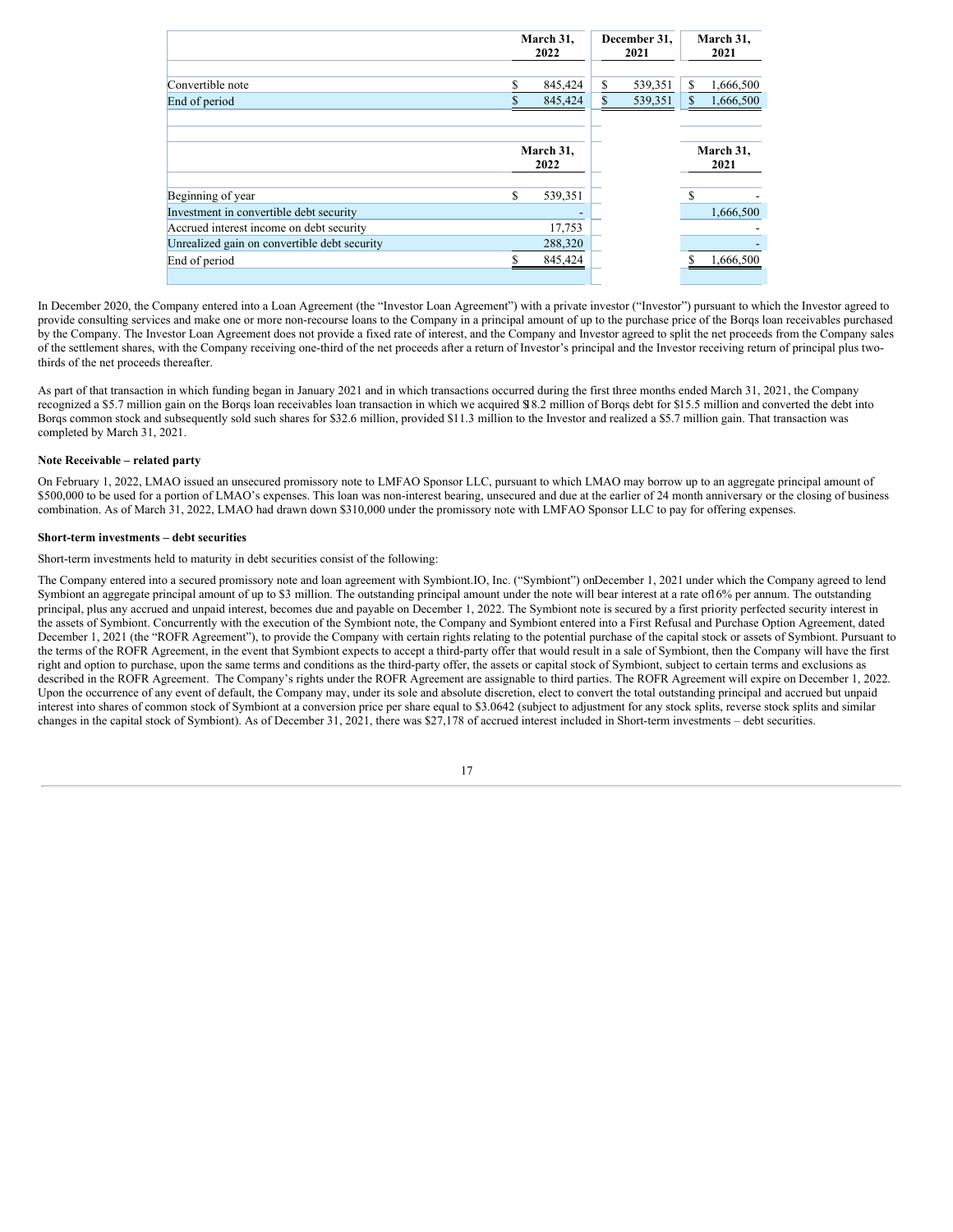As part of a \$2 million loan to Symbiont in December 2021, the Company received 700,000 warrants. Each warrant is immediately exercisable at a purchase price of \$3.0642 per share of Common Stock, subject to adjustment in certain circumstances, and will expire on December 1, 2026. The Company determined the warrants to have a nominal value due to lack of marketability.

|                             | March 31.<br>2022 | December 31.<br>2021 | <b>March 31, 2021</b>    |
|-----------------------------|-------------------|----------------------|--------------------------|
| Symbiont.IO Note Receivable | 2.106.082         | 2.027.178            | $\overline{\phantom{a}}$ |
| End of period               | 2.106.082         | 2.027.178            |                          |

|                                          | March 31,<br>2022        | <b>March 31, 2021</b> |
|------------------------------------------|--------------------------|-----------------------|
| Beginning of year                        | 2,027,178                |                       |
| Accrued interest income on debt security | 78.904                   |                       |
| Unrealized loss                          | $\overline{\phantom{0}}$ |                       |
| End of period                            | 2,106,082                |                       |

## **Marketable Securities**

Our marketable equity securities are publicly traded stocks measured at fair value using quoted prices for identical assets in active markets and classified as Level 1 within the fair value hierarchy. Marketable equity securities as of March 31, 2022 and December 31, 2021 are as follows:

|                                                 | Cost         |              | Cost of<br><b>Shares Sold</b> | Gross<br><b>Unrealized</b><br>Gain (Loss) | <b>Fair Value</b> |
|-------------------------------------------------|--------------|--------------|-------------------------------|-------------------------------------------|-------------------|
| Marketable equity securities, March 31, 2022    | \$ 2,132,051 | <sup>S</sup> | $(1,823,231)$ \$              | 130                                       | 308,950           |
|                                                 |              |              |                               |                                           |                   |
| Marketable equity securities, December 31, 2021 | 4.766.349    |              | (1,246,708)                   | (1,387,590)                               | 2,132,051         |
|                                                 |              |              |                               |                                           |                   |

The Company sold 4,895,894 shares of Borqs shares for approximately \$1,428,100 and realized a loss of approximately \$395,200.

#### **Long-term Investments**

In connection with LMF Acquisition Opportunities Inc ("LMAO") initial public offering in January 2021, the Company's affiliate LMFA Sponsor LLC purchased an aggregate 5,738,000 private placement warrants from LMAO ("Private Placement Warrants") at a price of \$1.00 per whole warrant. Each Private Placement Warrant is exercisable for one share of LMAO's Class A common stock at a price of \$11.50 per share, and as such meets the definition of a derivative as outlined within ASC 815,*Derivatives and Hedging.* The Private Placement Warrants are recorded at fair value and are classified in long-term "Investments" on the consolidated balance sheet. The fair value of the Private Placement Warrants is classified as level 3 in the fair value hierarchy as the calculation is dependent upon company specific adjustments to the observable trading price of LMAO's public warrants for lack of marketability and related risk of forfeiture should no business combination occur. Subsequent changes in fair value will be recorded in the income statement during the period of the change. As of March 31, 2022 and 2021, our re-measurement resulted in an unrealized loss of \$1,023,659 and \$3,948,662, respectively and is included within "Unrealized gain (loss) on investment and equity securities" within our consolidated statements of operations.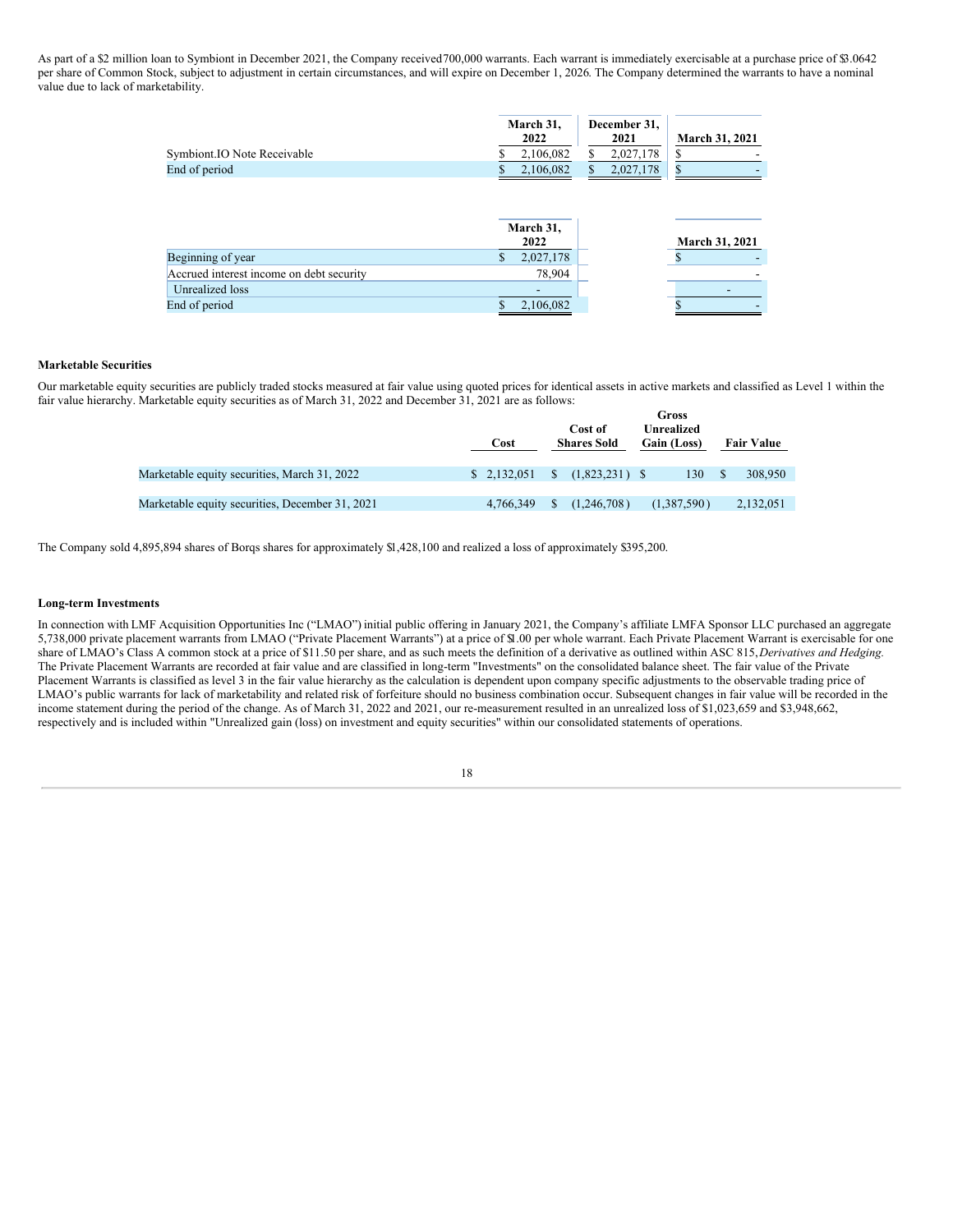|                                                              | March 31,<br>2022  | <b>December</b><br>31, 2021      | March 31,<br>2021                 |
|--------------------------------------------------------------|--------------------|----------------------------------|-----------------------------------|
| LMF Acquisition Opportunities Inc. warrants<br>End of period | 949,754<br>949,754 | 1,973,413<br>S<br>1,973,413<br>S | 1,789,338<br>\$<br>1,789,338<br>S |
|                                                              |                    |                                  |                                   |
|                                                              | March 31,<br>2022  |                                  | March 31,<br>2021                 |
| Beginning of year                                            | 1,973,413<br>\$    |                                  | \$                                |
| Investments in affiliate                                     |                    |                                  | 5,738,000                         |
| Unrealized loss on investment in affiliate                   | (1,023,659)        |                                  | (3,948,662)                       |

## **Investment in Unconsolidated Affiliates**

## *LMF Acquisition Opportunities Inc.*

The Company is the sponsor of LMF Acquisition Opportunities, Inc. ("LMAO"), a special purpose acquisition company that completed an initial public offering in January 2021. Prior to LMAO's initial public offering, LMFA Sponsor LLC ("Sponsor"), a 70% owned subsidiary of the Company, organized and initially capitalized LMAO by a \$25,000 purchase of Class B shares par value \$0.0001 per share, of LMAO. At the time of the initial public offering of LMAO, Sponsor purchased Private Placement Warrants that allow it to purchase 5,738,000 shares of Class A common stock at an exercise price of \$11.50. The Class B shares and Private Placement Warrants were issued to and are held by Sponsor. The shares of Class B common stock of LMAO held by Sponsor will automatically convert into shares of LMAO's Class A common stock on a one-for-one basis at the time of LMAO's initial business combination and are subject to certain transfer restrictions.

The registration statement for LMAO's initial public offering (the "LMAO IPO") was declared effective on January 25, 2021 and on January 28, 2021, LMAO consummated the LMAO IPO with the sale of 10,350,000 units (the "Units" and, with respect to the shares of Class A common stock included in the Units sold, the "Public Shares"), at \$10.00 per Unit, generating gross proceeds of \$103,500,000. The Unitstrade on the NASDAQ Capital Market under the ticker symbol "LMAOU". After the securities comprising the units began separate trading on March 18, 2021, the shares of Class A common stock and warrants were listed on NASDAQ under the symbols "LMAO" and "LMAOW," respectively. Simultaneously with the closing of the LMAO IPO, LMAO consummated the sale of the Private Placement Warrants at a price of \$1.00 per Private Placement Warrant in a private placement to Sponsor generating gross proceeds of \$5,738,000.

As a result of the LMAO IPO, we ceased having a controlling financial interest in LMAO as of January 28, 2021*.* Additionally, as our retained investment in LMAO qualifies for equity-method accounting, we were required to remeasure our retained interest in LMAO at fair value and include any resulting adjustments as part of a gain or loss recognized on deconsolidation. The fair value calculation related to our retained interest in LMAO is dependent upon company-specific adjustments applied to the observable trading price of LMAO's Class A common stock.

The Company's investment in the Sponsor represents 70.5% of the Sponsor's initial risk capital. The LMAO IPO closed on January 28, 2021 and proceeds from LMAO's IPO totaled \$103.5 million. If LMAO does not complete a business combination within 18 months from the closing of LMAO's IPO, the proceeds from the sale of the Private Placement Warrants (after LMAO IPO transaction costs) will be used to fund the redemption of the shares sold in the LMAO IPO (subject to the requirements of applicable law), and the private warrants will expire without value. The Sponsor holds approximately 20% of the total common shares (Class A and Class B) in LMAO along with the 5,738,000 Private Placement Warrants. The Sponsor is managed by the Company. The Company has determined that as a result of the LMAO IPO, we ceased having a controlling financial interest in LMAO as of January 25, 2021. The Company, therefore, accounts for the Sponsor under the equity method of accounting. Additionally, as our retained investment in LMAO qualifies for equity-method accounting, we were required to remeasure our retained interest at fair value and include any resulting adjustments as part of a gain or loss recognized on deconsolidation. The fair value calculation related to our retained interest in LMAO is dependent upon company-specific adjustments applied to both the observable trading price of LMAO's Class A common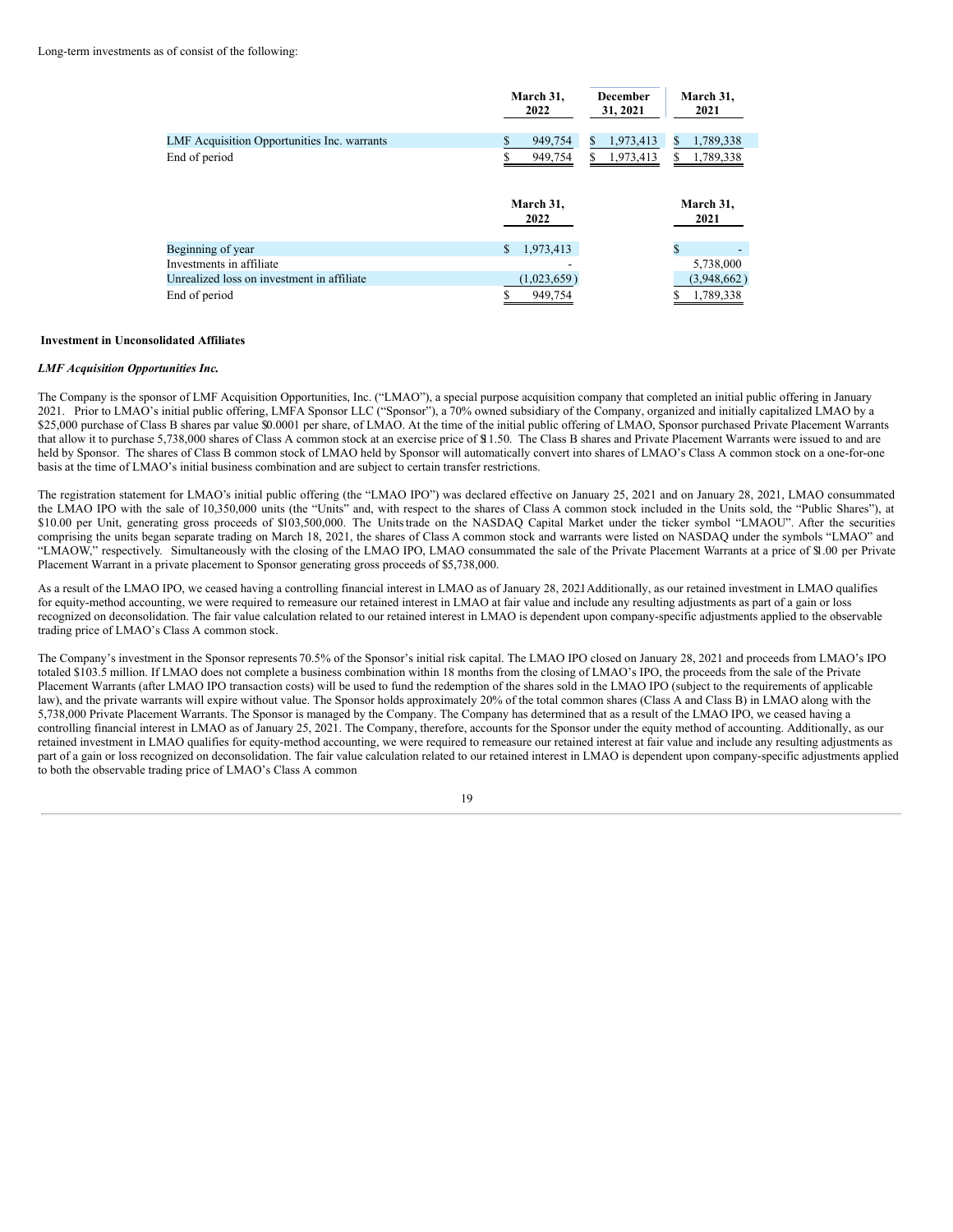stock and the transaction price of the January 28, 2021 and the related risk of forfeiture shouldLMAO not consummate a business combination. As a result of the remeasurement of our retained interest in LMAO, we recognized for the Three Months ended March 31, 2022 and 2021, an unrealized gain on securities of \$37 thousand and \$4,544 thousand within our consolidated statements of operations.

|                                                 | March 31, 2022   March 31, 2021 |           |
|-------------------------------------------------|---------------------------------|-----------|
| LMF Acquisition Opportunities Inc. common stock | 4.713.390                       | 4.569.054 |
| End of period                                   | 4.713.390                       | 4.569.054 |

|                                            | <b>March 31, 2022</b> | <b>March 31, 2021</b> |
|--------------------------------------------|-----------------------|-----------------------|
| Beginning of year                          | 4.676.130             | 25,000                |
| Unrealized gain on investment in affiliate | 37,260                | 4,544,054             |
| End of period                              | 4,713,390             | 4,569,054             |

The net unrealized gain (loss) on securities from the Company's investment in LMAO's Class B shares and warrants totaled \$0.1 million and \$(1.0) million, respectively for the Three Months ended March 31, 2022 and \$4.5 million and \$(3.9) million for the Three Months ended March 31, 2021.

#### **Note 8. Deposit on Mining Equipment**

On September 8, 2021, the Company entered into a sale and purchase agreement (the "First Bitmain Purchase Agreement") with Bitmain Technologies Limited ("Seller") pursuant to which the Company agreed to purchase, and Seller agreed to supply to the Company, an aggregate of 1,002 Bitcoin S19J Pro Antminer cryptocurrency mining machines for an aggregate purchase price of \$6.3 million (the "Mining Machines").

On October 6, 2021, the Company entered into an additional sale and purchase agreement (the "Second Purchase Agreement" and, collectively with the First Bitmain Purchase Agreement, the Purchase Agreements) with Seller pursuant to which the Company agreed to purchase, and Seller agreed to supply to the Company, an aggregate of 4,044 mining machines for an aggregate purchase price of \$25.3 million. The Purchase Agreement provides for delivery of the Mining Machines in batches over an estimated delivery timeframe starting in April 2022 and continuing through September 2022. The Purchase Agreements require the Company to pay a nonrefundable amount of 25% of the total purchase price for the Mining Machines within 7 days of the date of the signing of the respective Purchase Agreement, an additional 35% of the batch price at least 6 months prior to shipment of such batch, and the remaining 40% of each batch price one month prior to the shipment of the batch. The Purchase Agreements contain other customary terms, provisions, and conditions. During 2021 the Company paid \$7.9 million for the 25% as a deposit and \$5.7 million for the 35% batch price for the machines. The Company also entered into an agreement with Miami based Bit5ive subsidiary Uptime Armory LLC to manufacture18 Pod5ive specialty containers for approximately \$3.1 million and paid \$2.4million in 2021 as a non-refundable deposit for the containers. The Company also entered into a hosting agreement with Uptime Hosting LLC to house and service LMFA's mining machines for \$0.06 per kilowatt and the Company paid \$0.8 million in 2021 as a deposit for the hosting services and an additional deposit for each container three months prior to delivery at the hosting site of \$44 thousand and a final deposit for each container one month prior to arrival at the hosting site of \$44 thousand. During the three months ended March 31, 2022 the Company paid an additional \$7.1 million to Bitmain Technologies Limited for deposits related to mining equipment. The Company classifies these payments within Deposit on mining equipment in long term assets. As of March 31, 2022 and December 31, 2021, the Company has a total of approximately \$23.9 and \$16.8 million, respectively, classified as Deposit on mining equipment under these payment arrangements.

#### **Note 9. Digital Assets**

#### Digital assets as of March 31, 2022 are as follows:

During the three months ended March 31, 2022, the Company purchased and received an aggregate of \$500 thousand in GUSD dollars. The GUSD earn additional Gemini dollars of which we earned approximately \$4 thousand GUSD. During the Three months ended March 31, 2022, we didnot record any impairment losses on such digital assets. As of March 31, 2022, the carrying value of

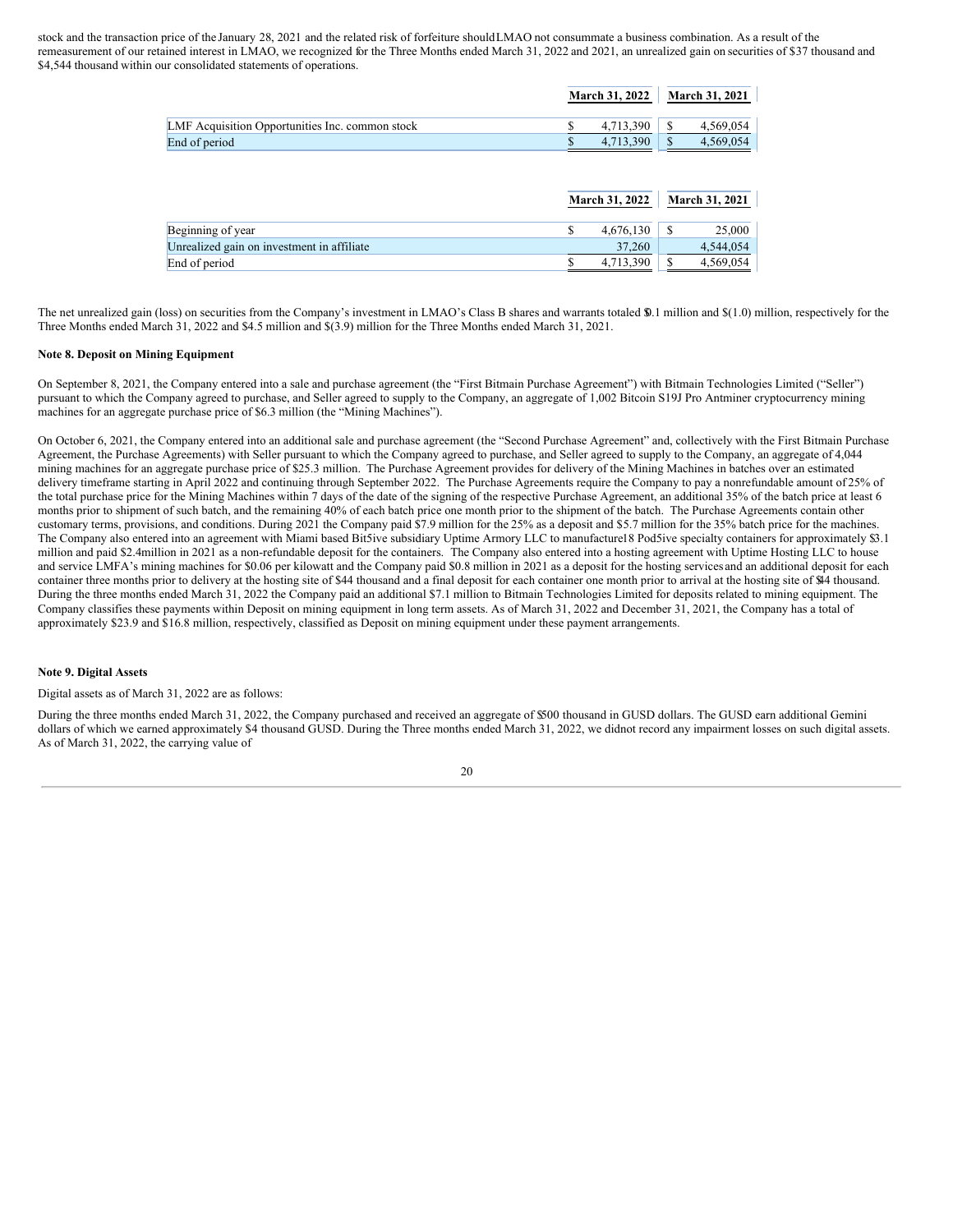our digital assets held was \$504 thousand, which does not reflect any cumulative impairments.GUSD earned on our investment for the period ended March 31, 2022 of approximately \$4.4 thousand were recorded as "Digital assets other income" in the consolidated statements of operation.

# **Note 10. Subsequent Events**

On April 21, 2022, LMF Acquisition Opportunities, Inc. ("LMAO") entered into an Agreement and Plan of Merger with LMF Merger Sub, Inc., a Delaware corporation and direct, wholly owned subsidiary of LMAO, and SeaStar Medical, Inc., a Delaware corporation.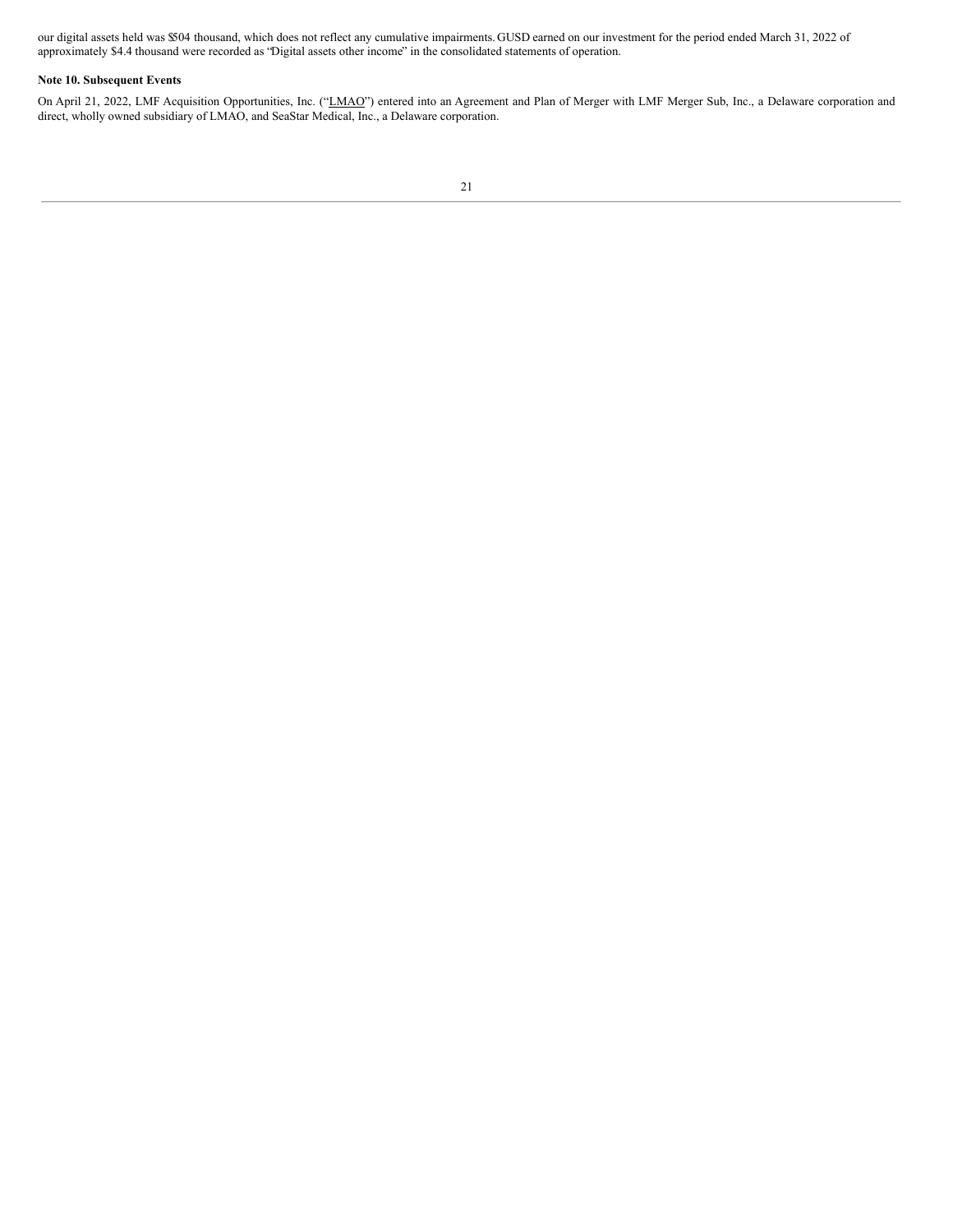## <span id="page-21-0"></span>**Item 2. Management's Discussion and Analysis of Financial Condition and Results of Operations**

This Management's Discussion and Analysis should be read in conjunction with the Condensed Consolidated Financial Statements and Notes for the Three Months ended *March 31, 2022, and with the Annual Report on Form 10-K for the year ended December 31, 2021*

## **Forward-Looking Statements**

This Quarterly Report on Form 10-Q contains certain forward-looking statements within the meaning of the Private Securities Litigation Reform Act of 1995. All statements other than statements of historical facts included in this Quarterly Report on Form 10-Q, including, without limitation, statements regarding our future financial position, business strategy, budgets, projected revenues, projected costs, and plans and objectives of management for future operations, are forward-looking statements. Forwardlooking statements generally can be identified by the use of forward-looking terminology such as "may," "will," "expects," "intends," "plans," "projects," "estimates,' *"anticipates," "believes," or the negative thereof or any variation thereon or similar terminology or expressions.*

We have based these forward-looking statements on our current expectations and projections about future events. These forward-looking statements are not guarantees and are subject to known and unknown risks, uncertainties, and assumptions about us that may cause our actual results, levels of activity, performance, or achievements to be materially different from any future results, levels of activity, performance, or achievements expressed or implied by such forward-looking statements. Important factors which *could materially af ect our results and our future performance include, without limitation:*

- *our ability to retain the listing of our securities on the Nasdaq Capital market,*
- *our ability to obtain funds to purchase receivables,*
- the early stage of our planned cryptocurrency mining business and our lack of operating history in such business,
- *the uncertainty surrounding the cryptocurrency mining business,*
- *our ability to purchase defaulted consumer receivables at appropriate prices,*
- *competition to acquire such receivables,*
- *our dependence upon third party law firms to service our accounts,*
- *our ability to manage growth or declines in the business,*
- changes in government regulations that affect our ability to collect sufficient amounts on our defaulted consumer receivables,
- *the impact of class action suits and other litigation on our business or operations,*
- *our ability to keep our software systems updated to operate our business,*
- *our ability to employ and retain qualified employees,*
- *our ability to establish and maintain internal accounting controls,*
- *changes in the credit or capital markets,*
- *changes in interest rates,*
- *deterioration in economic conditions,*
- the spread of the novel coronavirus (COVID-19), its impact on the economy generally and, more specifically, the specialty finance industries,
- negative press regarding the debt collection industry which may have a negative impact on a debtor's willingness to pay the debt we acquire, and
- other factors set forth under "Item 1A. Risk Factors" in our Annual Report on Form 10-K for the fiscal year ended December 31, 202 and Item 1A of this *Quarterly Report on Form 10-Q.*

*Except as required by law, we assume no duty to update or revise any forward-looking statements.*

## **Overview**

LM Funding America, Inc. ("we", "our", "LMFA" or the "Company") is a specialty finance company that provides funding to nonprofit community associations primarily located in the state of Florida. We offer incorporated nonprofit community associations,

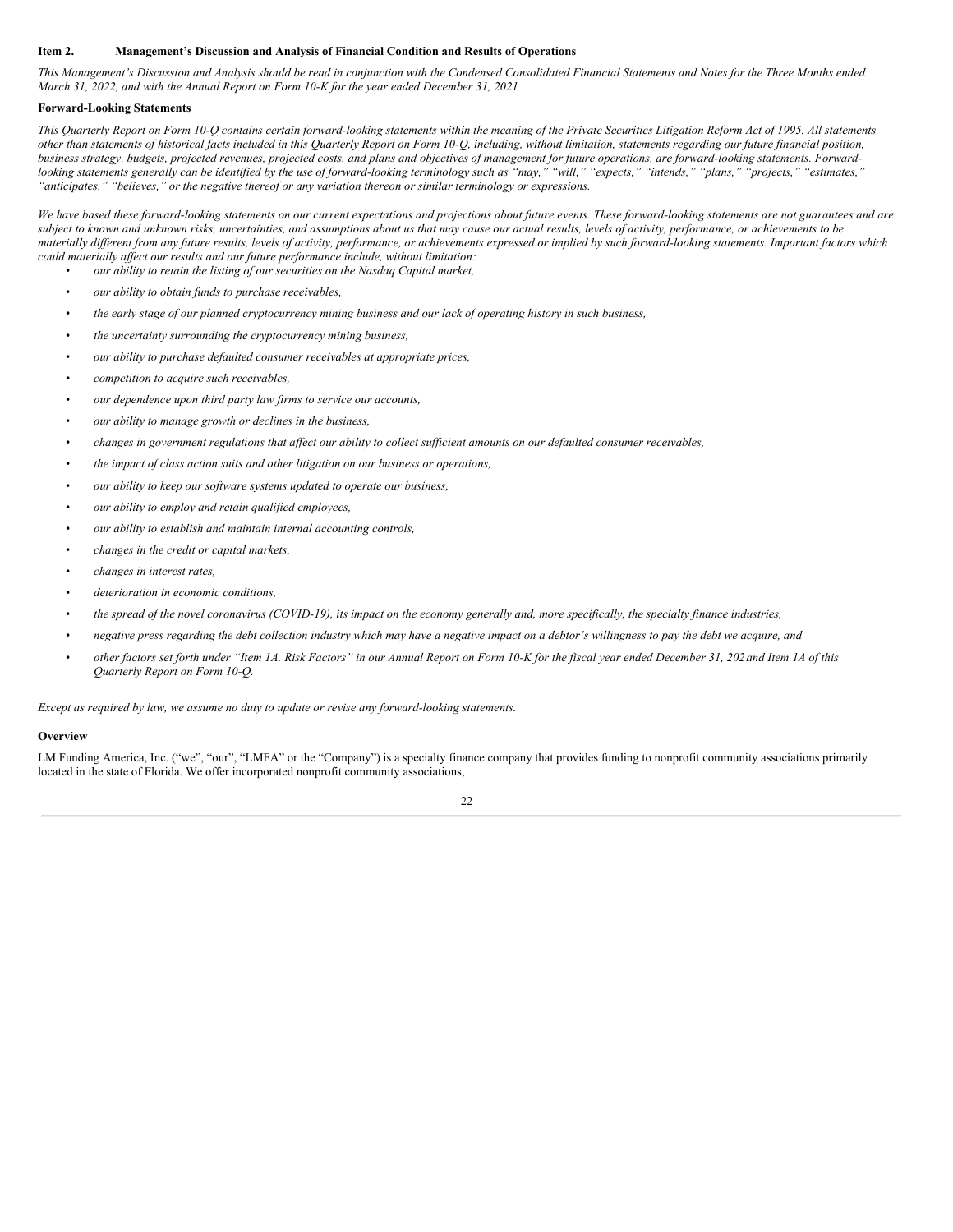which we refer to as "Associations," a variety of financial products customized to each Association's financial needs. Our original product offering consists of providing funding to Associations by purchasing their rights under delinquent accounts that are selected by the Associations arising from unpaid Association assessments. Historically, we provided funding against such delinquent accounts, which we refer to as "Accounts," in exchange for a portion of the proceeds collected by the Associations from the account debtors on the Accounts. In addition to our original product offering, we have started purchasing Accounts on varying terms tailored to suit each Association's financial needs, including under our New Neighbor Guaranty™ program.

## **Specialty Finance Company**

We purchase an Association's right to receive a portion of the Association's collected proceeds from owners that are not paying their assessments. After taking assignment of an Association's right to receive a portion of the Association's proceeds from the collection of delinquent assessments, we engage law firms to perform collection work on a deferred billing basis wherein the law firms receive payment upon collection from the account debtors or a predetermined contracted amount if payment from account debtors is less than legal fees and costs owed. Under this business model, we typically fund an amount equal to or less than the statutory minimum an Association could recover on a delinquent account for each Account, which we refer to as the "Super Lien Amount". Upon collection of an Account, the law firm working on the Account, on behalf of the Association, generally distributes to us the funded amount, interest, and administrative late fees, with the law firm retaining legal fees and costs collected, and the Association retaining the balance of the collection. In connection with this line of business, we have developed proprietary software for servicing Accounts, which we believe enables law firms to service Accounts efficiently and profitably.

Under our New Neighbor Guaranty program, an Association will generally assign substantially all of its outstanding indebtedness and accruals on its delinquent units to us in exchange for payment by us of monthly dues on each delinquent unit. This simultaneously eliminates a substantial portion of the Association's balance sheet bad debts and assists the Association to meet its budget by receiving guaranteed monthly payments on its delinquent units and relieving the Association from paying legal fees and costs to collect its bad debts. We believe that the combined features of the program enhance the value of the underlying real estate in an Association and the value of an Association's delinquent receivables.

Because we acquire and collect on the delinquent receivables of Associations, the Account debtors are third parties about whom we have little or no information. Therefore, we cannot predict when any given Account will be paid off or how much it will yield. In assessing the risk of purchasing Accounts, we review the property values of the underlying units, the governing documents of the relevant Association, and the total number of delinquent receivables held by the Association.

## **Cryptocurrency Mining Business**

On September 15, 2021, we announced that we plan to operate in the Bitcoin mining ecosystem. As of the date of this filing, we have not commenced operations. We aim to deploy the computing power that we will create to mine Bitcoin and validate transactions on the Bitcoin network. We believe that recent developments in Bitcoin mining have created an opportunity for us to deploy capital and conduct large-scale mining operations in the United States. We have formed a new wholly owned subsidiary, US Digital Mining and Hosting Co, LLC, a Florida limited liability company (US Digital), to develop and operate our cryptocurrency mining business.

We have committed to purchasing an aggregate of 5,046 Bitcoin S19J Pro Antminer cryptocurrency mining machines for an aggregate purchase price of \$31.6 million (the "Mining Machines"). We received 841 Mining Machines during the first half of May 2022.We anticipate the remaining Mining Machines to be delivered in batches over an estimated delivery timeframe starting in June 2022 and continuing through October 2022. The Bitmain Purchase Agreements required us to pay \$7.9 million or 25% of the total purchase price as a non-refundable deposit for the Mining Machines within 7 days of the date of the signing of the respective Bitmain Purchase Agreements, and additional 35% of the batch price at least 6 months prior to shipment of such batch, and the remaining 40% of each batch price one month prior to the shipment of the batch.

In October 2021, we also entered into a sale and purchase agreement (the "Uptime Purchase Agreement") with Uptime Armory LLC ("Uptime") pursuant to which US Digital agreed to purchase, and Uptime agreed to supply to US Digital, an aggregate of 18 modified 40-foot cargo containers ("POD5ive containers") that will be designed to hold and operate 280 S19 Pro Antminers manufactured by Seller. The purchase price of the POD5ive containers totals \$3.15 million of which \$2.4 million or 75% was paid in 2021 as a non-refundable down payment and the remaining 25% is due within five business days after Uptime delivers a "notice of completion" of the equipment. On the same effective date, US Digital also entered into a hosting agreement with Uptime Hosting LLC to host the Company's 18 POD5ive containers at a secure location and provide power, maintenance and other services specified in the contract for 6 cents per kilowatt with a term of one year. Under the hosting agreement we paid a deposit of \$0.8 million in 2021 and will pay an additional deposit for each container three months prior to delivery at the hosting site of \$44 thousand and a final deposit for each container one month prior to arrival at the hosting site of \$44 thousand.

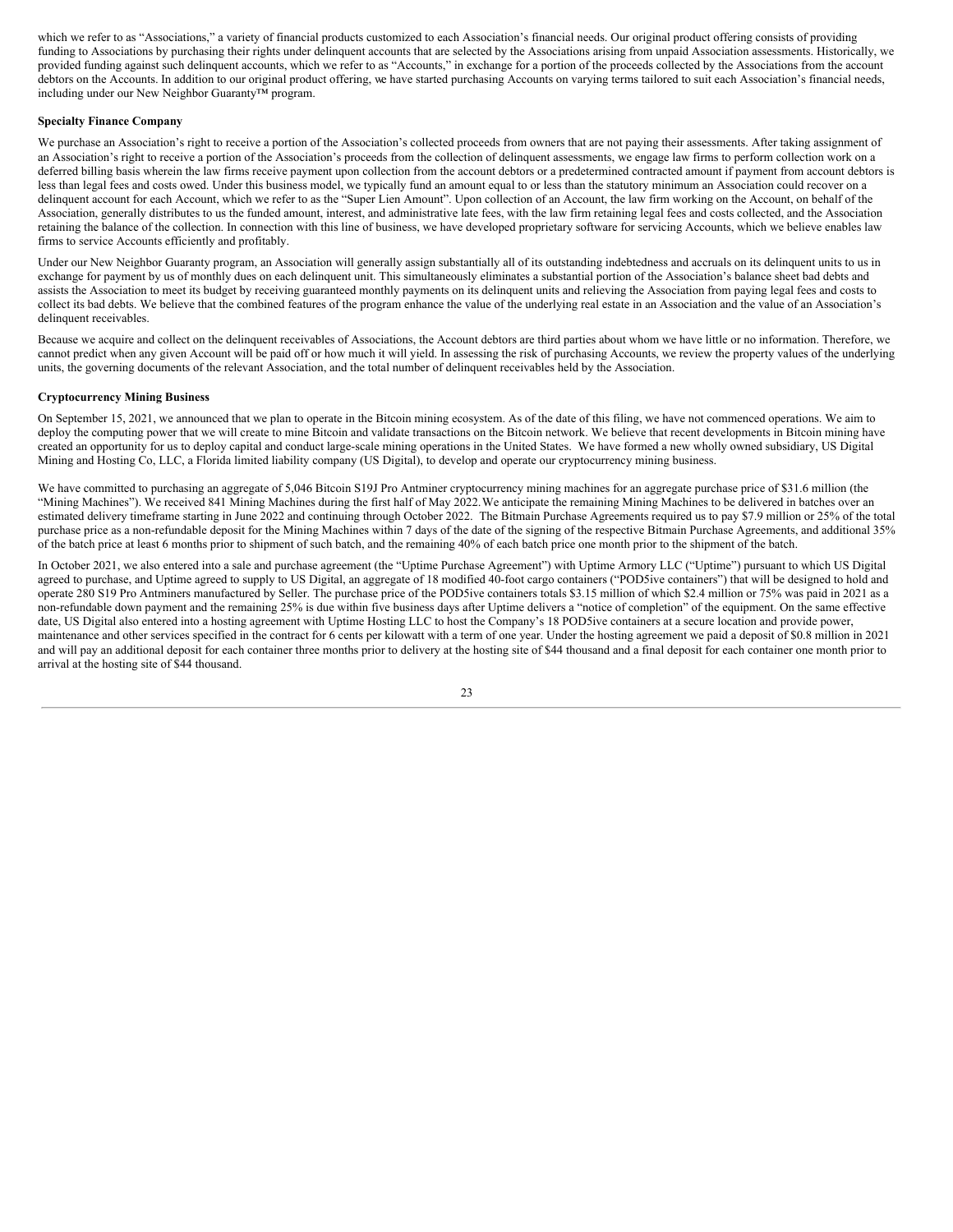#### **Recent Developments**

### **COVID-19 Update**

Although COVID-19 is currently not material to our results of operations, there is uncertainty relating to the potential future impact on our business. While our employees currently have the ability and are encouraged to work remotely, such measures have and may continue to have an impact on employee attendance or productivity, which, along with the possibility of employees' illness, may adversely affect our operations. In addition to encouraging employees to work remotely, the Company has increased sanitation of its offices, provided hand gel and masks to its employees and has closed the offices during identified periods of high contagion.

The extent to which COVID-19 impacts our operations, or our ability to obtain financing should we require it, will depend on future developments which are uncertain and cannot be predicted, including new information which may emerge concerning the severity of COVID-19 and the actions taken by governments and private businesses to contain COVID-19 to treat its impact, among others. If the disruptions posed by COVID-19 continue for an extended period of time, financial markets may not be available to the Company for raising capital in order to fund future growth. Should the Company not be able to obtain financing when required, in the amounts necessary or under terms which are economically feasible, we may be required to reduce planned future growth and/or the scope of our operations.

#### **Reverse Stock Split**

On May 6, 2021, the Company effected a common share consolidation ("Reverse Stock Split") by means of a one-for-five (1:5) reverse split of its outstanding common stock, par value \$0.001 per share which resulted in a decrease in outstanding common stock to  $\frac{5}{4}44,296$  shares. The reverse stock split was effected by the filing of an amendment to our Certificate of Incorporation on May 5, 2021 which provided that the reverse stock split become effective at 12:01 a.m. Eastern time on May 7, 2021. The amendment provides that any fraction of a share of common stock that would be created as a result of the reverse stock split is to be cashed out at price equal to the product of the closing price of the Company's common stock on May 6, 2021 and the amount of the fractional share. The Reverse Stock Split became effective on May 7, 2021 and the Company's common stock began trading on The Nasdaq Capital Market on a split-adjusted basis on May 7, 2021. The Company has retroactively adjusted all share amounts and per share data herein to give effect to the Reverse Stock Split.

### **Corporate History and Reorganization**

The Company was originally organized in January 2008 as a Florida limited liability company under the name LM Funding, LLC. Prior to our initial public offering in 2015, all of our business was conducted through LM Funding, LLC and its subsidiaries. Immediately prior to our initial public offering in October 2015, the members of the LM Funding, LLC contributed all of their membership interests to LM Funding America, Inc., a Delaware corporation incorporated on April 20, 2015 ("LMFA"), in exchange for shares of the common stock of LMFA. Immediately after such contribution and exchange, the former members of LM Funding, LLC became the holders of 100% of the issued and outstanding common stock of LMFA, thereby making LM Funding, LLC a wholly-owned subsidiary of LMFA.

The Company organized two new subsidiaries in 2020: LMFA Financing LLC, a Florida limited liability company, on November 21, 2020, and LMFAO Sponsor LLC, a Florida limited liability company, on October 29, 2020. LMFAO Sponsor LLC organized a subsidiary, LMF Acquisition Opportunities Inc., on October 29, 2020. LM Funding America Inc. organized a subsidiary, US Digital Mining and Hosting Co., LLC., on September 10, 2021.

## **Results of Operations**

#### *The Three Months Ended March 31, 2022 compared with the Three Months Ended March 31, 2021*

#### **Revenues**

During the Three Months ended March 31, 2022, total revenues increased by \$14 thousand, to \$191 thousand from \$177 thousand in the Three Months ended March 31, 2021.

Interest on delinquent association fees for the Three Months ended March 31, 2022 increased \$24 thousand as the number of payoffs decreased to 53 payoff occurrences as compared to 82 payoff occurrences for the Three Months ended March 31, 2021. "Payoffs" consist of recovery of the entire legally collectible portion, or a settlement thereof, of our principal investment, accrued interest, and late fees owed to us from the proceeds of the Accounts collected by the Associations in accordance with our contracts with Associations. The slight decrease in payoff occurrences was due to improved collection efforts as judicial operations and rent foreclosure moratoriums changed during the COVID 19 pandemic from the prior year. The average revenue per unit, excluding rental revenue and net commission revenue increased to \$2,870 for the Three Months ended March 31, 2022 compared with \$1,765 for the Three Months ended March 31, 2021.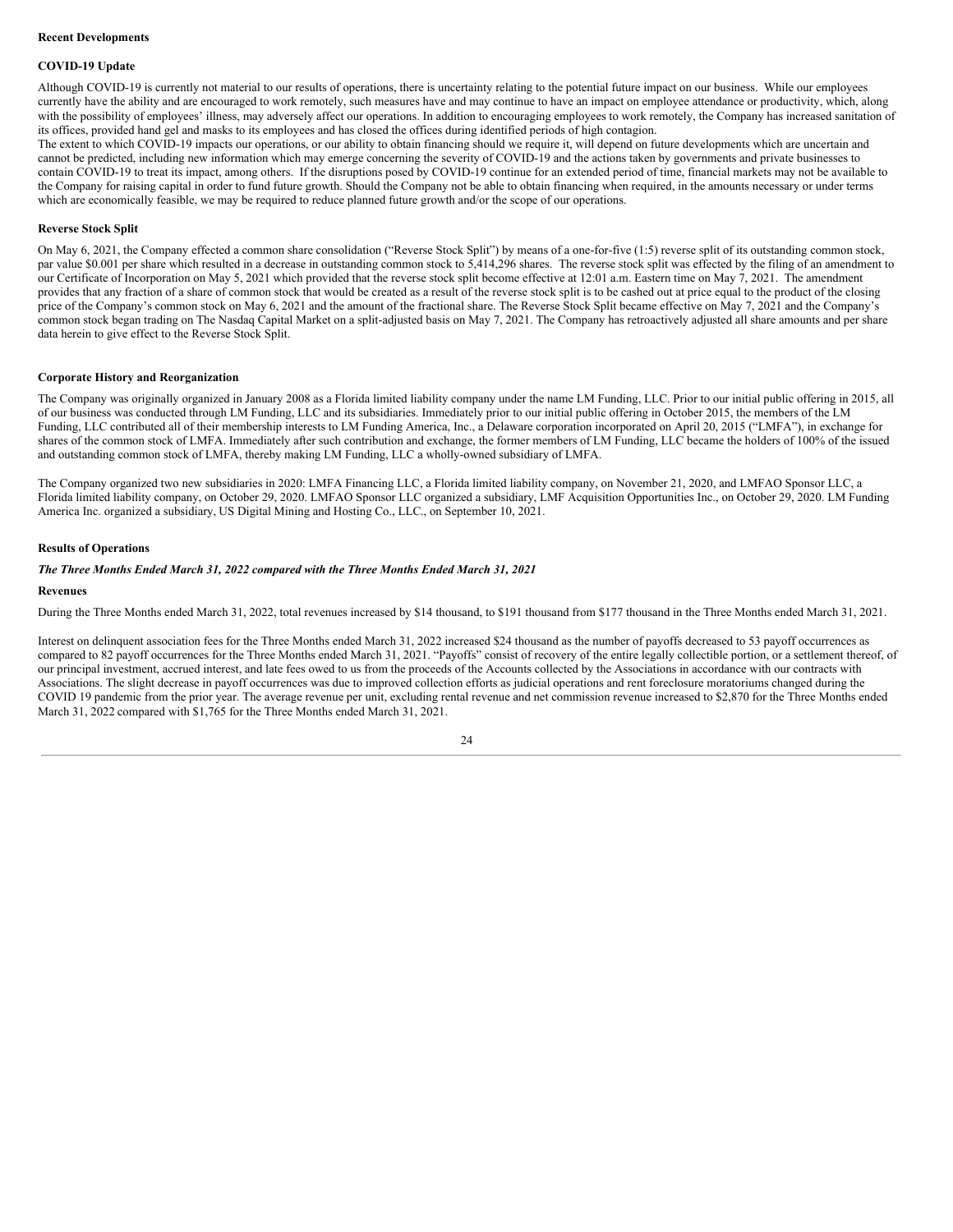We saw an increase in rental revenue in the Three Months ended March 31, 2022 of \$7 thousand to \$39 thousand from \$32 thousand for the Three Months ended March 31, 2021.

#### **Operating Expenses**

During the Three Months ended March 31, 2022, operating expenses increased approximately \$3,317 thousand, to \$5,221 thousand from \$1,904 thousand for the Three Months ended March 31, 2021. The increase in operating expenses can be attributed to various factors, including \$3,648 thousand increase in stock compensation, \$292 thousand increase in professional fees and real estate management expense increase of \$13 thousand offset in part by a \$658 thousand decrease in compensation costs.

Professional fees, excluding fees from the BLG service agreement, for the Three Months ended March 31, 2022 were approximately \$437 thousand compared with approximately \$237 thousand for the Three Months ended March 31, 2021. In the ordinary course of our business, we are involved in numerous legal proceedings and expenses associated with acquisitions and corporate initiatives. We regularly initiate collection lawsuits, using our network of third party law firms, against debtors. In addition, debtors occasionally initiate litigation against us.

Legal fees for BLG for the Three Months ended March 31, 2022 were \$338 thousand compared to \$246 thousand for the Three Months ended March 31, 2021This increase is due in part to a \$150 thousand termination fee. See Note 2. Due to Related Party for further discussion regarding the service agreements with BLG.

#### **Other Income**

The Company classified the \$5 million Borqs convertible note as a trading security and as such is fair valued each quarter. The Company recognized an unrealized gain of \$0.3 million for the Three Months ended March 31, 2022 from the revaluation of the Borqs convertible debt securities.

The Company recognized a \$395 thousand realized loss on marketable securities for the Three Months ended March 31, 2022 as compared to a \$5,671 thousand gain for the Three Months ended March 31, 2021.

The Company's investment in LMAO changed due to the LMAO IPO on January 28, 2021. This resulted in LMAO's deconsolidation from the Company and any changes in fair value will be recorded in the income statement during the period of the change. The Company recognized an unrealized loss on securities of \$986 thousand for the Three Months ended March 31, 2022 as compared to a unrealized gain of \$595 thousand for the Three Months ended March 31, 2021 from the revaluation of LMAO's Class B common stock and Private Placement Warrants.

## **Interest (Income) Expense**

During the Three Months ended March 31, 2022, the Company incurred net interest income of \$103 thousand as compared to \$13 thousand of interest income for the Three Months ended March 31, 2021.

#### **Income Tax Expense**

During the Three Months ended March 31, 2022, the Company generated a \$6.0 million net loss before income taxes and the Company increased its income tax valuation allowance by \$1.4 million, which offset the Company's incurred net income tax expense of \$410 thousand while also offsetting a recognized \$1.0 million income tax benefit which resulted in no income tax expense being recognized during this period. This net activity resulted in no recognized income tax expense for the Three Months ended March 31, 2022. The Company recognized \$3.5 thousand of income tax expense for the Three Months ended March 31, 2021.

## **Net Income (Loss)**

During the Three Months ended March 31, 2022, the net loss was \$6.0 million as compared to net income of \$4.5 million for the Three Months ended March 31, 2021.

## **Net Income Attributable to Non-Controlling Interest**

The Company owns 70.5% of Sponsor. As such, there is \$291 thousand net loss for the Three Months ended Mach 31, 2022 attributable to the Non-Controlling Interest as compared to \$172 thousand income for the Three Months ended Mach 31, 2021.

## **Net Income (Loss) Attributable to LM Funding America, Inc.**

During the Three Months ended March 31, 2022, the net loss was \$5.7 million as compared to net income of \$4.4 million for the Three Months ended March 31, 2021.

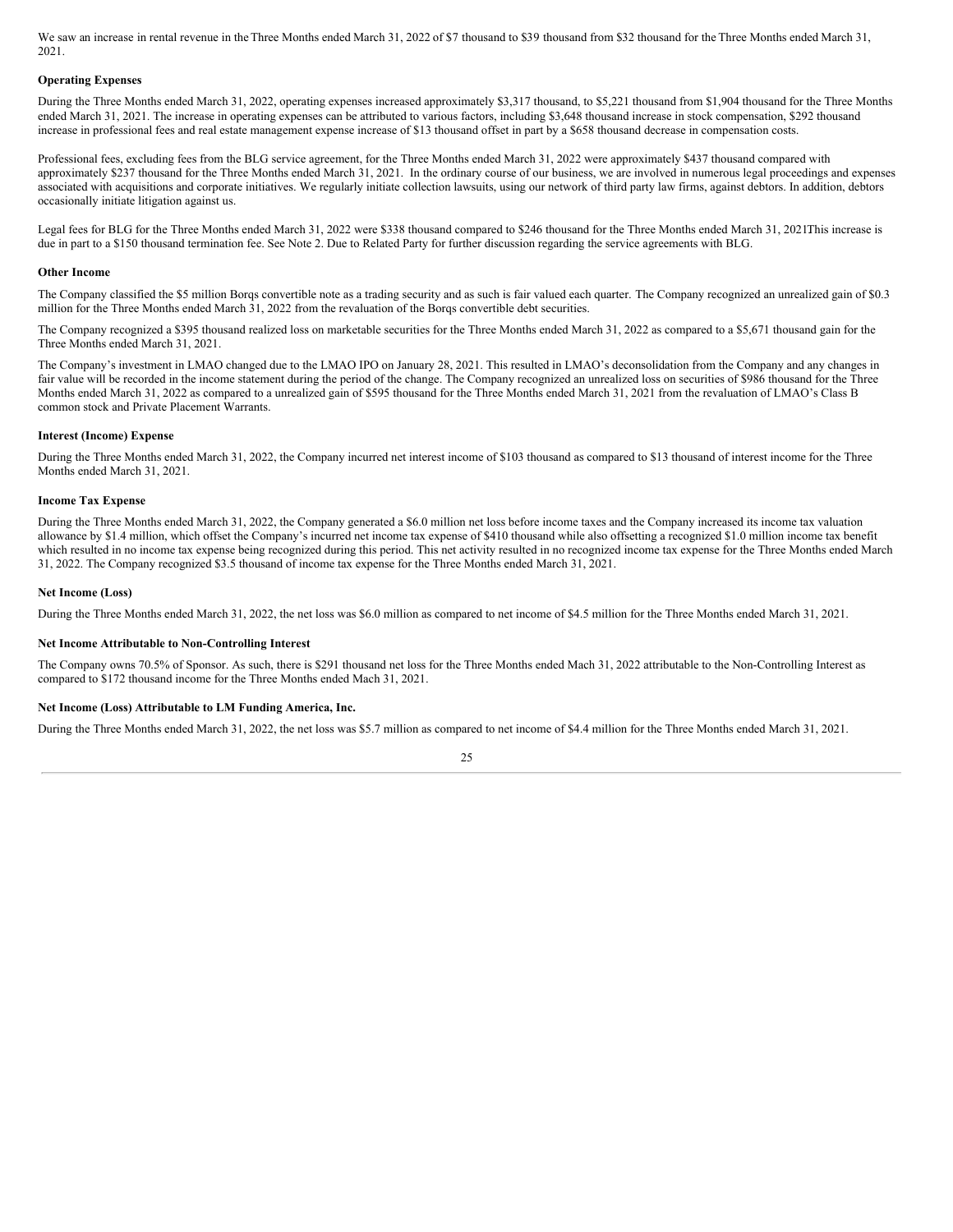## **Liquidity and Capital Resources**

#### **General**

As of March 31, 2022, we had cash and cash equivalents of \$24.5 million compared with \$32.6 million at December 31, 2021. The Company also had \$0.3 million of marketable securities as of March 31, 2022 compared with \$2.1 million at December 31, 2021.

## **Cash from Operations**

Net cash used by operations was \$0.5 million during the Three Months ended March 31, 2022 compared with net cash provided by operations of \$5.0 million during the Three Months ended March 31, 2021. This change in cash provided by operating activities was primarily driven by a \$5.7 million realized gain on securities from the Borq Note transactions.

#### **Cash from Investing Activities**

For the Three Months ended March 31, 2022 net cash used in investing activities was \$7.4 million as compared to net cash used in investing activities of \$7.5 million for the Three Months ended March 31, 2021. The Company invested \$7.1 million in deposits for mining equipment in 2022 as compared to the investment of \$5.7 million in LMF Acquisition Opportunities Inc (a special purpose acquisition corporation) and a \$1.7 million investment in note receivable.

#### **Cash from Financing Activities**

Net cash used in financing activities was \$0.1 million for the Three Months ended March 31, 2022 compared to \$8.7 million provided by financing activities for the Three Months ended March 31, 2021. At March 31, 2022, the Company paid \$57 thousand repayments of debt. During the Three Months ended March 31, 2021 the Company received \$9.5 million from the exercise of warrants and paid \$0.8 million in repayments of debt.

#### **Shareholders' Equity**

During the Three Months ended March 31, 2021, holders of our warrants exercised such warrants for approximately 2.3 million shares of common stock for an aggregate of \$9.5 million.

#### **Debt**

Debt of the Company consisted of the following at March 31, 2022 and December 31, 2021:

|                                                                                                                                                                                                                                                                 | <b>March 31, 2022</b> | December 31.<br>2021 |
|-----------------------------------------------------------------------------------------------------------------------------------------------------------------------------------------------------------------------------------------------------------------|-----------------------|----------------------|
| Financing agreement with FlatIron capital that is unsecured. Down payment of<br>\$36,255 was required upfront and equal installment payments of \$19,114 to be<br>made over a 10 month period. The note matures on May 1, 2022. Annualized<br>interest is 3.95% | 57.344                | 114.688              |
|                                                                                                                                                                                                                                                                 |                       |                      |
|                                                                                                                                                                                                                                                                 | 57.344                | 114.688              |

#### **Off-Balance Sheet Arrangements**

We do not have any off-balance sheet arrangements.

## <span id="page-25-0"></span>**Item 3. Quantitative and Qualitative Disclosures About Market Risk**

As a smaller reporting company, we are not required to make disclosures under this item.

### <span id="page-25-1"></span>**Item 4. Controls and Procedures**

*(a) Evaluation of disclosure controls and procedures.*

Our management, with the participation of our Chief Executive Officer and Chief Financial Officer, evaluated the effectiveness of our disclosure controls and procedures pursuant to Rule 13a-15 under the Securities Exchange Act of 1934, as amended, as of the end of the period covered by this Quarterly Report on Form 10-Q. In designing and evaluating the disclosure controls and procedures, management recognizes that any controls and procedures, no matter how well designed and operated, can provide only reasonable assurance of achieving the desired control objectives. In addition, the design of disclosure controls and procedures must reflect the fact

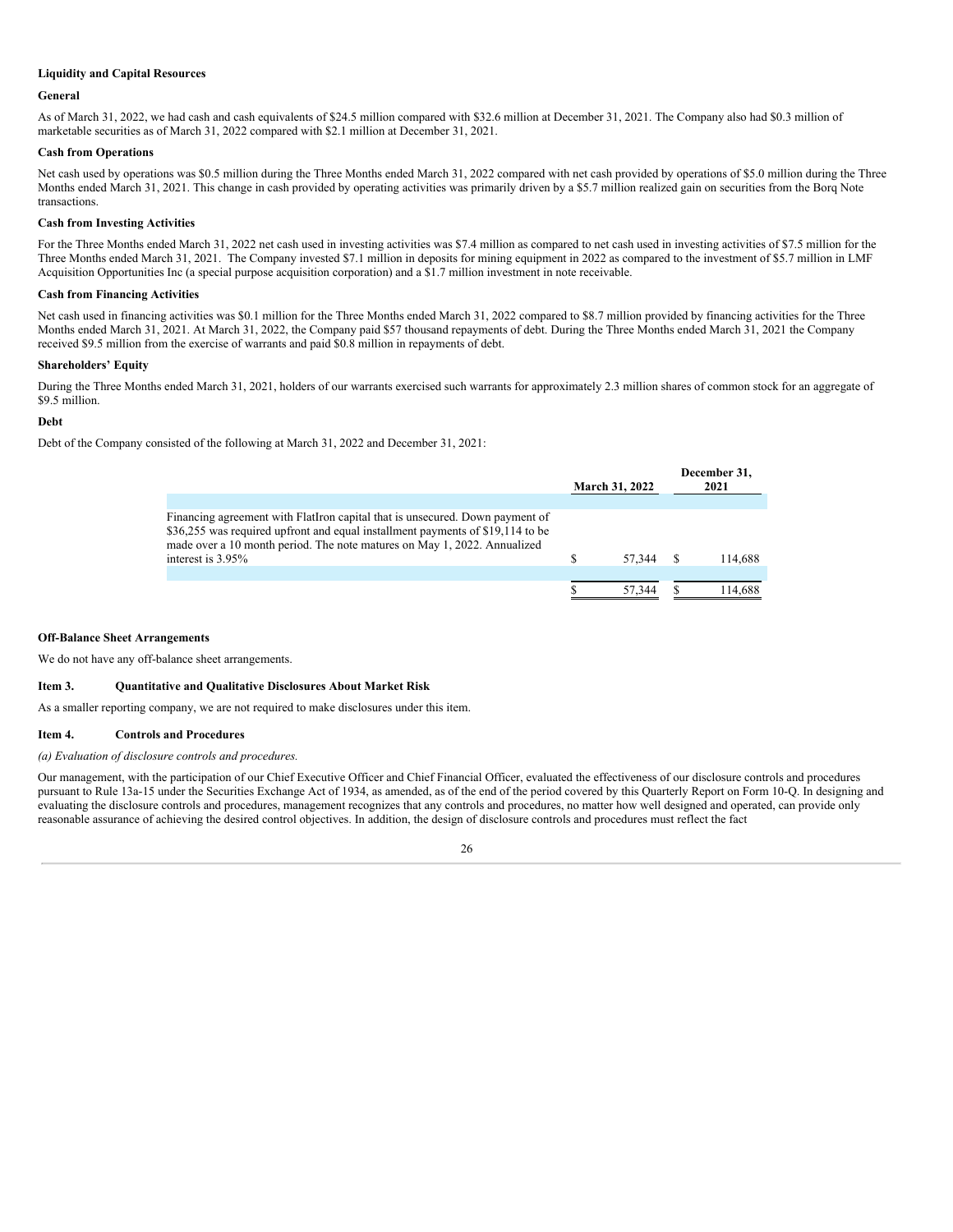that there are resource constraints and that management is required to apply its judgment in evaluating the benefits of possible controls and procedures relative to their costs.

Management, with the participation of our Chief Executive Officer and Chief Financial Officer, performed an evaluation of the effectiveness of our disclosure controls and procedures as of March 31, 2022. Based on that evaluation, our management, including our Chief Executive Officer and Chief Financial Officer, concluded that our disclosure controls and procedures were not effective as of March 31, 2022 due to the following material weakness in internal control over financial reporting that existed as of December 31, 2021 and that continued to exist through March 31, 2022:

The Company did not effectively segregate certain accounting duties nor have a proper multi-level review process due to the small size of its accounting staff.

A material weakness is a deficiency, or a combination of control deficiencies, in internal control over financial reporting such that there is a reasonable possibility that a material misstatement of our annual or interim consolidated financial statements will not be prevented or detected on a timely basis. Notwithstanding the determination that there was a material weakness as identified in this Quarterly Report, we believe that our consolidated financial statements contained in this Quarterly Report fairly present our financial position, results of operations and cash flows for the years covered hereby in all material respects.

We expect to be dependent upon our Chief Financial Officer who is knowledgeable and experienced in the application of U.S. Generally Accepted Accounting Principles to maintain our disclosure controls and procedures and the preparation of our financial statements for the foreseeable future. We plan on increasing the size of our accounting staff at the appropriate time for our business and its size to ameliorate our concern that we do not effectively segregate certain accounting duties, which we believe would resolve the material weakness in disclosure controls and procedures, but there can be no assurances as to the timing of any such action or that we will be able to do so.

#### *(b) Changes in internal control over financial reporting.*

There were no changes in our internal control over financial reporting that occurred during the quarter ended March 31, 2022 that have materially affected, or are reasonably likely to materially affect, our internal control over financial reporting.

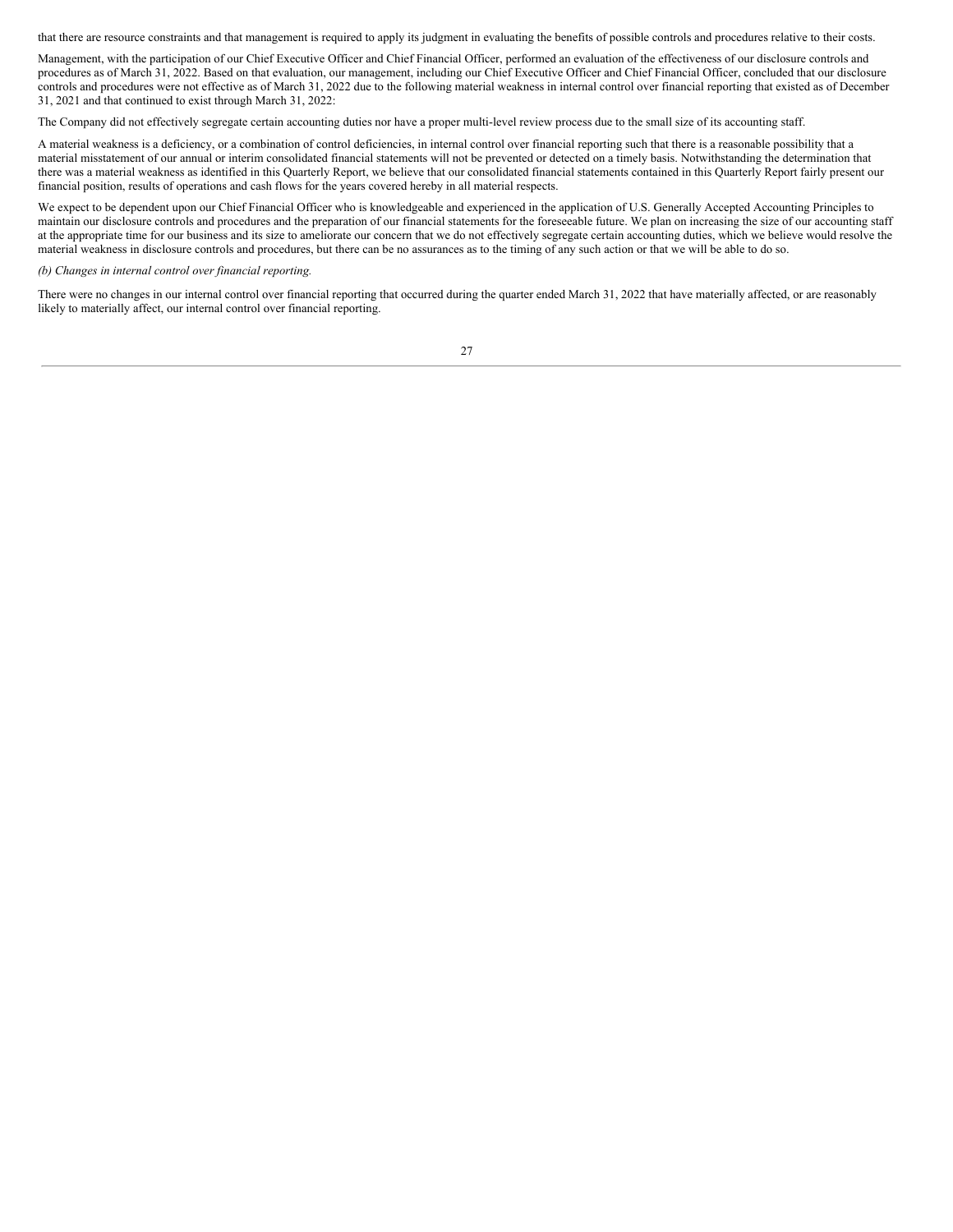# **PART II. OTHER INFORMATION**

### <span id="page-27-1"></span><span id="page-27-0"></span>**Item 1. Legal Proceedings**

Legal Proceedings are set forth under Note 5 "Commitments and Contingencies" included in Part I, Item 1 of this Quarterly Report on Form 10-Q and are incorporated herein by reference.

# <span id="page-27-2"></span>**Item 1A. Risk Factors**

There have been no material changes from the risk factors previously disclosed in the section entitled "Risk Factors" in our Annual Report on Form 10-K for the year ended December 31, 2021.

# <span id="page-27-3"></span>**Item 2. Unregistered Sales of Equity Securities and Use of Proceeds**

(a) *Sales of Unregistered Securities.*

None.

# **(b)** *Use of Proceeds.*

None.

**(c)** *Repurchase of Securities***.**

None.

<span id="page-27-4"></span>**Item 3. Defaults Upon Senior Securities**

None.

**Item 4. Mine Safety Disclosures**

None.

# <span id="page-27-5"></span>**Item 5. Other Information**

None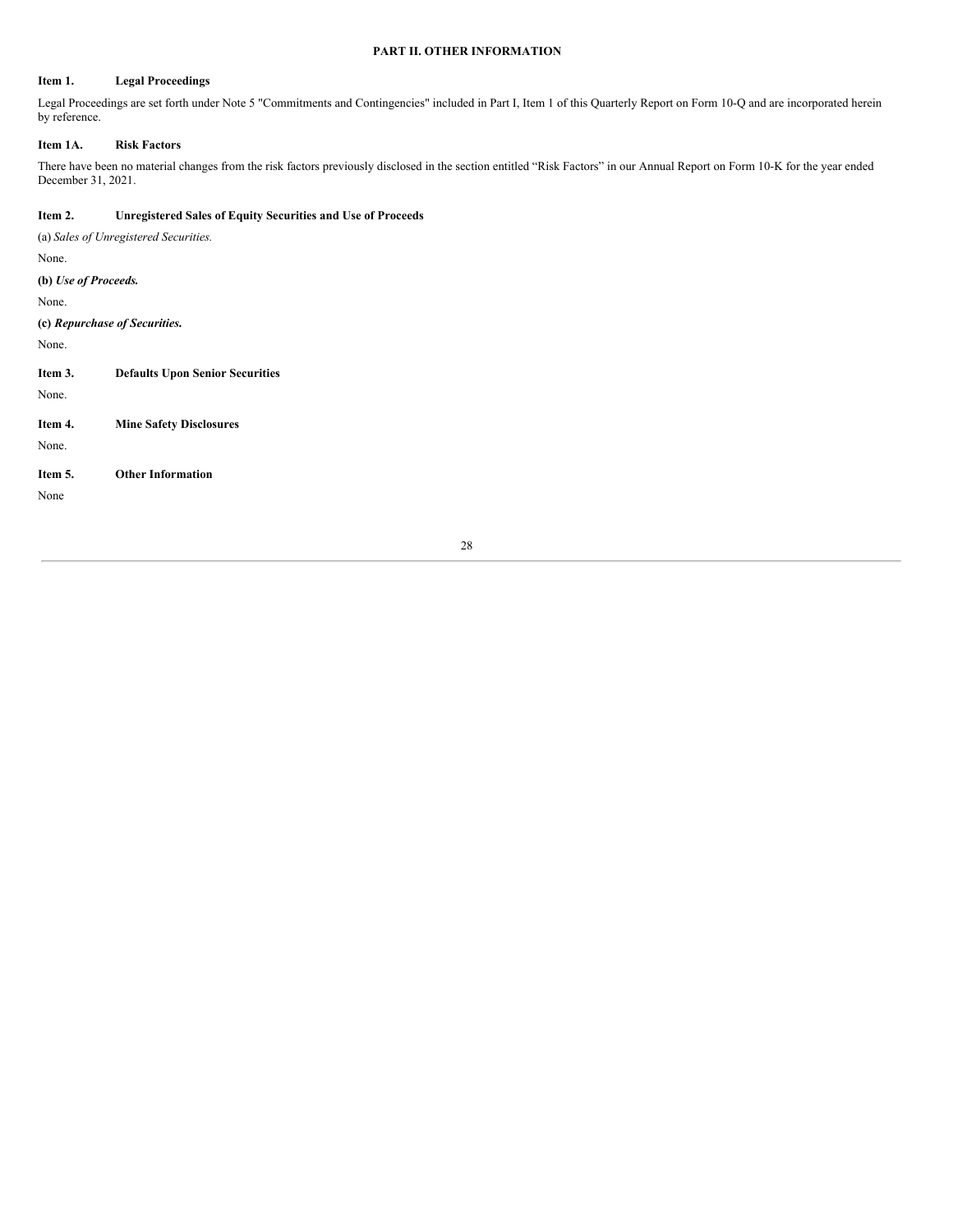# <span id="page-28-0"></span>**Item 6. Exhibits**

The following documents are filed as a part of this report or are incorporated herein by reference.

| <b>EXHIBIT</b><br><b>NUMBER</b> | <b>DESCRIPTION</b>                                                                                                                                                                                                                                                                                                                                                                                                                                                                                            |
|---------------------------------|---------------------------------------------------------------------------------------------------------------------------------------------------------------------------------------------------------------------------------------------------------------------------------------------------------------------------------------------------------------------------------------------------------------------------------------------------------------------------------------------------------------|
| 3.2                             | By-Laws of LM Funding America, Inc. (incorporated by reference to Exhibit 3.2 to the Registration Statement on Form S-1 filed on June 25, 2015<br>(Registration No. 333-205232))                                                                                                                                                                                                                                                                                                                              |
| 34.1<br>$10.1*$<br>10.2         | Certificate of Incorporation of LM Funding America, Inc., as amended (incorporated by reference to Exhibit 4.1 to Form S-8 filed on January 24, 2022)<br>Promissory Note dated effective as of March 1, 2022 between LMFAO Sponsor LLC and LMF Acquisition Opportunities Inc.<br>Services Agreement Amendment dated effective as of February 1, 2022, between LM Funding America, Inc. and BLG Association Law, PLLC (incorporated<br>by reference to Exhibit 10.1 to the Form 8-K filed on February 1, 2022) |
| $31.1*$                         | Rule $13a - 14(a)$ Certification of the Principal Executive Officer                                                                                                                                                                                                                                                                                                                                                                                                                                           |
| $31.2*$                         | Rule $13a - 14(a)$ Certification of the Principal Financial Officer                                                                                                                                                                                                                                                                                                                                                                                                                                           |
| $32.1*$                         | Written Statement of the Principal Executive Officer and Principal Financial Officer, Pursuant to 18 U.S.C. § 1350                                                                                                                                                                                                                                                                                                                                                                                            |
|                                 |                                                                                                                                                                                                                                                                                                                                                                                                                                                                                                               |
| 101.INS                         | Inline XBRL Instance Document – the instance document does not appear in the Interactive Data File because XBRL tags are embedded within the Inline<br>XBRL document.                                                                                                                                                                                                                                                                                                                                         |
| 101.SCH                         | Inline XBRL Taxonomy Extension Schema Document                                                                                                                                                                                                                                                                                                                                                                                                                                                                |
| 101.CAL                         | Inline XBRL Taxonomy Extension Calculation Linkbase Document                                                                                                                                                                                                                                                                                                                                                                                                                                                  |
| 101.DEF                         | Inline XBRL Taxonomy Extension Definition Linkbase Document                                                                                                                                                                                                                                                                                                                                                                                                                                                   |

- 101.LAB Inline XBRL Taxonomy Extension Label Linkbase Document
- 101.PRE Inline XBRL Taxonomy Extension Presentation Linkbase Document<br>104 Cover Page Interactive Data File (embedded within the Inline XBRL Cover Page Interactive Data File (embedded within the Inline XBRL document)
	- \* Filed herewith.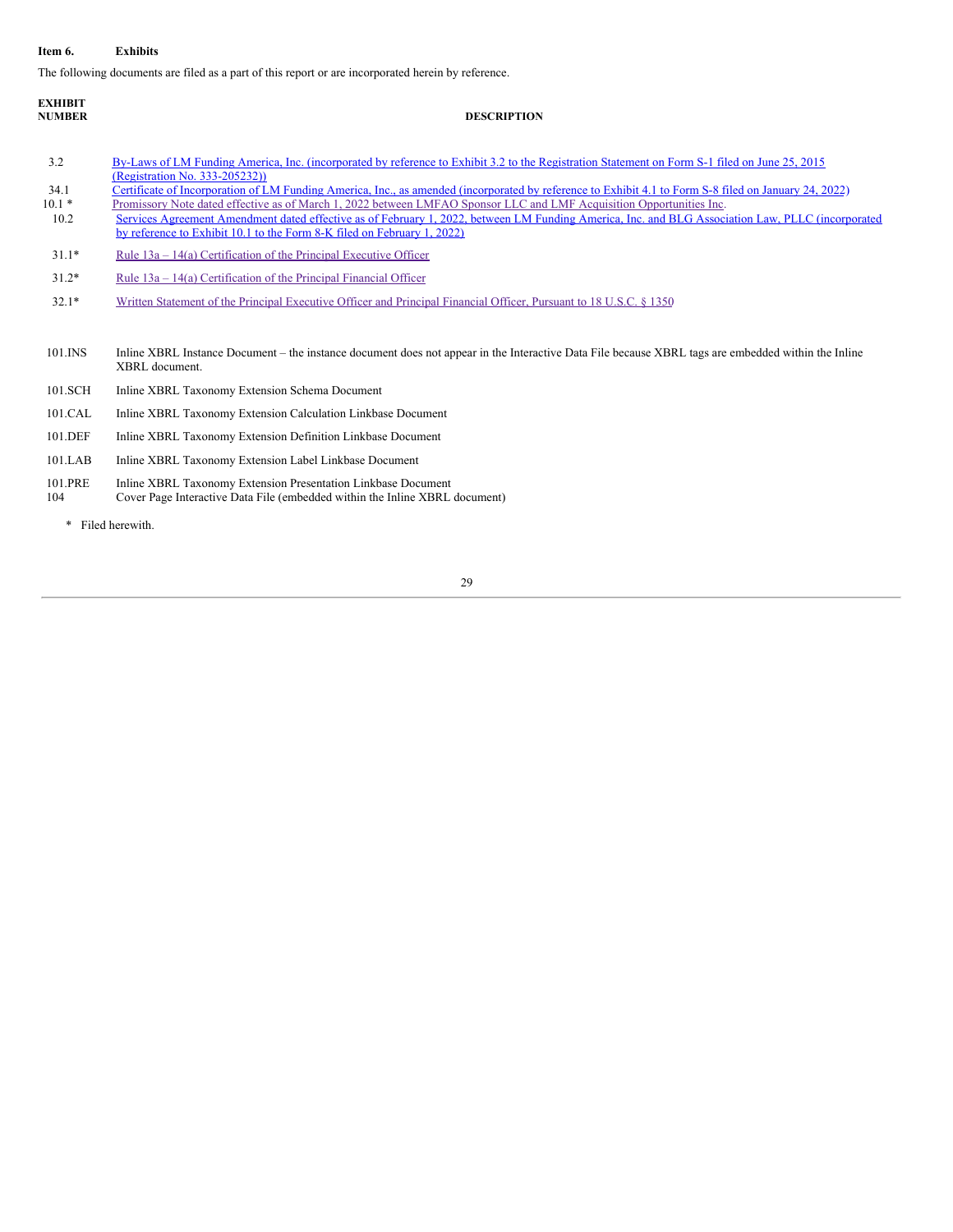# **SIGNATURES**

<span id="page-29-0"></span>Pursuant to the requirements of the Securities Exchange Act of 1934, the registrant has duly caused this report to be signed on its behalf by the undersigned, thereunto duly authorized:

Date: May 16, 2022

# **LM FUNDING AMERICA, INC.**

| /s/ Bruce M. Rodgers<br>Bruce M. Rodgers          |
|---------------------------------------------------|
|                                                   |
| Chief Executive Officer and Chairman of the Board |
| (Principal Executive Officer)                     |

Date: May 16, 2022 By: /s/ Richard Russell Richard Russell Chief Financial Officer (Principal Accounting Officer)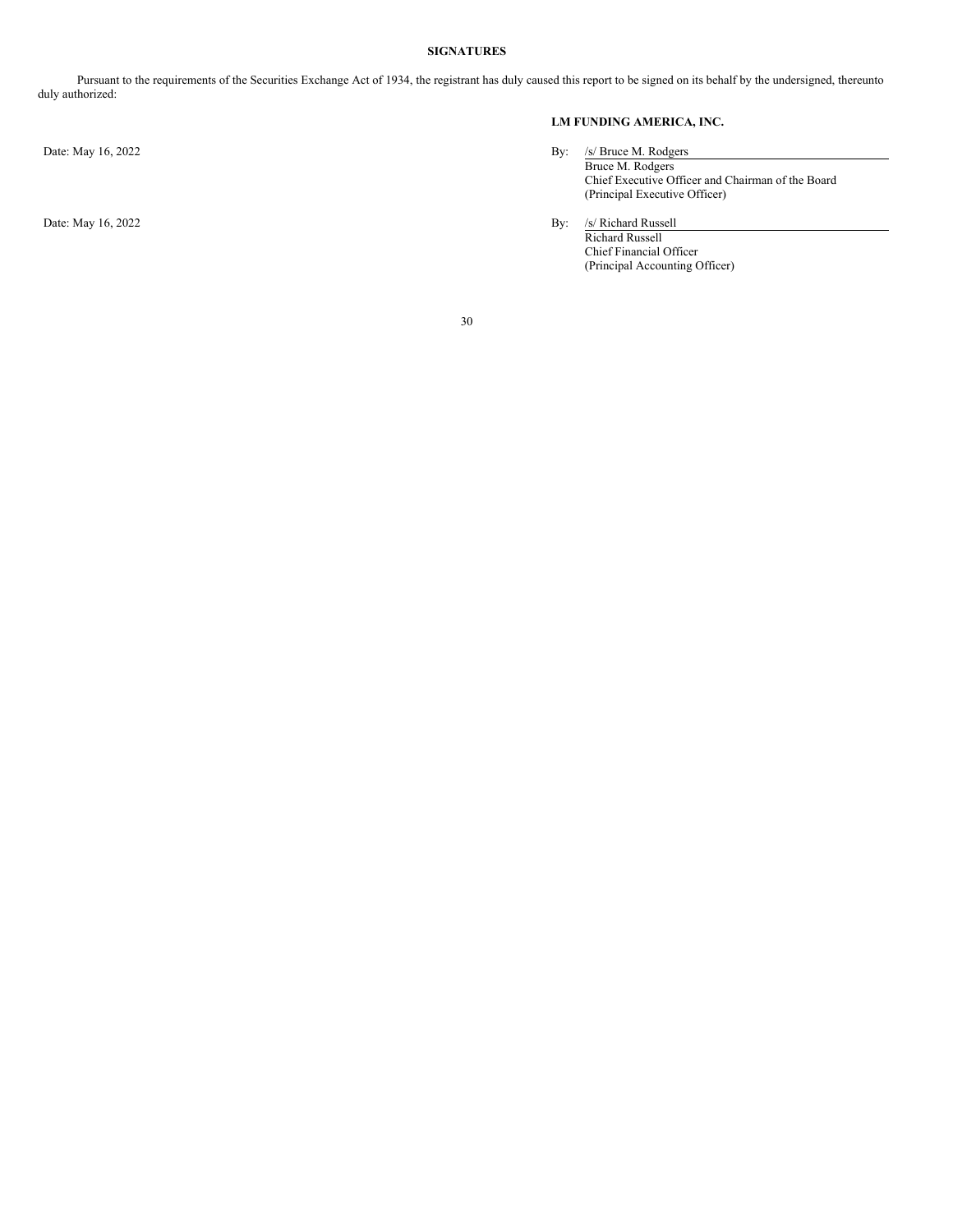THIS PROMISSORY NOTE ("NOTE") HAS NOT BEEN REGISTERED UNDER THE SECURITIES ACT OF 1933, AS AMENDED (THE "SECURITIES ACT"). THIS NOTE HAS BEEN ACQUIRED FOR INVESTMENT ONLY AND MAY NOT BE SOLD, TRANSFERRED OR ASSIGNED IN THE ABSENCE OF REGISTRATION OF THE RESALE THEREOF UNDER THE SECURITIES ACT OR AN OPINION OF COUNSEL REASONABLY SATISFACTORY IN FORM, SCOPE AND SUBSTANCE TO THE COMPANY THAT SUCH REGISTRATION IS NOT REQUIRED.

#### **PROMISSORY NOTE**

#### Principal Amount: Up to \$500,000

Dated as of February 1, 2022 Tampa, Florida

LMF Acquisition Opportunities, Inc., a Delaware corporation (the "**Maker**"), promises to pay to the order of LMFAO Sponsor, LLC, or its registered assigns or successors in interest (the "Payee"), or order, the principal sum of up to Five Hundred Thousand Dollars (\$500,000) in lawful money of the United States of America, on the terms and conditions described below. All payments on this Note shall be made by check or wire transfer of immediately available funds or as otherwise determined by the Maker to such account as the Payee may from time to time designate by written notice in accordance with the provisions of this Note.

**1. Principal.** The principal balance of this Note shall be payable by the Maker on the date on which Maker consummates a merger, capital stock exchange, asset acquisition, stock purchase, reorganization or similar business combination with one or more businesses (the "**Initial Business Combination**"). No amount shall be due under this Note if such Initial Business Combination is not consummated on or before the 24 month anniversary of the date of the completion of the Maker's initial public offering ("IPO").

**2. Interest.** No interest shall accrue on the unpaid principal balance of this Note.

**3. Drawdown Requests.** Maker and Payee agree that Maker may request up to Five Hundred Thousand Dollars (\$500,000) for costs reasonably related to the Initial Business Combination. The principal of this Note may be drawn down from time to time upon written request from Maker to Payee (each, a "**Drawdown Request**"). Each Drawdown Request must state the amount to be drawn down, and must not be an amount less than Ten Thousand Dollars (\$10,000) unless agreed upon by Maker and Payee. Payee shall fund each Drawdown Request no later than five (5) business days after receipt of a Drawdown Request; provided, however, that the maximum amount of drawdowns collectively under this Note is Five Hundred Thousand Dollars (\$500,000). Once an amount is drawn down under this Note, it shall not be available for future Drawdown Requests even if prepaid.

**4. Application of Payments.** All payments shall be applied first to payment in full of any costs incurred in the collection of any sum due under this Note, including (without limitation) reasonable attorney's fees, and then to the reduction of the unpaid principal balance of this Note.

**5. Events of Default.** The following shall constitute an event of default ("**Event of Default**"):

(a) Failure to Make Required Payments. Failure by Maker to pay the principal amount due pursuant to this Note within five (5) business days of the date specified above.

(b) Voluntary Bankruptcy, Etc. The commencement by Maker of a voluntary case under any applicable bankruptcy, insolvency, reorganization, rehabilitation or other similar law, or the consent by it to the appointment of or taking possession by a receiver, liquidator, assignee, trustee, custodian, sequestrator (or other similar official) of Maker or for any substantial part of its property, or the making by it of any assignment for the benefit of creditors, or the failure of Maker generally to pay its debts as such debts become due, or the taking of corporate action by Maker in furtherance of any of the foregoing.

(c) Involuntary Bankruptcy, Etc. The entry of a decree or order for relief by a court having jurisdiction in the premises in respect of Maker in an involuntary case under any applicable bankruptcy, insolvency or other similar law, or appointing a receiver, liquidator, assignee, custodian, trustee, sequestrator (or similar official) of Maker or for any substantial part of its property, or ordering the winding-up or liquidation of its affairs, and the continuance of any such decree or order unstayed and in effect for a period of 60 consecutive days.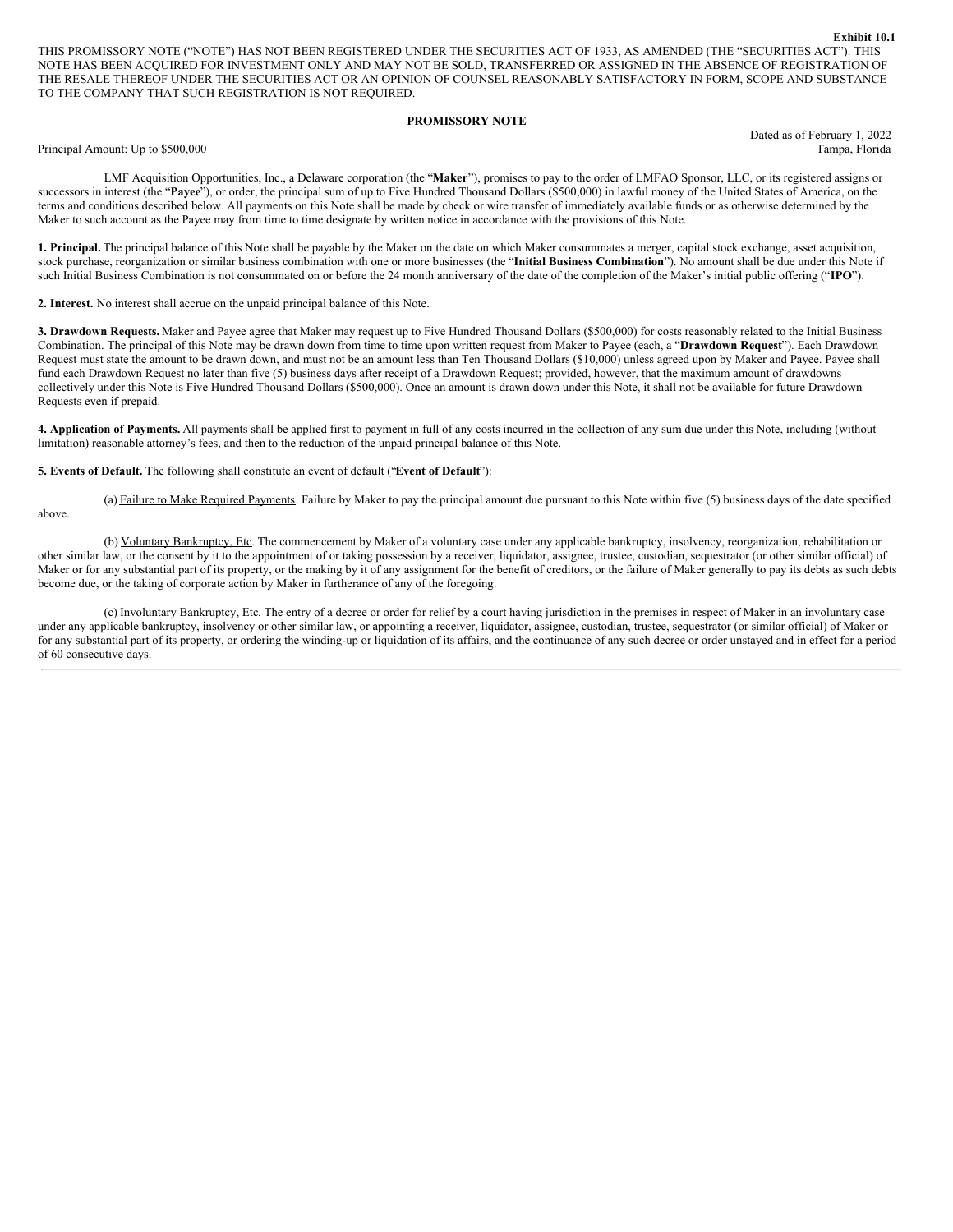#### <span id="page-31-0"></span>**6. Remedies.**

(a) Upon the occurrence of an Event of Default specified in Section 5(a) hereof, Payee may, by written notice to Maker, declare this Note to be due immediately and payable, whereupon the unpaid principal amount of this Note, and all other amounts payable hereunder, shall become immediately due and payable without presentment, demand, protest or other notice of any kind, all of which are hereby expressly waived, anything contained herein or in the documents evidencing the same to the contrary notwithstanding.

(b) Upon the occurrence of an Event of Default specified in Sections 5(b) and 5(c), the unpaid principal balance of this Note, and all other sums payable with regard to this Note, shall automatically and immediately become due and payable, in all cases without any action on the part of Payee.

**7. Waivers.** Maker and all endorsers and guarantors of, and sureties for, this Note waive presentment for payment, demand, notice of dishonor, protest, and notice of protest with regard to the Note, all errors, defects and imperfections in any proceedings instituted by Payee under the terms of this Note, and all benefits that might accrue to Maker by virtue of any present or future laws exempting any property, real or personal, or any part of the proceeds arising from any sale of any such property, from attachment, levy or sale under execution, or providing for any stay of execution, exemption from civil process, or extension of time for payment; and Maker agrees that any real estate that may be levied upon pursuant to a judgment obtained by virtue hereof or any writ of execution issued hereon, may be sold upon any such writ in whole or in part in any order desired by Payee.

**8. Unconditional Liability.** Maker hereby waives all notices in connection with the delivery, acceptance, performance, default, or enforcement of the payment of this Note, and agrees that its liability shall be unconditional, without regard to the liability of any other party, and shall not be affected in any manner by any indulgence, extension of time, renewal, waiver or modification granted or consented to by Payee, and consents to any and all extensions of time, renewals, waivers, or modifications that may be granted by Payee with respect to the payment or other provisions of this Note, and agrees that additional makers, endorsers, guarantors, or sureties may become parties hereto without notice to Maker or affecting Maker's liability hereunder.

**9. Notices.** All notices, statements or other documents which are required or contemplated by this Note shall be made in writing and delivered: (i) personally or sent by first class registered or certified mail, overnight courier service or facsimile or electronic transmission to the address designated in writing, (ii) by facsimile to the number most recently provided to such party or such other address or fax number as may be designated in writing by such party or (iii) by electronic mail, to the electronic mail address most recently provided to such party or such other electronic mail address as may be designated in writing by such party. Any notice or other communication so transmitted shall be deemed to have been given on the day of delivery, if delivered personally, on the business day following receipt of written confirmation, if sent by facsimile or electronic transmission, one (1) business day after delivery to an overnight courier service or five (5) days after mailing if sent by mail.

**10. Construction.** THIS NOTE SHALL BE CONSTRUED AND ENFORCED IN ACCORDANCE WITH THE LAWS OF DELAWARE, WITHOUT REGARD TO CONFLICT OF LAW PROVISIONS THEREOF.

**11. Severability.** Any provision contained in this Note which is prohibited or unenforceable in any jurisdiction shall, as to such jurisdiction, be ineffective to the extent of such prohibition or unenforceability without invalidating the remaining provisions hereof, and any such prohibition or unenforceability in any jurisdiction shall not invalidate or render unenforceable such provision in any other jurisdiction.

**12. Trust Waiver**. Payee acknowledges that it has read the Investment Management Trust Agreement, dated as of January 25, 2021, by and between Maker and Continental Stock Transfer & Trust Company, a New York corporation, and understands that Maker has established the trust account described therein (the "**Trust Account**") for the benefit of Maker's public shareholders and that disbursements from the Trust Account are available only in the limited circumstances set forth therein. Payee further acknowledges and agrees that Maker's sole assets consist of the cash proceeds of the IPO and private placements of its securities, and that substantially all of these proceeds have been deposited in the Trust Account for the benefit of its public shareholders. Accordingly, and notwithstanding anything herein to the contrary, the Payee hereby waives any and all right, title, interest or claim of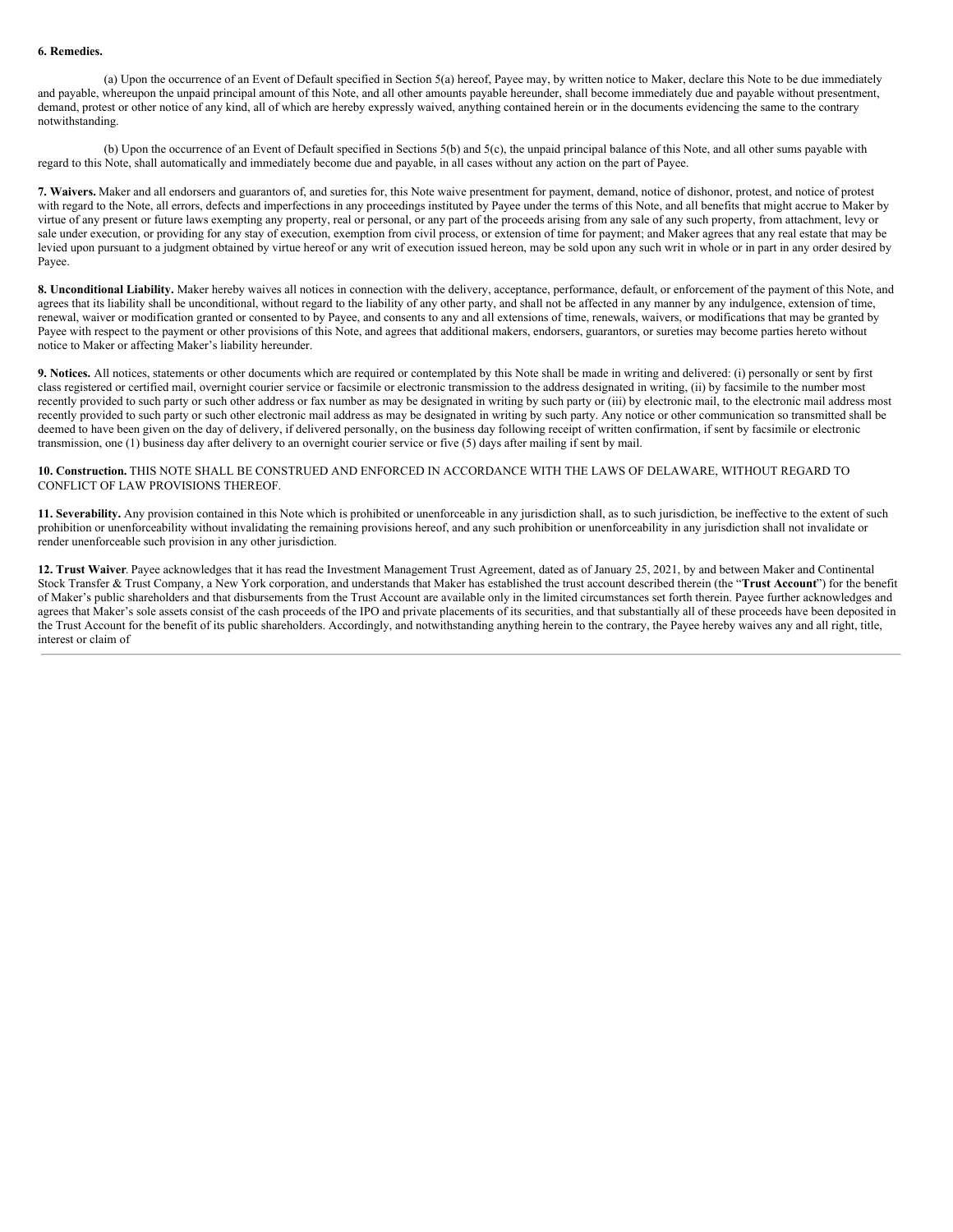any kind ("Claim") in or to any distribution of the Trust Account, and hereby agrees not to seek recourse, reimbursement, payment or satisfaction for any Claim against the Trust Account for any reason whatsoever.

**13**. **Amendment; Waiver**. Any amendment hereto or waiver of any provision hereof may be made with, and only with, the written consent of the Maker and the Payee.

**14**. **Assignment**. No assignment or transfer of this Note or any rights or obligations hereunder may be made by any party hereto (by operation of law or otherwise) without the prior written consent of the other party hereto and any attempted assignment without the required consent shall be void.

[Signature page follows]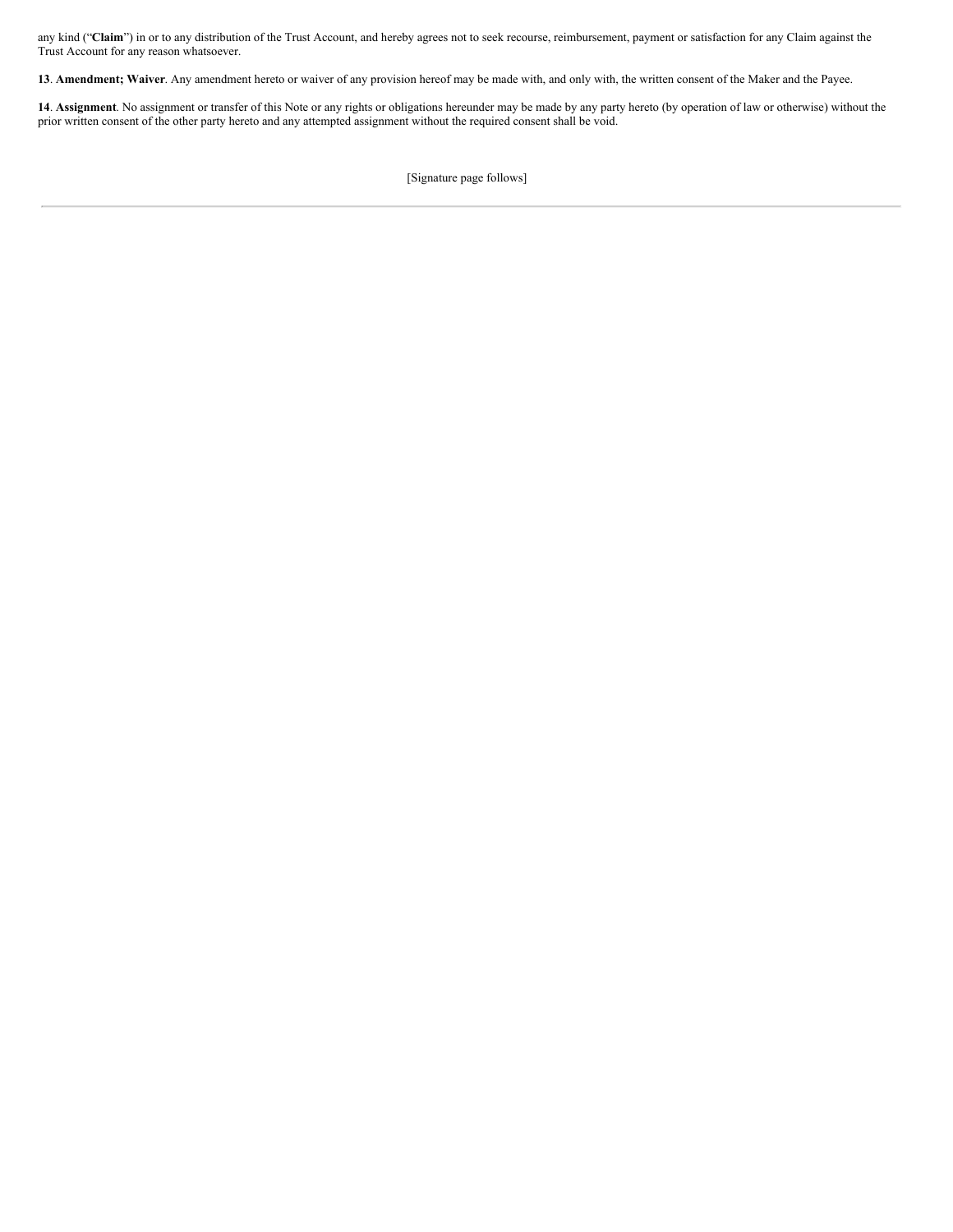**IN WITNESS WHEREOF**, Maker, intending to be legally bound hereby, has caused this Note to be duly executed by the undersigned as of the day and year first above written.

LMF ACQUISITION OPPORTUNITIES, INC.

By: /s/ Richard Russell

Richard Russell Chief Financial Officer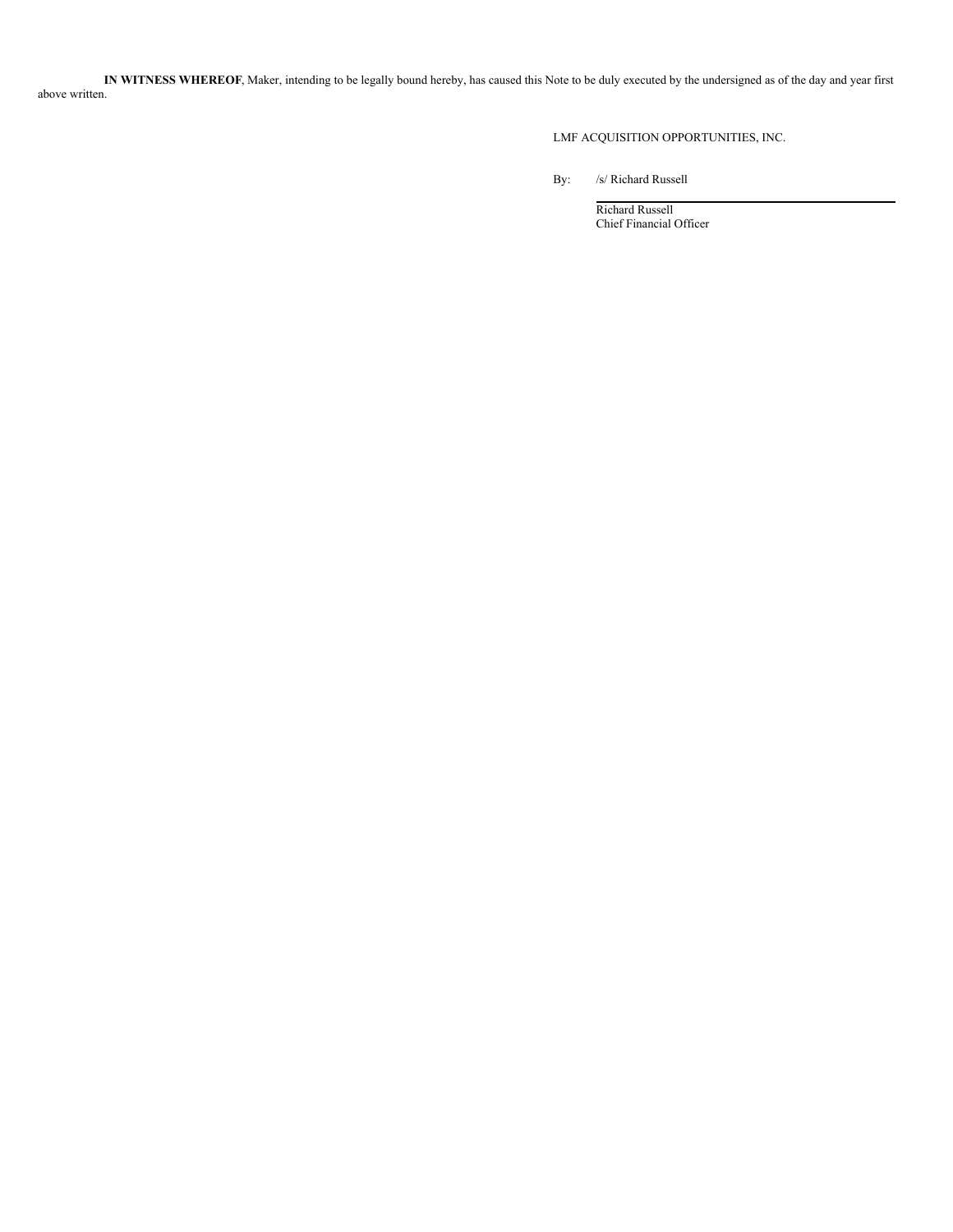## **Certification of Chief Executive Officer Pursuant to Section 302 of the Sarbanes-Oxley Act of 2002**

<span id="page-34-0"></span>I, Bruce Rodgers, certify that:

1. I have reviewed this quarterly report on Form 10-Q of LM Funding America, Inc.;

2. Based on my knowledge, this report does not contain any untrue statement of a material fact or omit to state a material fact necessary to make the statements made, in light of the circumstances under which such statements were made, not misleading with respect to the period covered by this report;

3. Based on my knowledge, the financial statements, and other financial information included in this report, fairly present in all material respects the financial condition, results of operations and cash flows of the registrant as of, and for, the periods presented in this report;

4. The registrant's other certifying officer and I are responsible for establishing and maintaining disclosure controls and procedures (as defined in Exchange Act Rules 13a-15(e) and 15d-15(e)) and internal control over financial reporting (as defined in Exchange Act Rules 13a-15(f) and 15d-15(f)) for the registrant and have:

a) Designed such disclosure controls and procedures, or caused such disclosure controls and procedures to be designed under our supervision, to ensure that material information relating to the registrant, including its consolidated subsidiaries, is made known to us by others within those entities, particularly during the period in which this report is being prepared;

b) Designed such internal control over financial reporting, or caused such internal control over financial reporting to be designed under our supervision, to provide reasonable assurance regarding the reliability of financial reporting and the preparation of financial statements for external purposes in accordance with generally accepted accounting principles;

c) Evaluated the effectiveness of the registrant's disclosure controls and procedures and presented in this report our conclusions about the effectiveness of the disclosure controls and procedures, as of the end of the period covered by this report based on such evaluation; and

d) Disclosed in this report any change in the registrant's internal control over financial reporting that occurred during the registrant's most recent fiscal quarter (the registrant's fourth fiscal quarter in the case of an annual report) that has materially affected, or is reasonably likely to materially affect, the registrant's internal control over financial reporting; and

5. The registrant's other certifying officer and I have disclosed, based on our most recent evaluation of internal control over financial reporting, to the registrant's auditors and the audit committee of the registrant's board of directors (or persons performing the equivalent functions):

a) All significant deficiencies and material weaknesses in the design or operation of internal control over financial reporting which are reasonably likely to adversely affect the registrant's ability to record, process, summarize and report financial information; and

b) Any fraud, whether or not material, that involves management or other employees who have a significant role in the registrant's internal control over financial reporting.

/s/ Bruce Rodgers May 16, 2022 Bruce Rodgers *Chief Executive Of icer (Principal Executive Of icer)*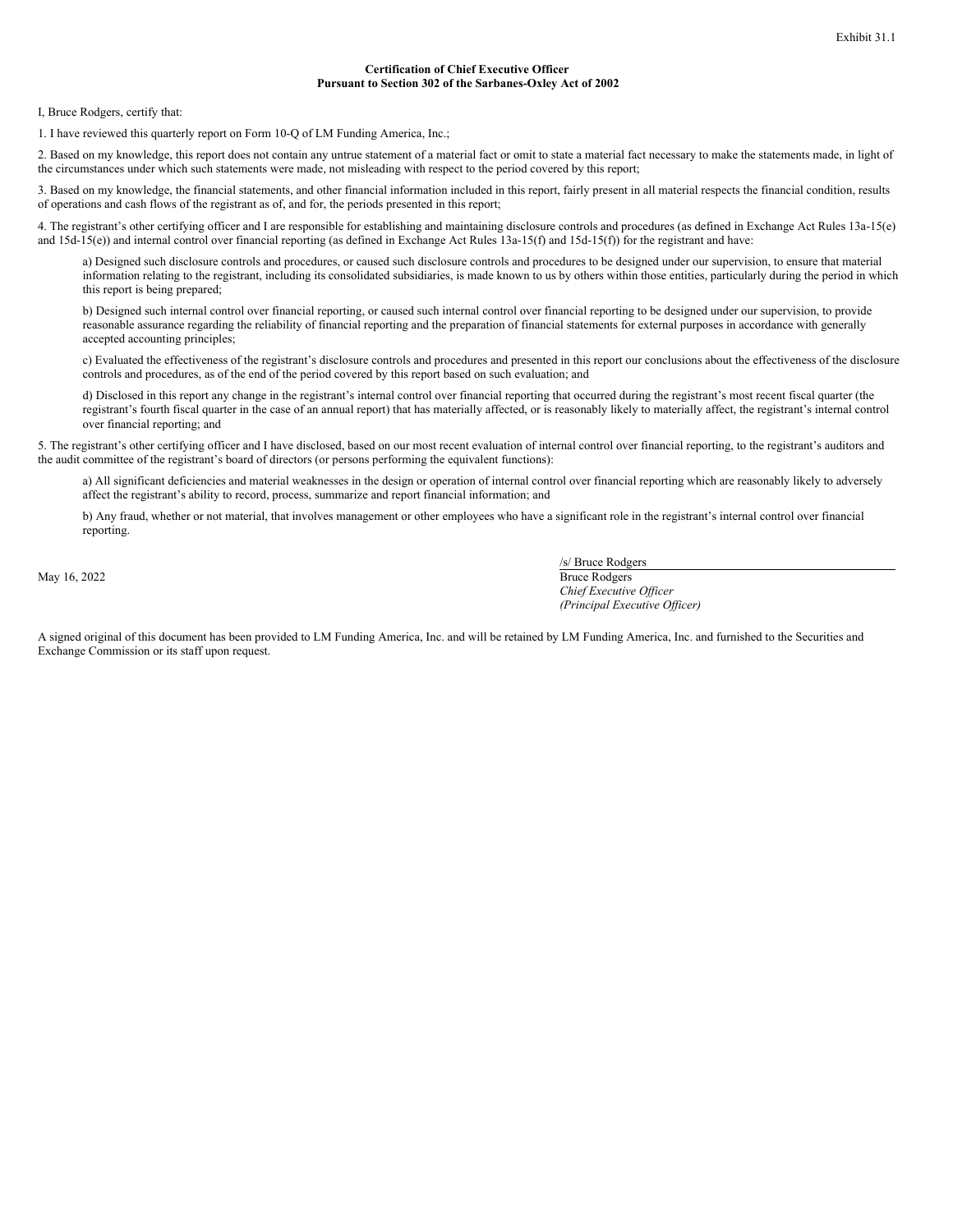## **Certification of Chief Financial Officer Pursuant to Section 302 of the Sarbanes-Oxley Act of 2002**

<span id="page-35-0"></span>I, Richard Russell, certify that:

1. I have reviewed this quarterly report on Form 10-Q of LM Funding America, Inc.;

2. Based on my knowledge, this report does not contain any untrue statement of a material fact or omit to state a material fact necessary to make the statements made, in light of the circumstances under which such statements were made, not misleading with respect to the period covered by this report;

3. Based on my knowledge, the financial statements, and other financial information included in this report, fairly present in all material respects the financial condition, results of operations and cash flows of the registrant as of, and for, the periods presented in this report;

4. The registrant's other certifying officer and I are responsible for establishing and maintaining disclosure controls and procedures (as defined in Exchange Act Rules 13a-15(e) and 15d-15(e)) and internal control over financial reporting (as defined in Exchange Act Rules 13a-15(f) and 15d-15(f)) for the registrant and have:

a) Designed such disclosure controls and procedures, or caused such disclosure controls and procedures to be designed under our supervision, to ensure that material information relating to the registrant, including its consolidated subsidiaries, is made known to us by others within those entities, particularly during the period in which this report is being prepared;

b) Designed such internal control over financial reporting, or caused such internal control over financial reporting to be designed under our supervision, to provide reasonable assurance regarding the reliability of financial reporting and the preparation of financial statements for external purposes in accordance with generally accepted accounting principles;

c) Evaluated the effectiveness of the registrant's disclosure controls and procedures and presented in this report our conclusions about the effectiveness of the disclosure controls and procedures, as of the end of the period covered by this report based on such evaluation; and

d) Disclosed in this report any change in the registrant's internal control over financial reporting that occurred during the registrant's most recent fiscal quarter (the registrant's fourth fiscal quarter in the case of an annual report) that has materially affected, or is reasonably likely to materially affect, the registrant's internal control over financial reporting; and

5. The registrant's other certifying officer and I have disclosed, based on our most recent evaluation of internal control over financial reporting, to the registrant's auditors and the audit committee of the registrant's board of directors (or persons performing the equivalent functions):

a) All significant deficiencies and material weaknesses in the design or operation of internal control over financial reporting which are reasonably likely to adversely affect the registrant's ability to record, process, summarize and report financial information; and

b) Any fraud, whether or not material, that involves management or other employees who have a significant role in the registrant's internal control over financial reporting.

/s/ Richard Russell May 16, 2022 Richard Russell *Chief Financial Of icer (Principal Financial and Accounting Of icer)*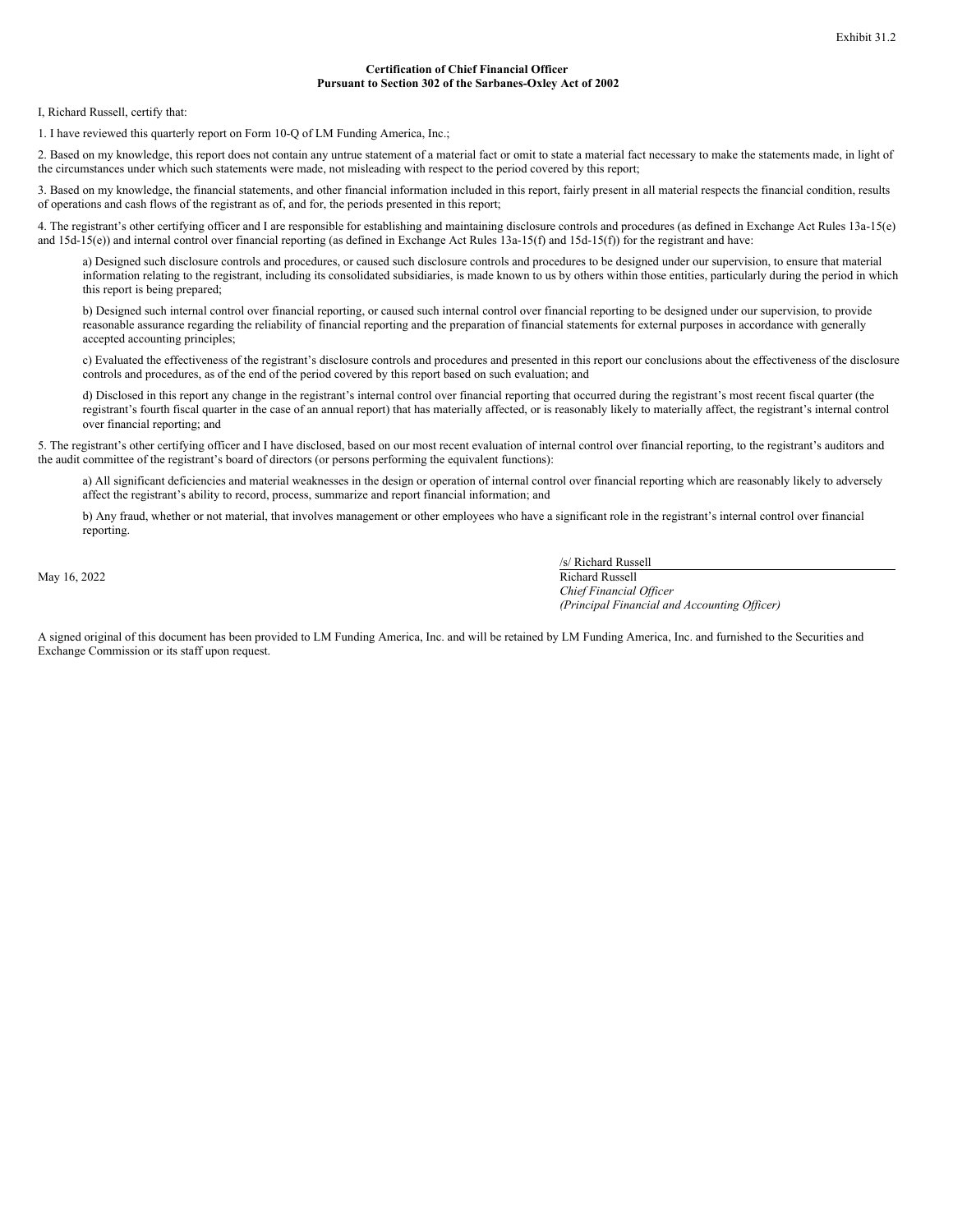## **Written Statement of the Chief Executive Officer**

## **Pursuant to 18 U.S.C. Section 1350**

<span id="page-36-0"></span>Solely for the purposes of complying with 18 U.S.C. ss.1350, I, the undersigned Chief Executive Officer of LM Funding America, Inc. (the "Company"), hereby certify, based on my knowledge, that the Quarterly Report on Form 10-Q of the Company for the quarterly period ended March 31, 2022 as filed with the Securities and Exchange Commission on May 16, 2022 (the "Report"), fully complies with the requirements of Section 13(a) or 15(d) of the Securities Exchange Act of 1934, as amended; and that information contained in the Report fairly presents, in all material respects, the financial condition and results of operations of the Company.

/s/ Bruce Rodgers

Bruce Rodgers *Chief Executive Of icer (Principal Executive Of icer) May 16, 2022*